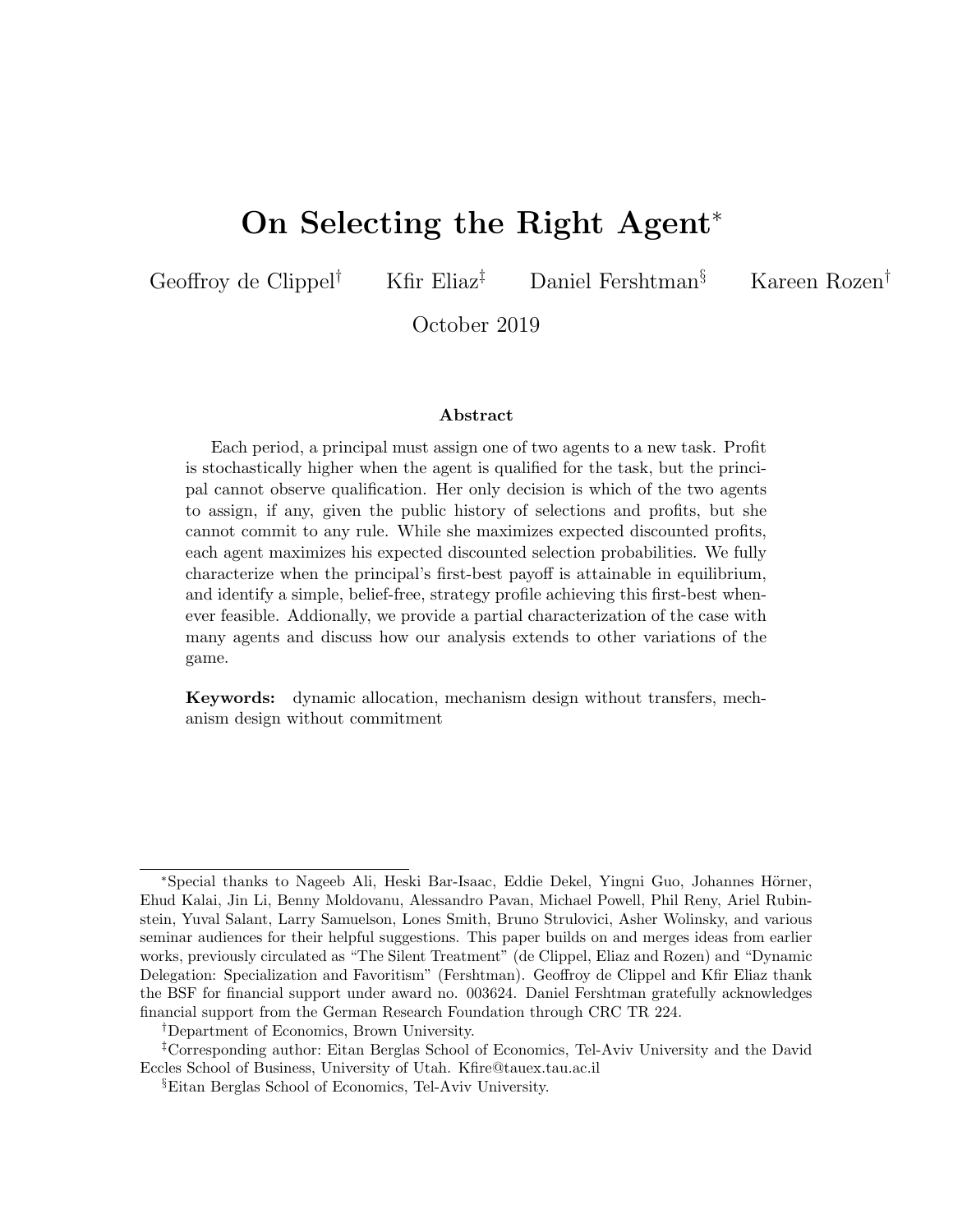## 1 Introduction

Consider the following decision problem faced by a principal who repeatedly interacts with two agents. Each period, the principal faces a new task and needs to select one of the two agents to carry it out. At the start of a period, each agent privately learns if he is qualified for the current task (or, under an alternative interpretation, has enough time to perform it well), and decides whether to apply to do it. The principal can select only among the submitted applications. A completed task generates either a high or low profit for the principal, while a task that is unassigned generates zero profit. The agent assigned to a task, and the profit he generates, is publicly observed by all. A qualified agent is more likely to generate high profit than an unqualified one, but the principal is unable to observe qualification. The principal wants to maximize the expectation of her (average) discounted sum of profits, while each agent wants to maximize the (average) discounted number of times he is selected. The only action the principal can take each period is which applicant, if any, to select; there are no transfers. Moreover, she cannot commit in advance to any plan of action. What is the best outcome the principal can attain in equilibrium, and how?

This abstract problem shares stylized features with many economically relevant situations. Consider a manager who must decide which employee to assign to a new project or client; a politician in office who needs to designate a staffer in charge of new legislation; or an organization that needs someone to direct a new initiative. Oftentimes, such employees receive a monthly salary or fixed payment per task. Interested employees may be required to communicate their availability, provide some evidence of serious intention, or pitch their vision for the project at hand. Alternatively, one can think of situations where the agents propose 'ideas' to a decision-maker. For instance, think tanks and researchers submit proposals for a grant; engineers suggest directions for new versions of a product. The problem can also be interpreted as a stylized representation of a median voter choosing between office-driven politicians in each election. More generally, our model can be viewed as the repetition of a stage game with the classic, persuasion payoff structure: the principal wants to choose the most qualified agent available, while each agent simply wants to be chosen.

In the benchmark model, each agent i has a commonly known 'ability' parameter  $\theta_i$ , which is his probability of being qualified for each new task (each period agent  $i$  makes a new, independent draw of his qualification). The realized profit from the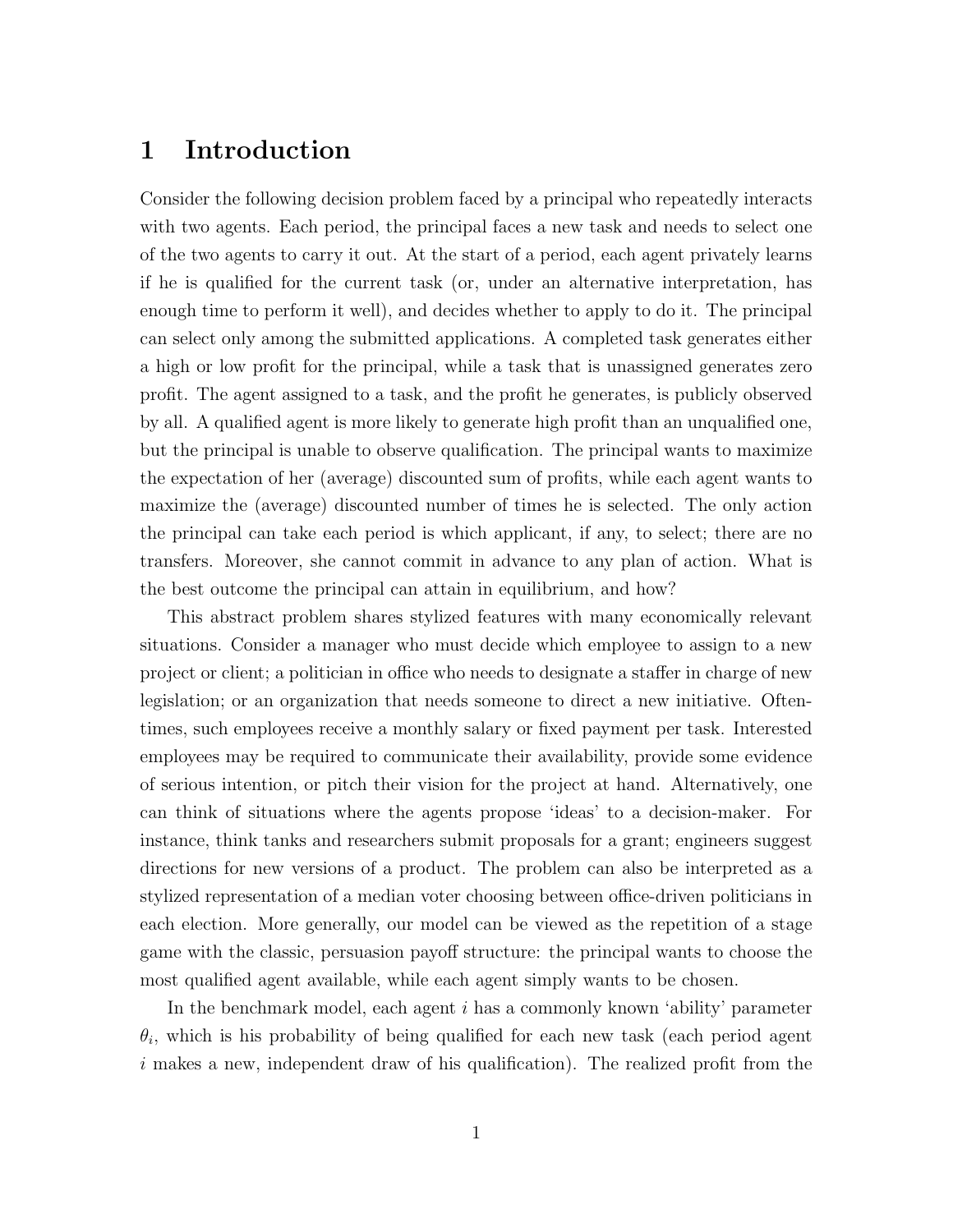project can be either high or low. A qualified agent who is selected generates high profit with probability  $\gamma \in (0, 1)$ . An unqualified agent generates high profit with a strictly smaller probability  $\beta \in [0, \gamma)$ , but expected profit is nonnegative. Both agents share the same discount factor  $\delta$ , and both receive a payoff of one whenever they are selected. The principal's *first-best* outcome is to pick the most qualified agent in every period. Our first main result in Section 2 concerns the principal's ability to attain her first-best in a perfect public equilibrium (PPE). We characterize the full set of parameter values  $(\theta_1, \theta_2, \beta, \gamma, \delta)$  for which the first-best is attainable in PPE. In addition, we identify a simple strategy profile, dubbed the *Markovian Last Resort*  $(MLR)$ , that achieves the first best whenever it is feasible; that is, over the entire set of parameter values that we characterized.

The MLR strategy profile can be described as follows. At each history, one agent is designated as the agent of last resort, and the remaining agent is designated as discerning. The agent of last resort proposes himself regardless of whether he is qualified, while the discerning agent proposes himself if and only if he is qualified. The principal selects the agent of last resort if he is the only one available, and otherwise picks the discerning agent. The first agent of last resort is chosen arbitrarily, and he remains in that role so long as all the principal's past profits were high. Otherwise, the agent of last resort is the most recent agent who generated a low profit.

The MLR profile has a number of appealing features. First, it requires players to keep track of very little information: they need only know who was the last agent to generate low profit. Second, it does not require the agents to punish the principal (who is the mechanism designer) to ensure she follows the strategy: MLR remains an equilibrium even when the principal's discount factor is zero. Third, it is robust to privately observed heterogeneity in the agents' abilities. To demonstrate this, we enrich our benchmark model by having each agent privately draw his ability from the interval  $[\underline{\theta},1]$ . We characterize the parameters  $(\underline{\theta}, \beta, \gamma, \delta)$  for which the principal's firstbest is attainable in a *belief-free* equilibrium, in the sense that it constitutes a PPE for *any* pair of realized abilities. Moreover, we show that whenever the parameters belong to this set, the MLR profile attains the first-best in a belief-free equilibrium.

In Section 3, we turn to analyze the challenging case of more than two agents. The MLR strategy profile easily generalizes to this case: the only modification needed is that whenever two or more discerning agents propose themselves, the principal chooses one of them at random. Clearly, the MLR profile delivers the first-best outcome for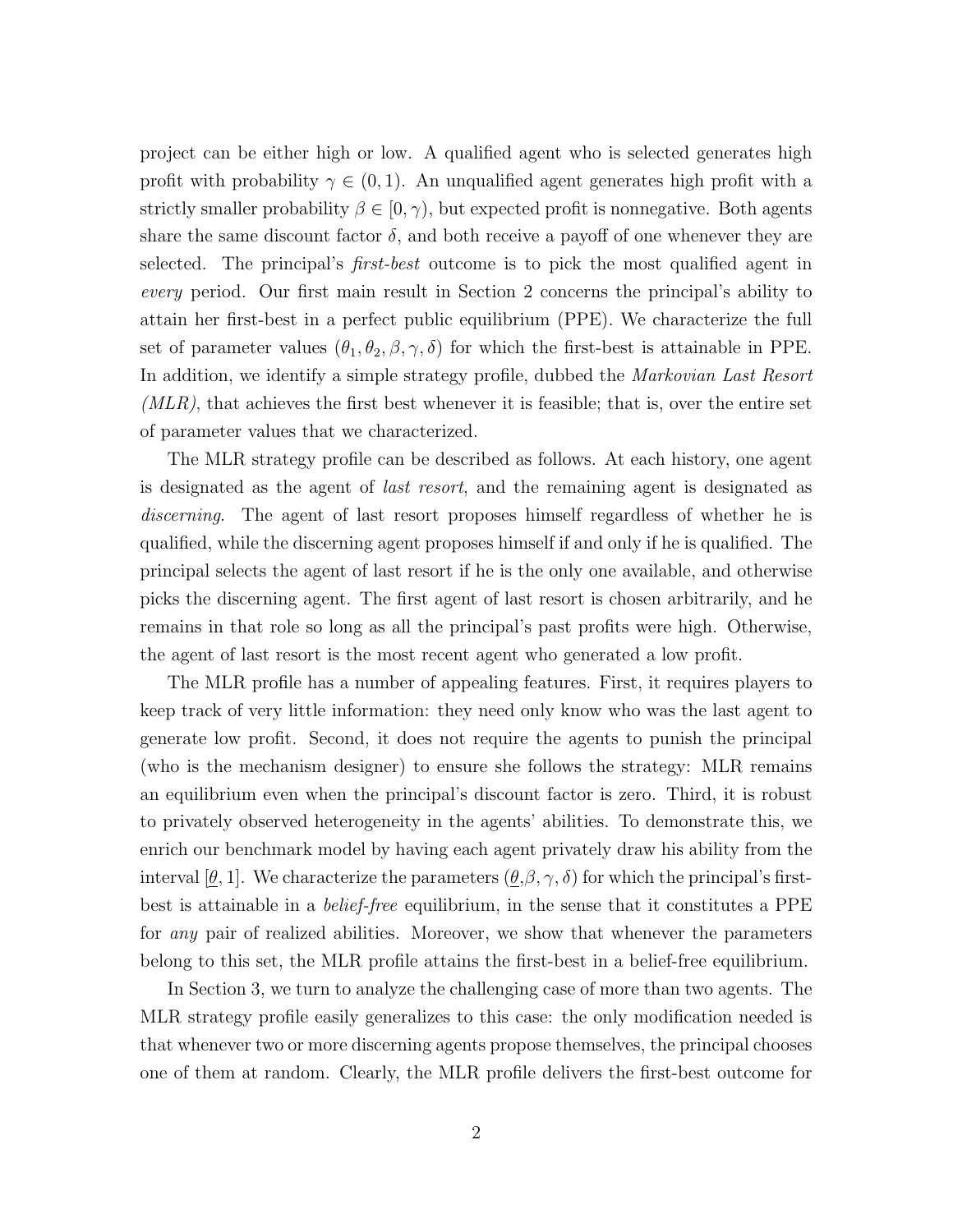the principal, and the only question remaining is when it constitutes an equilibrium. We first note that it is impossible to attain the principal's first-best in PPE (or even in Nash equilibrium) if the highest ability among the agents is below  $1 - \sqrt[n-1]{\frac{1}{n}}$  $\frac{1}{n}$ . We then characterize the sets of parameters for which the MLR profile constitutes a PPE and a belief-free equilibrium. We know that for any profile of abilities strictly superior to  $1-\sqrt[n-1]{\frac{1}{n}}$  $\frac{1}{n}$ , the MLR will be an equilibrium when agents are patient enough and realized profits are sufficiently informative of qualification. In that sense, we have characterized the widest range of abilities for which first-best is achievable, and shown that it is achievable by MLR. We do not know if the set of parameters where MLR is a PPE corresponds to the widest set of *all parameters* for which first-best is achievable. This is in contrast to the two-agent case, where we have such a characterization. The difficulty stems from the fact that, unlike in the two-agent case, the shape of the set of PPE payoffs is unknown. In particular, we do not know if it is feasible to bring more than one agent to the lowest PPE payoff.<sup>1</sup>

This leaves open the question of whether some other strategy profile attains the principal's first-best in PPE for a wider range for parameters than MLR. To at least partially address this question, we compare the performance of MLR with an intuitive class of strategy profiles, which we call hierarchical. In a hierarchical strategy profile, agents are assigned priorities, the lowest-priority agent serves as last resort while all other agents are discerning, the principal picks the proposing agent with the highest priority, and a discerning agent moves down the ranking if he generates a low profit, with the ranking of agents with a higher priority than him unaffected. The MLR profile can be thought of as a 'flat' hierarchy with only two tiers: the last resort is at the bottom and everyone else has the same priority. Would more tiers help attain the principal's first-best in PPE for a wider range of parameter values? Focusing on homogenous abilities, we show that  $(1)$  no hierarchical strategy profile 'dominates' MLR in the sense of attaining the first-best in PPE whenever MLR does, and (2) MLR dominates any hierarchical profile that sends a 'failing' agent to the bottom of the ranking.

There are numerous possible extensions of our benchmark model. In Section 4, we briefly discuss how our analysis can accommodate agents who also care about their performance; how to incorporate a continuum of profit levels; the implications

<sup>&</sup>lt;sup>1</sup>Indeed, we are not aware of any work that fully characterizes the set of PPE payoffs in a setting with incomplete information, no transfers and more than two players.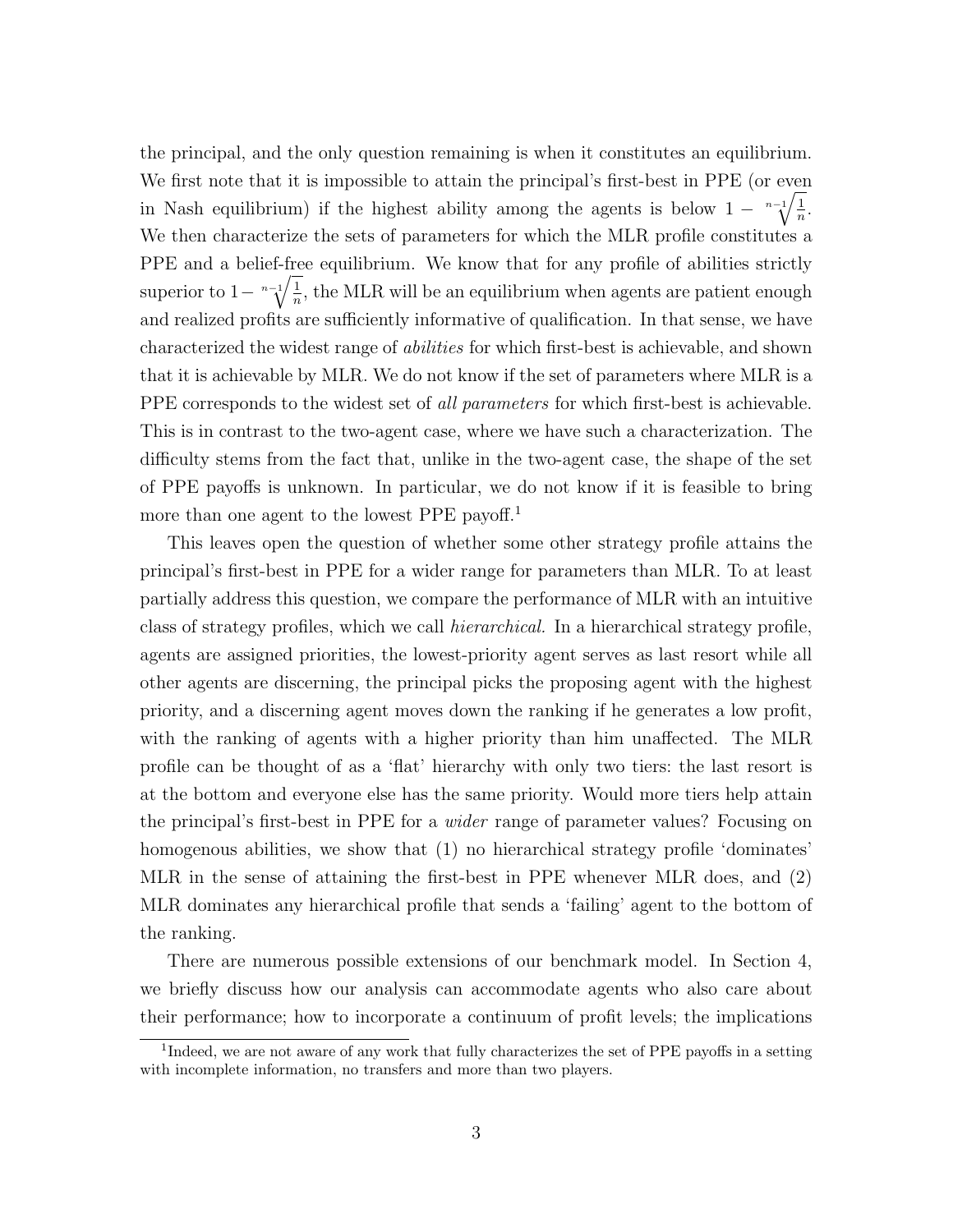of incurring losses (in expectation) when selecting an unqualified agent; and the effect of imposing a refinement in the spirit of renegotiation-proofness (but tailored towards problems of mechanism design), in which case we fully characterize the set of PPE payoffs.

Our paper provides a thorough analysis of a common strategic dilemma: how should one select the 'right' expert (idea, candidate) when the supply side mainly cares about being chosen, and possesses private information pertinent for identifying the right choice? While we naturally abstract from many details present in real-life situations, many of these often share a few key features with our stylized model: the decision-maker repeatedly faces the same group of individuals who want to be selected, she cannot credibly commit to a decision rule and cannot make contingent transfers. Our analysis identifies a simple and intuitive strategy profile that attains the decision-maker's first-best payoff whenever this is feasible, not just for the basic model but for several variants. Its structure is independent of the parameters, and is reminiscent of the tendency to avoid - whenever possible - choosing the most recent individual to generate a disappointing result.

#### 1.1 Related Literature

Our paper relates to several strands of literature. In our problem, the principal uses a form of dynamic favoritism, the promise (threat) of future (dis)advantage, as a means of aligning incentives. Strategic use of favoritism also arises in static mechanism-design environments without monetary transfers. For example, in Ben-Porath, Dekel and Lipman (2014), a principal allocates a good or task among multiple agents, each of whom is privately informed about the principal's value from allocating it to him. In their static setting, the principal can pay a cost to learn a single agent's type *before* deciding who to select. They show all optimal mechanisms are essentially randomizations over 'favored-agent mechanisms', which consist of a favored agent and a threshold value. If all other agents report values below the threshold, the good or task is allocated to the favored agent. Otherwise, the agent who reports the highest value is checked, and receives the good if and only if his report is confirmed. In our setting, by observing the profit from a selected agent, the principal receives for free an *imperfect* signal about the truthfulness of the agent's past claim. An agent who is likely to have lied is then punished only in *future* allocations. It would be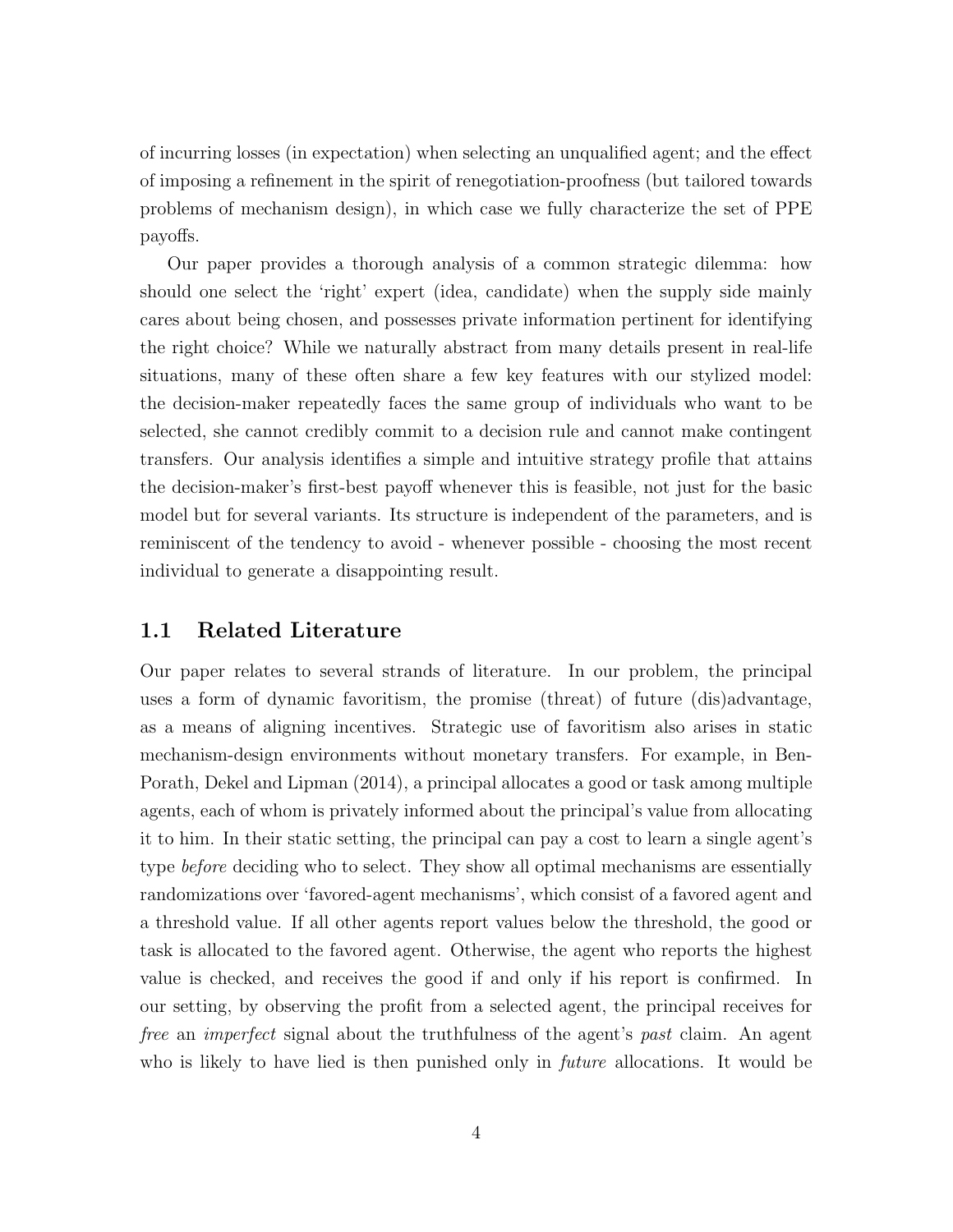inefficient to never again pick an agent suspected of lying, and would also violate the principal's equilibrium incentive constraint. In fact, some form of redemption must occur with positive probability in our dynamic setting: the principal must treat a suspected liar less favorably by decreasing his discounted likelihood of being picked in the future, but others will be suspected of lying in the future since profits provide only an imperfect signal. Despite terminology, the last resort agent in our MLR strategy shares some similarity with the favored agent in Ben Porath et al. A novelty in our approach is to select who that agent will be based on past realizations. For a wide range of parameters, the first best allocation becomes achievable even if types are not verifiable. Should types be verifiable at a cost, as in Ben Porath et al., our paper suggests that the principal can oftentimes save on these costs when interacting repeatedly with the agents, by conditioning her future allocation rule.

The problem we study may be thought of as dynamic mechanism design without transfers when the planner is a player (and therefore, cannot commit). In our model, there is no institutional device that enables the principal to credibly commit to a policy, and the agents' payoffs cannot be made contingent on the payoff to the principal. Among other settings, these features arise in political environments where voters (or a median voter) elect one of multiple candidates to an office. A number of papers study infinitely repeated elections in which candidates have privately known types. According to a recent survey by Duggan and Martinelli (2017), this literature has remained small due to the "difficult theoretical issues related to updating of voter beliefs," and has examined various restrictions to simplify this difficulty. There are structural differences between our framework and this literature. Banks and Sundaram (1993,1998), for instance, include moral hazard and model private information as being persistent. By contrast, our model has persistence in the agent's underlying ability, and the agents' private qualification varies over time.

The recent literature on dynamic mechanism design with neither transfers nor commitment includes Lipnowski and Ramos (2016) and Li, Matouschek and Powell (2017). Both study an infinitely repeated game in which a principal decides whether to entrust a task to a single agent, who is better informed. Both papers predict different and interesting non-stationary dynamics in equilibrium. By contrast, the competition between agents in our model is a driving factor in the results: if there were only one agent, the principal could achieve no better than having him propose regardless of qualification.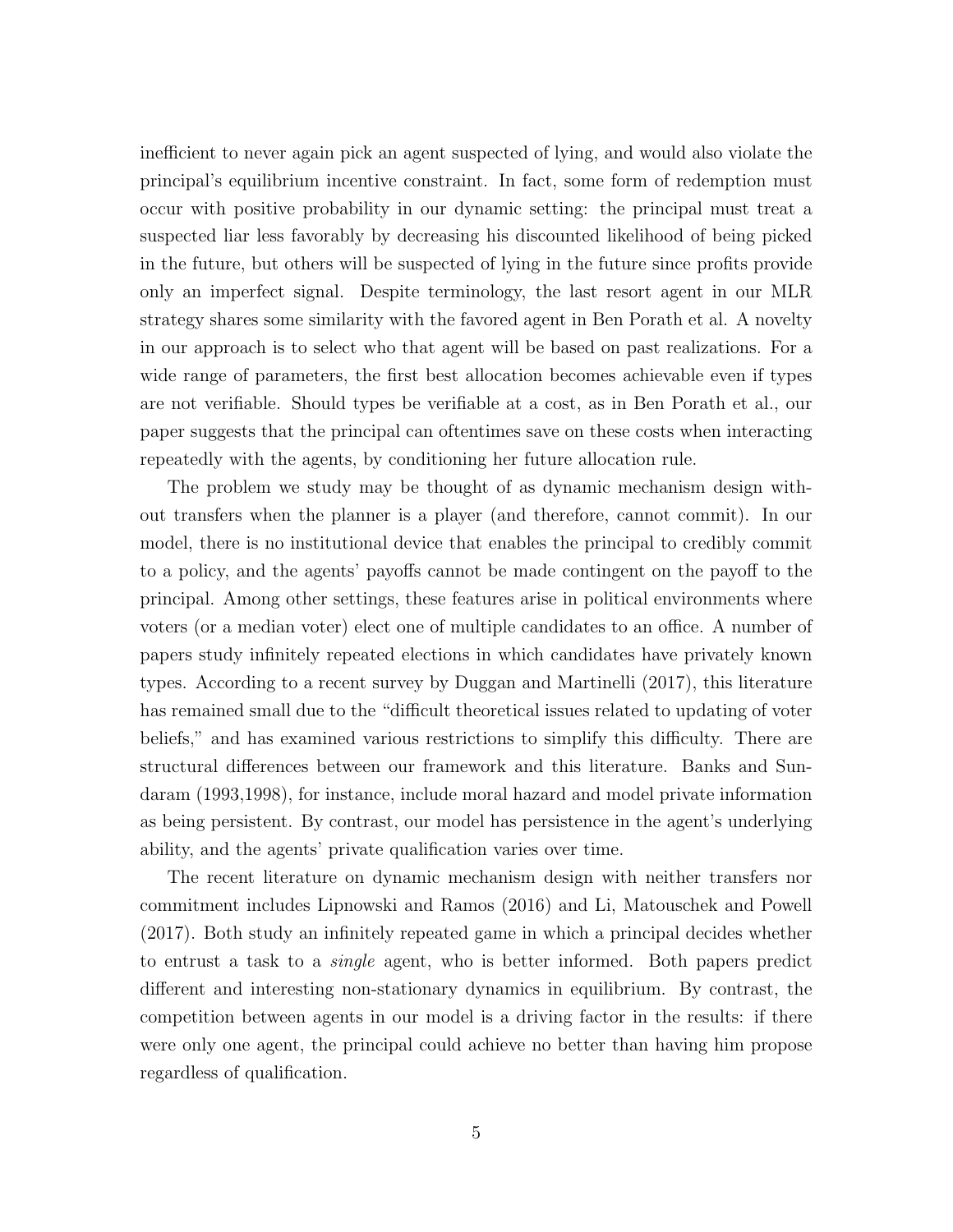Our paper relates to a small literature on relational contracts with multiple agents. Board (2011) and Andrews and Barron (2016) study how a principal (firm) chooses each period among multiple contractors or suppliers whose characteristics are perfectly observed by the principal, but whose post-selection action is subject to moral hazard. Both papers allow the use of transfers. Board (2011) considers a hold-up problem, where the chosen contractor each period decides how much to repay the principal for her investment. Assuming the principal can commit to the selection rule, Board shows that it is optimal to be loyal to a subset of 'insider' contractors, because the rents the principal must promise to entice the contractor to repay act as an endogenous switching cost. This bias towards loyalty extends when the principal cannot commit, so long as she is sufficiently patient. Relaxing Board's assumption of commitment and introducing imperfect monitoring in the moral hazard problem, Andrews and Barron (2016) consider a firm who repeatedly faces multiple, ex-ante symmetric suppliers. The firm and suppliers use a common discount factor. A supplier's productivity level is redrawn each period but is observable to the principal. The principal approaches a supplier and, upon agreeing to the relationship, the supplier makes a hidden, binary effort choice yielding a stochastic profit for the principal. Each supplier observes only his own history with the principal. They suggest an allocation rule, the 'favored supplier' rule, and characterize the range of discount factors for which it is part of an equilibrium that attains first-best. They provide additional parameter restrictions which guarantee no equilibrium attains first-best for lower discount factors. The favored supplier rule has the feature that in every period, the principal chooses the supplier with the highest observed productivity level, breaking ties in favor of whoever most recently yielded high profit.

There are several interesting differences between these two papers and ours. First, in our environment the principal cannot use transfers as a means of aligning incentives. Second, we study a problem of adverse selection: the principal cannot observe the distinguishing characteristic – the agents' qualification for the task at hand. In our model, an aim of the principal's selection rule is to influence her set of proposers; thus the set of possible agents in each period is endogenous to the problem. Additional features distinguishing our analysis from Andrews and Barron (2016) is that we provide a full characterization of first-best for the two-agent case and allow for ex-ante asymmetric agents. Without any restriction on the parameters, we show that the MLR attains first-best if and only if first-best is attainable. Interestingly,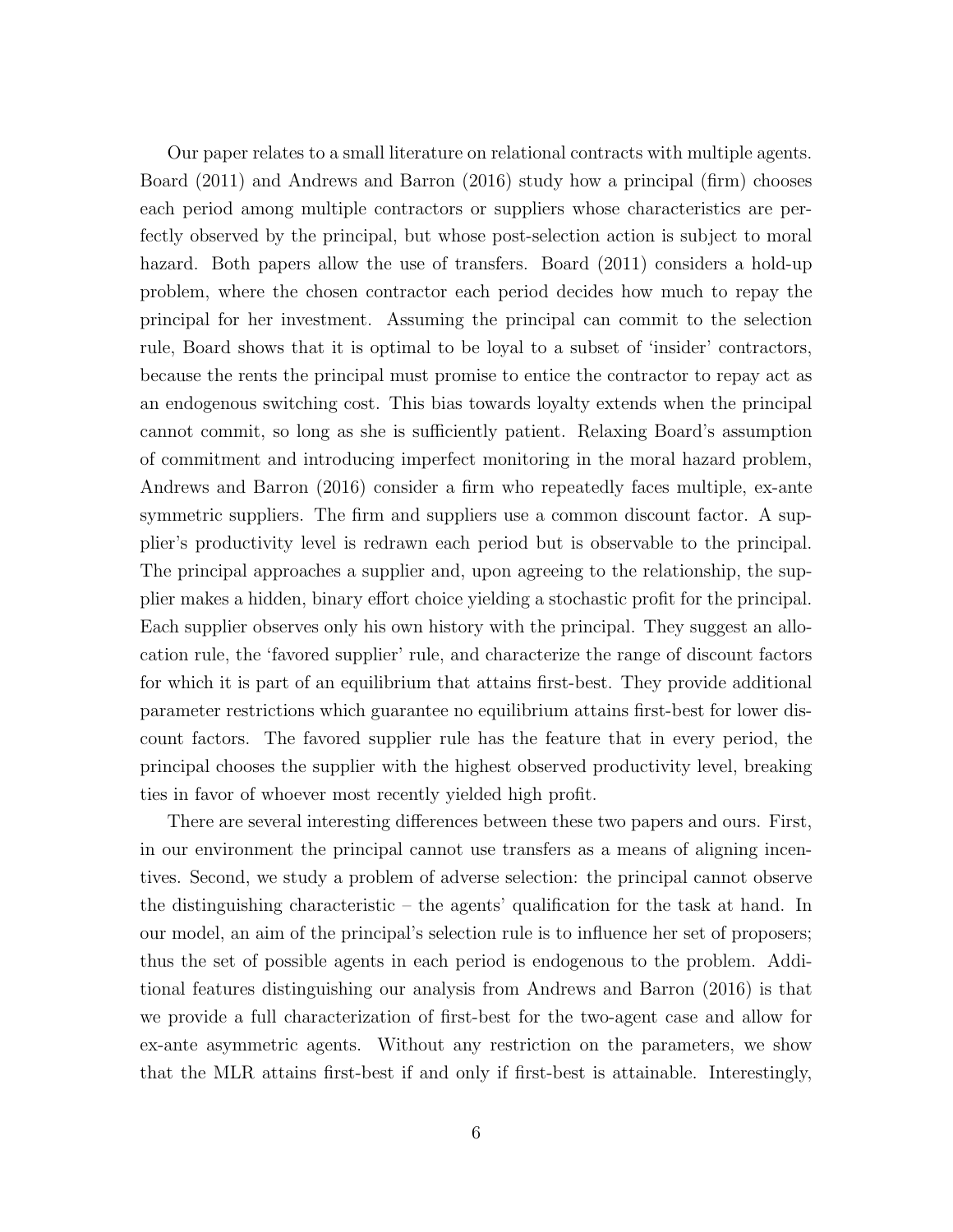in contrast to the MLR, Andrews and Barron's favored-supplier rule "favors past success and tolerates past failure." In their environment, monetary incentives allow the principal to punish by way of withholding compensation while rewarding through future promises. In our environment, where monetary incentives are absent, these dynamics are reversed - the principal does not tolerate past failure, and does not favor past success. Furthermore, Andrews and Barron point out that if they were to relax private monitoring, the agents could collectively punish the principal and the optimal allocation rule would become stationary. By contrast, our results rely on the history being at least partially public (the identity of the current agent of last resort must be known to all players), and the MLR does not rely on punishing the principal: whenever it is an equilibrium, it remains so for any discount factor of the principal, even if she is fully myopic.

Our first-best analysis relates to Athey and Bagwell (2001), where two colluding, ex-ante symmetric firms play a repeated Bertrand game and are privately informed about their respective costs. In a binary-types model, they show that the firms can use future "market-share favors" in order to achieve first best payoffs. Besides differences in the game structure, a key feature distinguishing our analysis is our derivation of a condition (on all parameters) that is not only sufficient for first best, but also necessary. Since our focus is on features of the equilibrium strategy profiles rather than properties of the equilibrium payoff set, this condition plays a crucial role and allows us to show that the MLR strategy profile attains first best whenever it is attainable. Whereas the general approach of the collusion literature has been to model problems of private information on costs and imperfect monitoring of prices separately, in our model both agents' actions (whether or not to propose) and their performance (a signal of their qualification) are observable, and neither perfectly reveals a deviation. Lastly, our characterization of first best allows for heterogeneity across agents.

Finally, our work is also related to the literature on "trading favors" originating in Mobius (2001) and Hauser and Hopenhayn (2008), where players have private opportunities to do favors for one another. Among other differences, an important distinguishing feature is that in this literature the players benefit (in the stage game) at the expense of one another.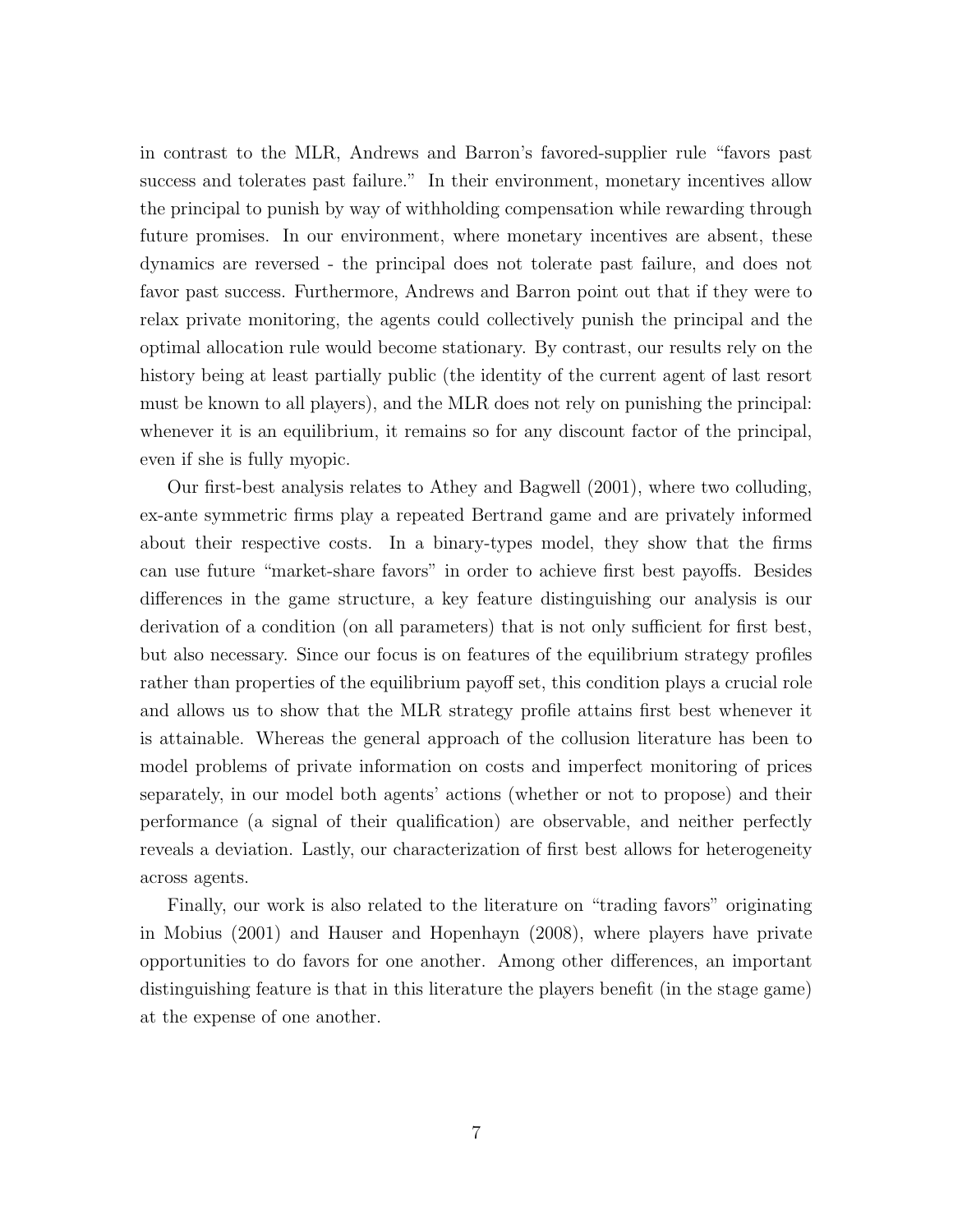## 2 A Model

There is one principal and two agents, 1 and 2. Each period  $t = 0, 1, 2, ...$  there is a new task (or project) available, and the principal can choose at most one agent to carry it out. The principal's profit from a project is either high  $(H)$  or low  $(L)$ , where  $H > L$ , and depends stochastically on whether or not the agent assigned to carry it out is qualified to do so. A qualified agent has probability  $\gamma \in (0,1)$  of generating high profit for the principal; while a non-qualified agent generates high profit with a strictly smaller probability  $\beta \in [0, \gamma)$ . We assume  $\beta H + (1 - \beta)L \ge 0$ , so that the principal prefers to hire a non-qualified agent over hiring no one. In each period  $t$ , the probability that agent  $i$  is qualified for the  $t$ -th project is constant and equal to  $\theta_i \in [\theta, 1]$ , where  $\theta > 0$ . Thus, the parameter  $\theta_i$  captures the ability of agent i. Each agent privately observes whether he is qualified for the specific project at hand, but the agents' general abilities (the probabilities  $\theta_1$  and  $\theta_2$ ) are commonly known.

In every period, the stage game unfolds as follows. Each agent privately observes whether he is qualified for the current project, and decides whether to submit a proposal to the principal. The principal then decides which agent, if any, to select.

Agent  $i$  gets a positive payoff in period  $t$  if the principal picks him in that period. We normalize this payoff to one (having a different payoff for each agent has no effect on our analysis). Agent i's objective is then to maximize the expectation of the discounted sum  $\sum_{t=0}^{\infty} \delta^t \mathbb{1}\{x_t = i\}$ , where  $\delta$  is each agent's discount factor,  $\mathbb{1}\{\cdot\}$  is the indicator function and  $x_t \in \{1,2\} \cup \{\emptyset\}$  is the identity of the agent that the principal picks in period  $t$ , if any. That is, each agent simply wants to be selected regardless of the end profit from the project.

The principal's profit in a given period is zero if she does not choose any agent, and is otherwise equal to the realized profit from the project. Her objective is to maximize the expectation of the discounted sum  $\sum_{t=0}^{\infty} \delta_t^t y_t$ , where  $\delta_0$  is the principal's discount factor and  $y_t \in \{0, L, H\}$  is her period-t profit.

The agents' proposal decisions, the agent chosen by the principal (if any), and the realized profit are all publicly observed.<sup>2</sup> We define a *public history* at any period t as the sequence  $h^t = ((x_0, y_0, S_0), \ldots, (x_{t-1}, y_{t-1}, S_{t-1}))$ , where  $S_{\tau} \subseteq \{1, 2\} \cup \{\emptyset\}$  is the set of agents who made a proposal in each period  $\tau < t$  and, as defined above,  $x_{\tau}$  and

<sup>&</sup>lt;sup>2</sup>As we will show, our results would not change if players could only observe the identity of the last agent who generated a low profit for the principal.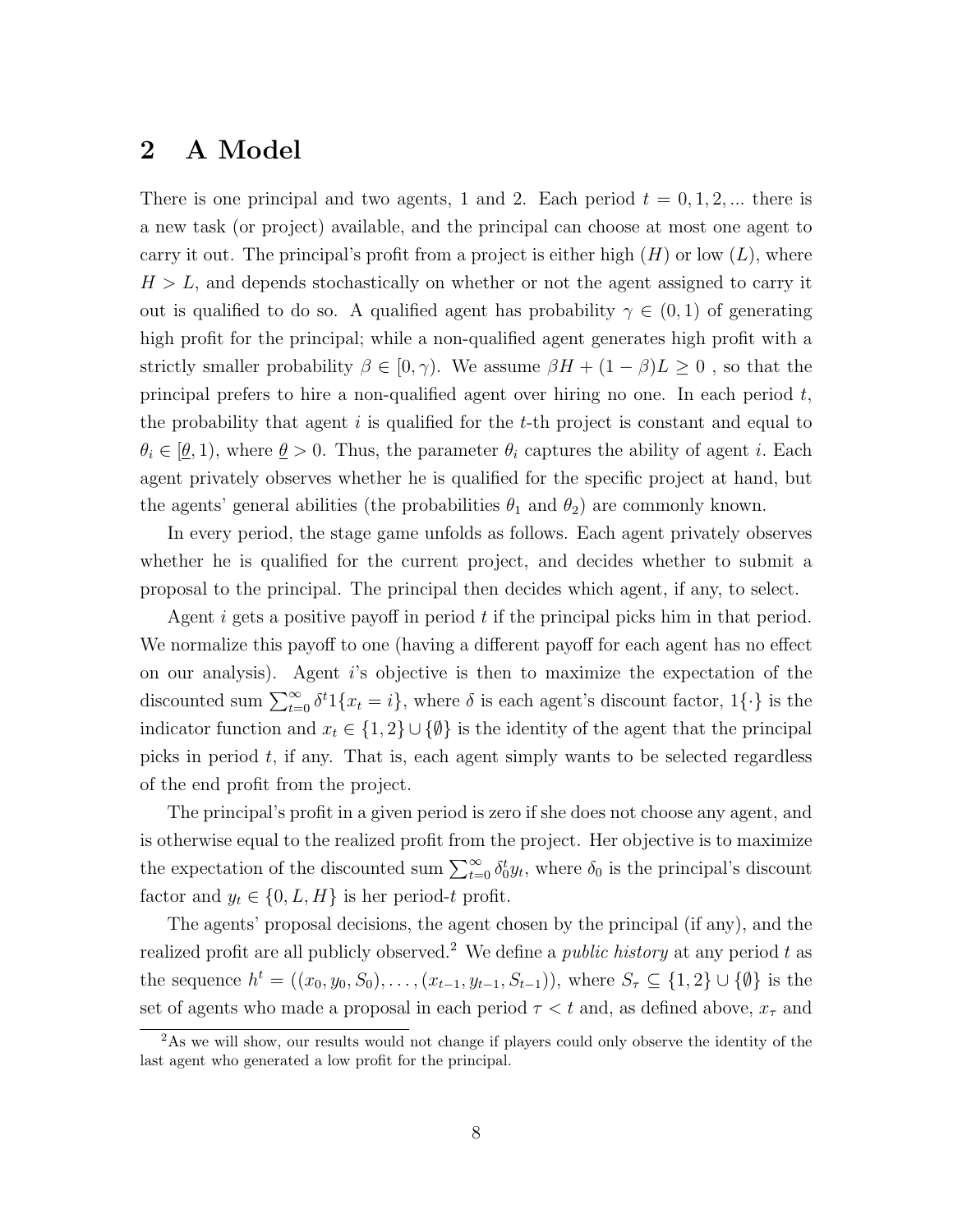$y_{\tau}$  denote the chosen agent and the profit he generated. A public strategy for agent i determines, for each period  $t$ , the probability with which he makes a proposal to the principal as a function of his current qualification and the public history of the game. A public strategy for the principal determines, for each period  $t$ , a lottery over which agent to select (if any) from among the set of agents who propose, given that set of proposers and the public history of the game. We apply the notion of perfect public *equilibrium (PPE)*, that is, sequential equilibria where players use public strategies.

We view this game as a mechanism design problem without commitment. The principal wants to design a selection rule to maximize her payoff, but cannot commit to a rule. Instead, her rule must be justified endogenously, as an optimal response to that of the agents in equilibrium. The principal cannot influence nature (the probability that each agent is qualified, and the stochasticity of profit), but would ideally like to overcome the incentive problem of agents. The first-best outcome from the principal's point of view is to be able to select, in every period, the qualified agent whenever one exists, and any agent otherwise.

Discussion. A proposal in our model can be thought of as a packet of documents that lays out a detailed plan. Figuring out which agent is better qualified prior to making the selection is time consuming and costly for the principal. However, we will show that the principal may take advantage of the repeated nature of her interactions with the agents to reach her first-best, even when her time is very limited and she cannot review the agents' proposals before making a selection. There is thus no need to explicitly model a proposal-review stage or review-cost function to make this point. Furthermore, the assumption that agents simply want to be selected regardless of the end profit from the project may capture situations where agents want to accumulate experience, build a resume, or obtain certain resources associated with carrying out a project, and where the principal's payoff from a project cannot be verified by an outside party.<sup>3</sup>

There are several key features in our model. First, there is no institutional device that enables the principal to credibly commit to a selection policy. Second, the principal is better off selecting some agent than not selecting any. The idea is that the loss from not performing a task overweighs the loss from not doing it perfectly.<sup>4</sup>

<sup>&</sup>lt;sup>3</sup>Our analysis would not change if each agent i also received some fixed bonus  $\lambda$  when profits are high (see Section 4), but would be considerably more tedious. The proof of Proposition 1 actually allows any  $\lambda > 0$ .

<sup>&</sup>lt;sup>4</sup>In Section 4, we discuss the case where selecting an unqualified agent leads to expected losses.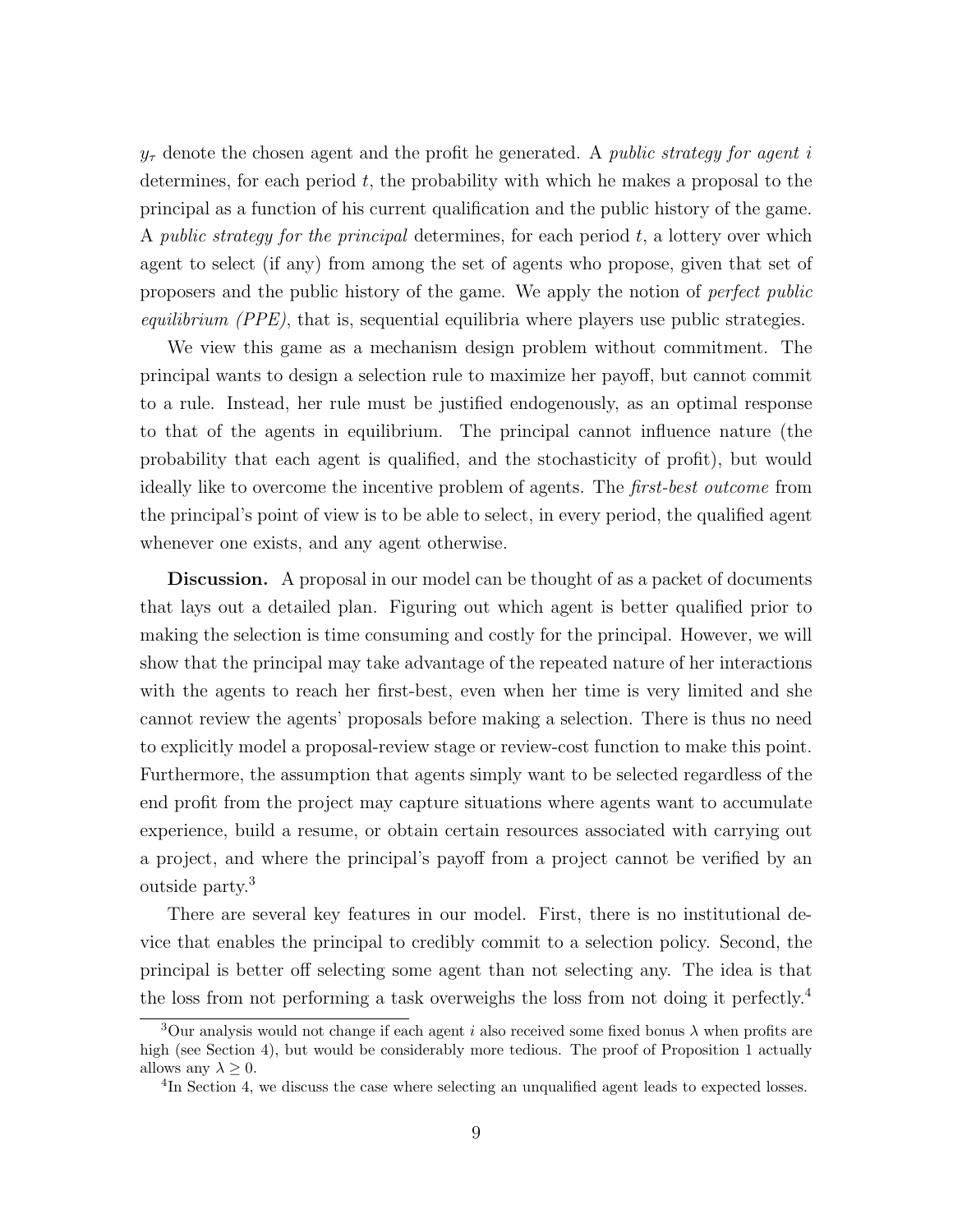Third, the principal cannot pick an agent who has not submitted a proposal. This captures situations where either institutional norms or explicit rules require an agent to give tangible evidence for his ability to take on the project and to explicitly lay out his plans. Finally, the principal cannot sign complete contracts with the agents that specify transfers as a function of profits. This feature captures situations where either the principal's payoff cannot be verified by an outside party (e.g., it may include intangible elements such as perceived reputation), or because of institutional contraints that preclude such contracts (as in most public organizations where subordinates, who receive a constant wage, may propose themselves to an executive decision maker).

#### 2.1 Main result

A strategy profile achieves the principal's first-best if a qualified agent is chosen in every period where at least one agent is qualified, and some agent is chosen in all other periods.<sup>5</sup> Our main result consists of two parts. First, it provides a complete characterization of the parameter values for which the principal can attain the firstbest in any PPE. Second, it shows that a simple strategy profile, which we next introduce, attains the first-best PPE payoff over the entire region of parameters for which a first-best PPE exists.

**Definition 1** (The *Markovian Last Resort (MLR)* Strategy Profile). At each history, one agent is designated as the *agent of last resort*, and the remaining agent is designated as *discerning*. The agent of last resort proposes himself independently of his qualification, while the discerning agent proposes himself if and only if he is qualified. The principal selects the agent of last resort if he is the only one available, and otherwise picks the discerning agent. The identity of the initial agent of last resort is chosen arbitrarily, and remains in that role so long as all the principal's past profits were high. Otherwise, the agent of last resort is the most recent agent who generated low profit for the principal.

Clearly, the principal achieves her first best if she and the agents follow the MLR strategy profile. She is sure to select an agent each period, and will select a qualified agent whenever one exists. The question then is, under what condition is this profile a PPE?

<sup>5</sup>Of course, the principal would prefer picking only high-profit proposals when possible, but no one knows at the selection stage whether high profit will be realized.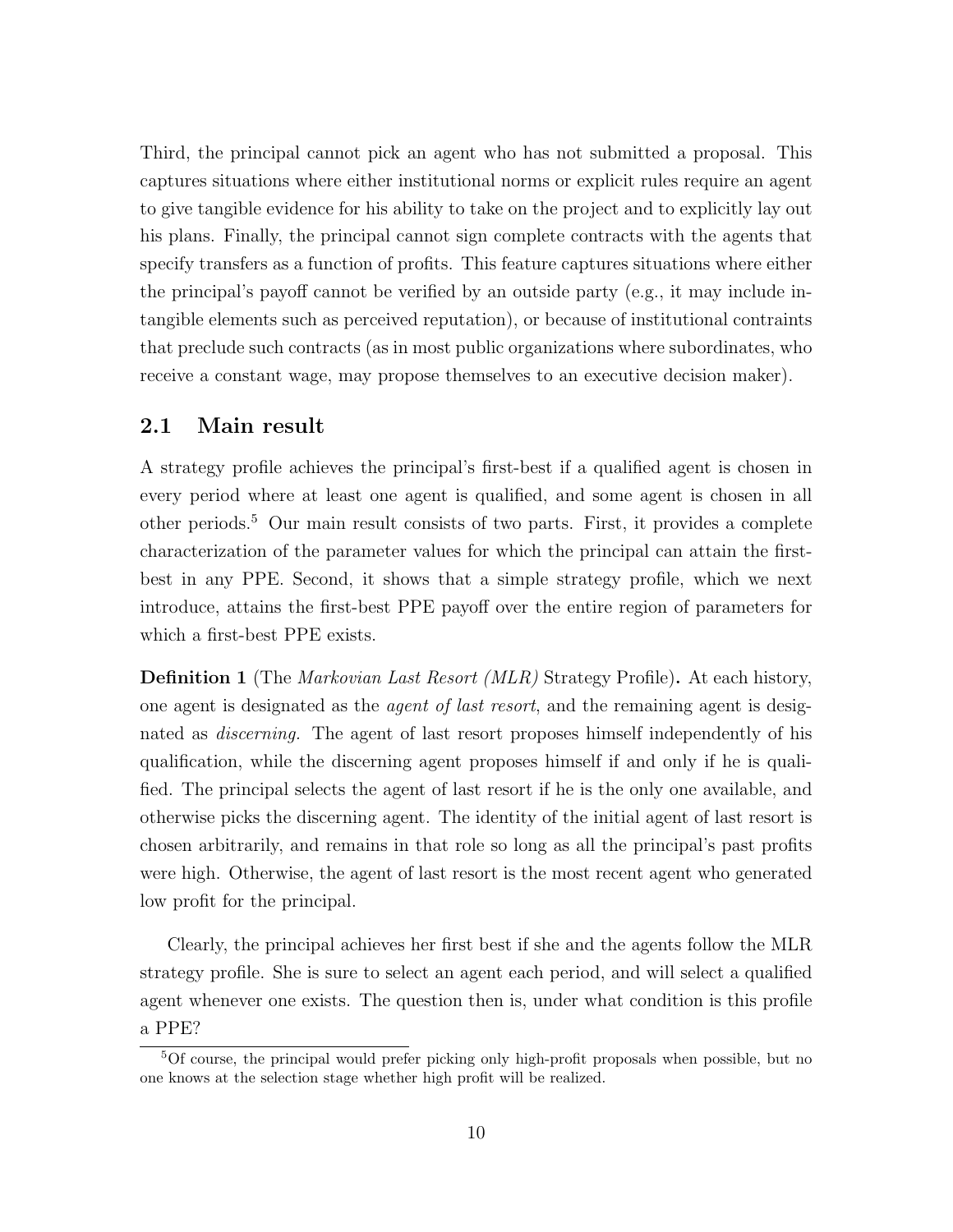**Proposition 1.** (a) A PPE that attains the principal's first-best exists if and only if

$$
\delta \ge \frac{1}{\beta + (\theta_1 + \theta_2)(\gamma - \beta)}.\tag{1}
$$

(b) The MLR strategy profile is a PPE if and only if (1) holds. Hence, there is a strategy profile attaining first-best in PPE if and only if the MLR profile attains it.

This result implies that the first-best is attainable in equilibrium when agents are patient enough if and only if the agents are sufficiently able, in the sense that:

$$
\theta_1 + \theta_2 > \frac{1}{\iota} \tag{2}
$$

where  $\iota = \frac{\gamma - \beta}{1 - \beta} = 1 - \frac{1 - \gamma}{1 - \beta} < 1$  measures how informative low profits are of qualification.

The key incentive constraint, which generates condition (1), is the one facing an unqualified discerning agent. This constraint explains why the incentives for player  $i$ are determined both by  $\theta_i$  and  $\theta_{-i}$ : When agent i is discerning, the probability with which he is selected is  $\theta_i$ , but he must also consider the case in which he becomes last resort, and the likelihood of exiting that role is determined by  $\theta_{-i}$ .

Since abilities matter through their sum, the marginal contribution of having a second agent - even of low ability - can be significant, so long as (1) holds. Suppose agent 1 has rather high ability, say  $\theta_1 = 3/4$ . If he is the only agent, then the principal has no means to incentivize him: he will submit a proposal independently of his qualification, and in the first-best the principal achieves an expected payoff of  $3/4H + 1/4L$ . However, if there were an additional agent - even one with a much lower ability, say slightly higher than  $1/4$  - the expected payoff to the principal in the new first-best equilibrium increases to  $(15/16)H + (1/16)L$ , which is significantly higher than the principal's first-best equilibrium with only a single agent.

To understand why the MLR attains the first-best for the widest range of parameters, note that in any period, exactly one agent is discerning and one is last-resort. As shown in the proof, the last-resort agent is worse off than the discerning agent. Hence, the harshest possible punishment is to keep an agent as last-resort for as long as possible, conditional on motivating the other agent. The best possible reward is to make an agent discerning for as long as possible, conditional on motivating him. MLR does both. Note that the MLR treats agents with different abilities symmetrically. The reason is that although agents are asymmetric in expectation, they are identical conditional on being qualifed (or unqualified).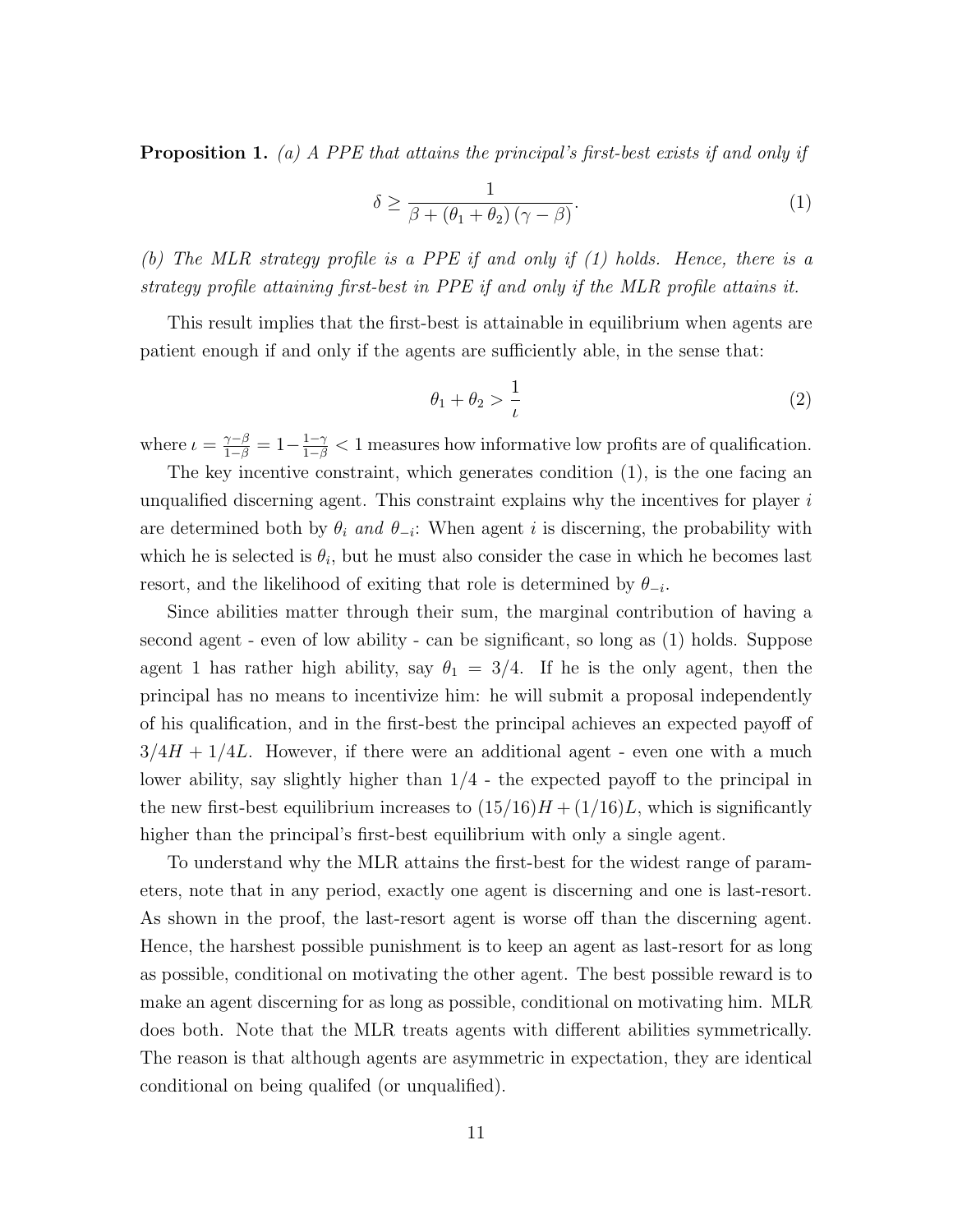The proof, in the Appendix, proceeds as follows. We first observe that if the principal attains the first-best, then the following must be true. At each history  $h$ , there is an agent  $i(h)$  who proposes regardless of his qualification, while the other agent (the 'discerning' agent) proposes if and only if he is qualified. The principal picks the discerning agent whenever he makes a proposal, and picks  $i(h)$  otherwise. We thus refer to agent  $i(h)$  as the agent of 'last resort.' This structure allows us to write the equilibrium payoff of an agent, both when he is last-resort and when he is discerning, as a function of the continuation payoffs following the selection of some agent and the profit level he generates (in the first-best path, an agent is picked in each period).

We then proceed in several steps, to identify a condition on the parameters necessary for the existence of a first-best equilibrium.<sup>6</sup> Assuming first-best equilibria exist, denote by  $\underline{\sigma}_i$ ,  $\overline{\sigma}_i$  the minimal and maximal payoffs each agent i can obtain in a first-best equilibrium given the parameters.<sup>7</sup> We first find continuation payoffs that minimize agent i's first-best equilibrium payoff subject to the incentive constraints that a discerning agent does not propose himself when he is unqualified (ignoring the constraint that an agent should propose when he is qualified, which can only raise the equilibrium payoff), the feasibility constraints on the continuation payoffs of both agents implied by  $(\underline{\sigma}_1, \overline{\sigma}_1, \underline{\sigma}_2, \overline{\sigma}_2)$ , as well as the observation that the agents' payoffs must sum up to one in the first-best. We guess that an agent's payoff in the principal's first-best equilibrium is minimized when he is the agent of last resort (we later verify this), and argue that when the last-resort agent's payoff is minimized, the incentive constraint of the discerning agent must be binding. Using this binding constraint, we solve for  $\underline{\sigma}_i$  as a function of the parameters and the maximal equilibrium payoff  $\overline{\sigma}_i$ . This leads to two cases, corresponding to two possible solutions for  $\underline{\sigma}_i$ , depending on which of the feasibility constraints on the continuation payoffs bind.<sup>8</sup>

 $6$ Following Abreu, Pearce, and Stacchetti (1990; henceforth, APS), the equilibrium payoff set is the largest self-generating set. However, this property by itself does not guarantee an explicit characterization of the equilibrium payoff set as a function of the parameters. The crux of the proof is to use the property to derive a necessary condition for the existence of first-best equilibria, as a function of the model's parameters.

<sup>7</sup>Following APS, the set of PPE payoffs is compact. Hence, if the set of first-best PPE payoffs is non-empty, such minimum and maximum payoffs exist. Note that since agents are not symmetric, their maximal and minimal payoffs need not coincide.

 $8$ The minimization of agent *i* first-best payoff involves increasing his continuation payoff when the other agent generates a high profit while decreasing his continuation payoff when the other agent generates a low profit. These continuation payoffs are both constrained by  $\sigma_i$  and  $\overline{\sigma}_i$ , and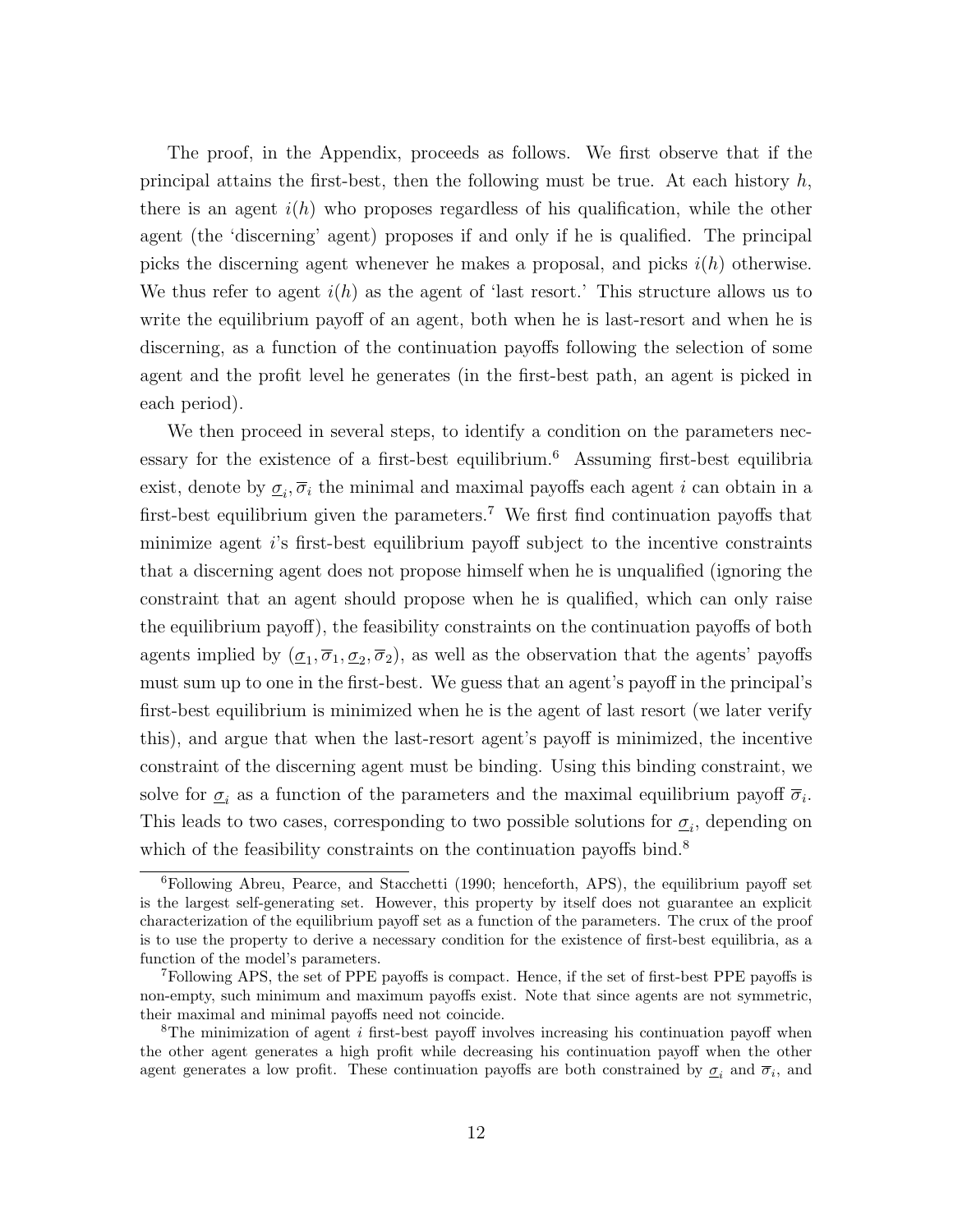The second step is analogous to the first, except that we find the continuation payoffs that maximize agent i's equilibrium payoff subject to the incentive constraint that a discerning agent does not propose himself when he is unqualified, the feasibility constraints on the continuation payoffs of the agents, and the observation that the agents' payoff must sum up to one in the first-best. We derive an expression for the maximal equilibrium payoff  $\overline{\sigma}_i$  as a function of the parameters and the minimal equilibrium payoff  $\mathcal{Q}_i$  (again, two different potential solutions must be considered).

In the third step we consider the four possible solutions for  $(\underline{\sigma}_i, \overline{\sigma}_i)$  and show that the inequality (1) is necessary for each of them, and hence necessary for the existence of a first-best equilibrium. Finally, we verify that it is indeed the case that  $\overline{\sigma}_i$  ( $\underline{\sigma}_i$ ) is attained when an agent is discerning (last resort).

To show that condition (1) is also *sufficient* for attaining the principal's first-best in a PPE, we argue that the MLR profile is indeed a PPE if and only if (1) holds.

The MLR profile, despite using very little information about the environment and history of past play, attains the first-best PPE payoff over the entire region of parameters for which a first-best PPE exists. It also has several desirable properties. First, the principal and the agents need not observe, nor remember, much information about past behavior. At any history, the principal's selection decision is based only on the identity of the current last resort agent – which changes if and only if a discerning agent fails – and the set of agents who propose. In particular, past proposals play no direct role, and high profit realizations do not trigger changes in the identity of the last resort agent. Furthermore, despite heterogeneity in agents' abilities, the principal's strategy does not bias selection decisions based on these differences.

Second, the principal's selection rule is optimal for her (thereby providing endogenous commitment) without relying on the agents to punish her if she deviates from it. While efficient equilibria in the literature often rely on any deviator to be punished by others, in our environment we would find it unnatural if the principal were to follow her part of an equilibrium that achieves her first best only because she fears the agents will punish her otherwise. Indeed, the MLR strategy profile remains a PPE independently of the principal's discount factor  $\delta_0$ .

Third, the MLR addresses questions of equilibrium robustness. From the analysis in Proposition 1, it is clear that the MLR strategy profile is in fact an  $ex\text{-}post$  PPE

different solutions to the minimization problem may arise depending on which of the constraints on the continuation payoffs binds.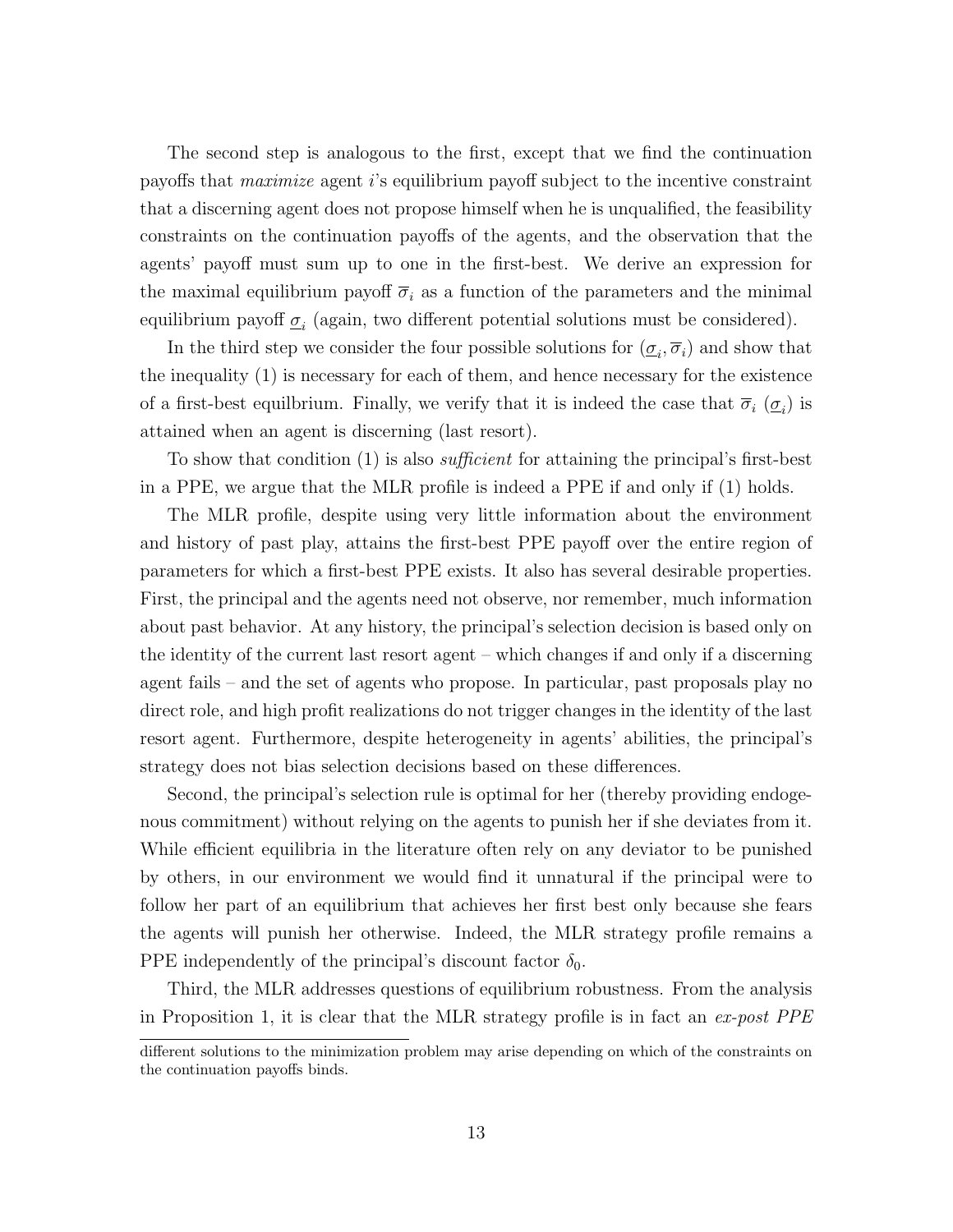whenever (1) holds: Taking expectations over the future path of play, each agent's proposal decision remains optimal irrespective of his belief about the other agent's current private information (i.e., whether the other agent is qualified or not).<sup>9</sup> In light of Proposition 1, such robustness comes for free in our environment. In an ex-post equilibrium, stringent (simultaneous and private) communication protocols are not necessary.<sup>10</sup> Such robustness is particularly relevant for environments where it may be difficult or undesirable to restrict how agents share information with one another.

Finally, as we show below, the MLR strategy profile achieves the principal's first best in a belief-free way when there is uncertainty about the agents' abilities. Suppose the principal has little information about agents' abilities and would like to guarantee her first-best outcome in all realizations. The notion of *belief-free equilibrium* directly addresses the question of equilibrium robustness to such information.<sup>11</sup> A strategy profile is a belief-free equilibrium if it forms a PPE for any realized pair of abilities in  $[\underline{\theta},1]^2$ . From condition (1), it follows that the first best becomes harder to attain in PPE (in the sense of having a smaller range of parameter values for which the firstbest is attainable) the lower is sum of the abilities of the agents. Hence, first-best is attainable in PPE for every possible realization of  $(\theta_1, \theta_2)$  if and only if (1) holds for  $\theta_1 = \theta_2 = \underline{\theta}$ . Combined with Corollary 1, this implies the following result.

**Proposition 2.** A belief-free equilibrium that attains the principal's first-best exists if and only if

$$
\delta \ge \frac{1}{\beta + 2\underline{\theta}(\gamma - \beta)}.\tag{3}
$$

The MLR strategy achieves the objective when that condition holds.

It is worth noting the MLR strategy profile's simplicity in comparison to other conceivable strategies when information about abilities is incomplete. As in bandit problems, the principal could try to balance learning agents' abilities and exploiting the agent she currently believes has highest ability. The difficulty is that agents respond strategically to the principal's selection rule, which can impact her ability to learn.

<sup>9</sup>Such notions of equilibrium, imposing ex-post incentive compatibility in each period taking expectations over the future path of play, were introduced separately by Athey and Miller (2007) and Bergemann and Valimaki (2010). The latter use the term "periodic ex-post." Miller (2012) considers ex-post PPE in a model of collusion with adverse selection.

<sup>&</sup>lt;sup>10</sup>Such ex-post equilibria are also robust to the introduction of payoff-irrelevant signals and highorder beliefs; see Bergemann and Morris (2005).

<sup>&</sup>lt;sup>11</sup>Equilbria here are "ex-post" with respect to the agents' abilities rather than the realization of the agents' private information.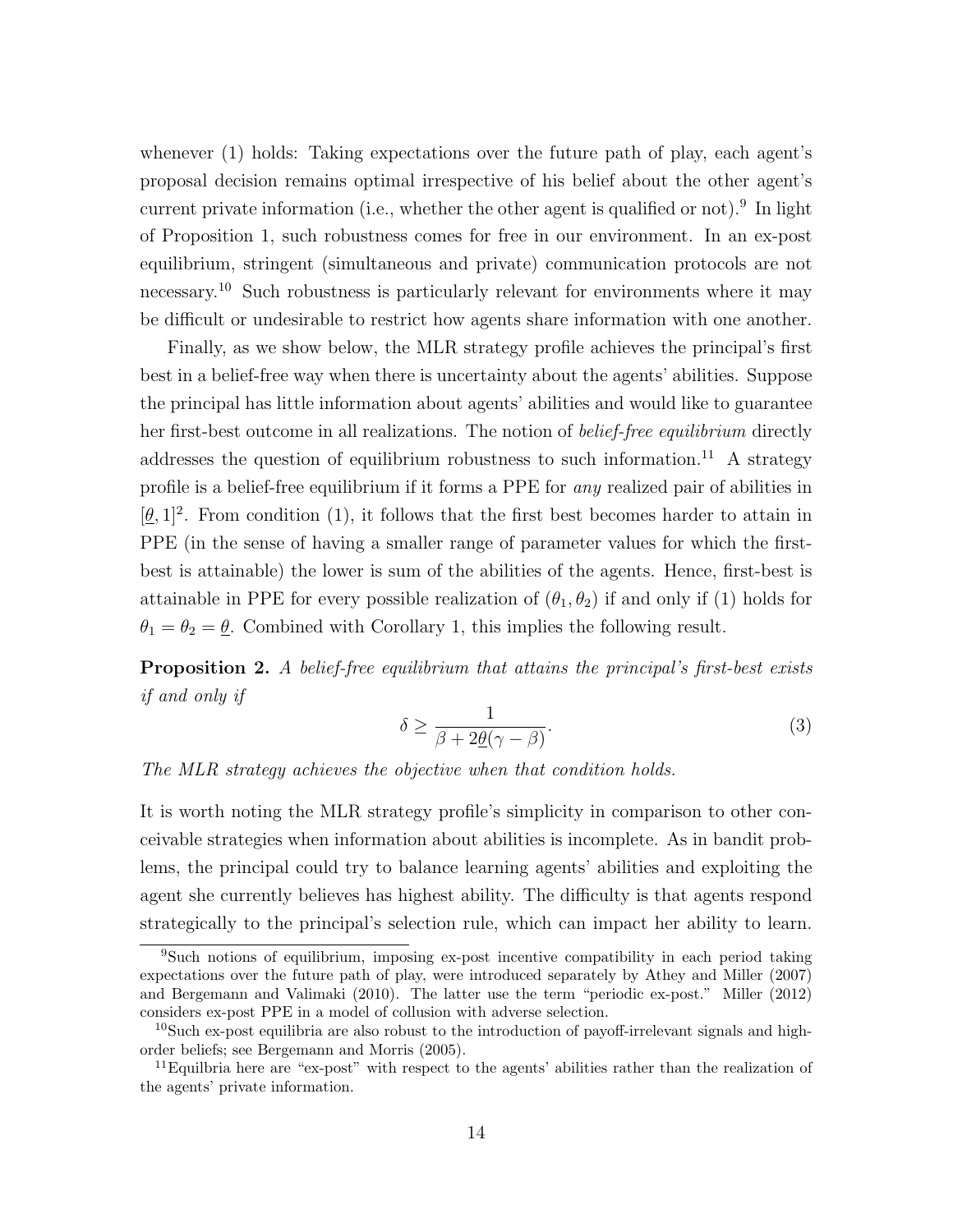Continuing the analogy with bandit problems, whether an arm is available to pull becomes endogenous, and may vary at equilibrium with the principal's strategy. The MLR strategy profile simplifies the problem by using this feature to the principal's advantage: there is no need to learn the agents' abilities, and the first-best is achieved, if one agent is provided incentives to submit proposals only when qualified.

### 3 Many agents

In the previous section we established that when the principal faces two agents, there is a simple and intuitive strategy profile - the MLR - that attains the principal's first-best in PPE whenever the first-best is attainable in PPE.

In this section, we examine how some of our results generalize when there is a set  $A = \{1, 2, ..., n\}$  of  $n \geq 2$  agents, with  $\vec{\theta}$  denoting the vector of these agents' abilities. Our first observation identifies a necessary condition for the existence of any PPE that attains the principal's first-best. To present this result, define the threshold ability level  $\theta^* = 1 - \sqrt[n-1]{\frac{1}{n}}$  $\frac{1}{n}$ , which decreases in *n* (starting from 1/2 for *n* = 2) and tends to 0 as  $n$  tends to infinity.

**Proposition 3.** If  $\max_{i \in A} \theta_i < \theta^*$ , then there is no PPE (and even no Nash equilibrium) that attains the principal's first-best.

When is the first-best is achievable, and how can the principal achieve it? To start answering these questions, we observe that the underlying principle from our earlier analysis generalizes to  $n \geq 2$  agents: at each history h, there must be  $n-1$  discerning agents each of whom proposes himself if and only if he is qualified, and one agent of last resort who proposes himself irrespective of his qualifications.

We will generalize the MLR strategy by treating all the  $n-1$  discerning agents in a symmetric manner, with the principal randomizing uniformly when selecting among discerning agents who have proposed. We will show that in the many agents case, MLR constitutes a belief-free equilibrium for sufficiently patient agents if and only if all agents have ability strictly higher than the threshold ability  $\theta^*$ . Along the way, we find a necessary and sufficient condition for the MLR to form a PPE when  $\theta_i > \theta^*$  for all agents i. Finally, we will consider the 'optimality' of this generalization of MLR in terms of whether another strategy profile is capable of sustaining the principal's first best in PPE for a wider range of parameters. In particular, we show that there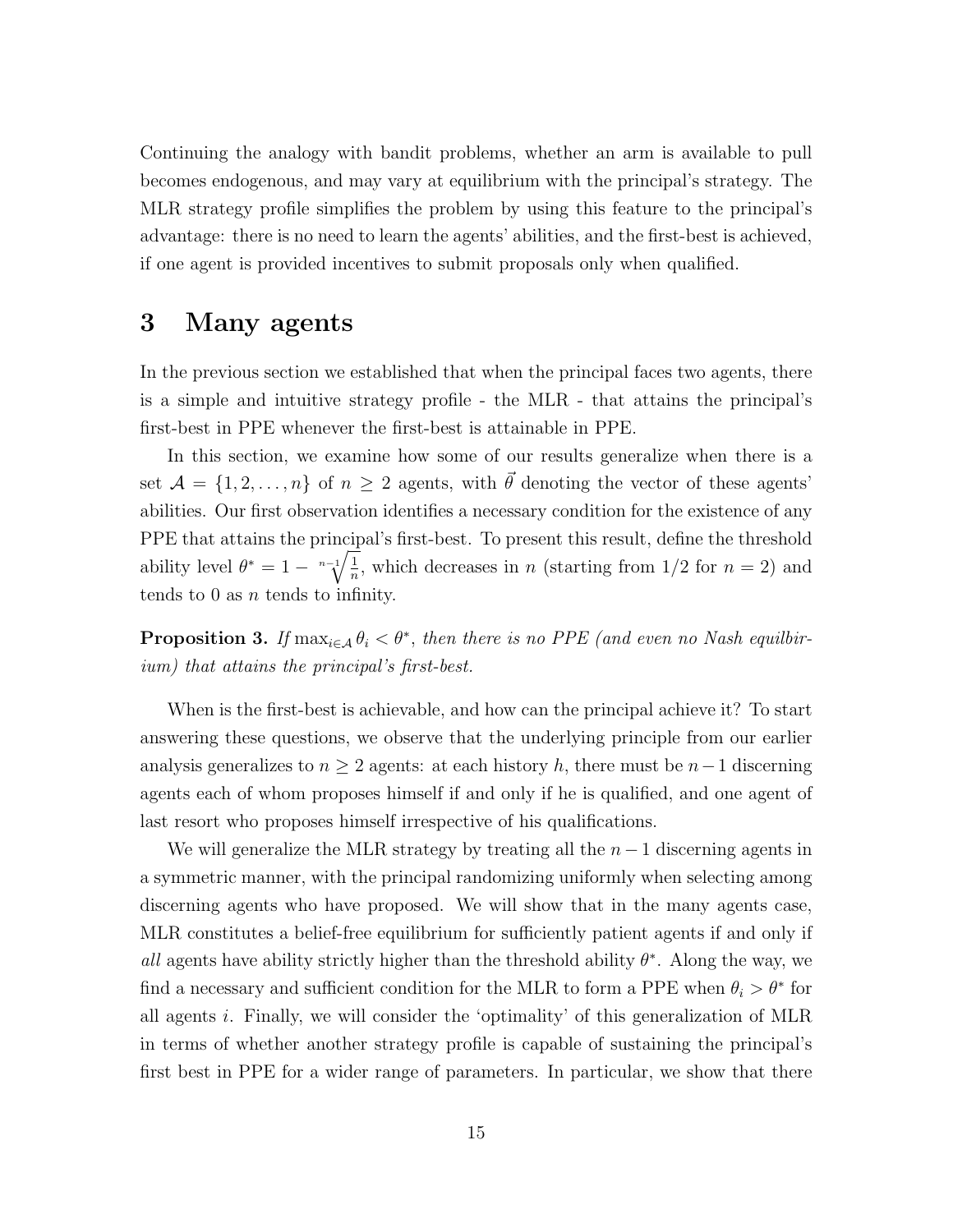is no domination relationship with some 'hierarchical' strategy profiles, in which the principal does not treat discerning agents symmetrically.

#### 3.1 Characterizing when MLR is a PPE

Under the MLR strategy generalized to  $n \geq 2$ , the behavior prescribed for the principal and agent of last resort are clearly best responses to the discerning agents' strategies. The only question is whether a discerning agent is willing to propose himself when qualified, and refrain from proposing when not. The main difference between having two or many agents play the MLR is that a discerning agent's payoff depends on the abilities of other discerning agents, through how often the others propose. A discerning agent's payoff is thus impacted by which of the  $n-1$  other agents is removed from the discerning pool to serve as the agent of last resort.

To understand incentives, we must thus understand the probability a given agent is selected under these different possible circumstances. We denote by  $\rho_i(\vec{\theta})$  the probability i is picked when he is the agent of last resort. When  $\ell$  is the agent of last resort, we denote by  $\sigma_i(\vec{\theta}, \ell)$  the probability that a discerning agent i is picked, conditional on him proposing. When  $\ell$  is the agent of last resort, we let  $p_j(\vec{\theta}, i, \ell)$ denote the probability that a discerning agent  $j$  is picked, conditional on another discerning agent i proposing but not being picked. Finally, when  $\ell$  is the agent of last resort, we let  $q_j(\vec{\theta}, i, \ell)$  denote the probability a discerning agent j is picked, conditional on the discerning agent i not proposing. These probabilities are given by:

$$
\rho_i(\vec{\theta}) = \prod_{k \neq i} (1 - \theta_k),
$$
\n
$$
\sigma_i(\vec{\theta}, \ell) = \frac{\sum_{S \subseteq A \setminus \{\ell\} : i \in S} \frac{1}{|S|} \prod_{k \in S} \theta_k \prod_{k \notin S, k \neq \ell} (1 - \theta_k)}{\theta_i},
$$
\n
$$
p_j(\vec{\theta}, i, \ell) = \frac{\sum_{S \subseteq A \setminus \{\ell\} : i, j \in S} \frac{1}{|S|} \prod_{k \in S} \theta_k \prod_{k \notin S, k \neq \ell} (1 - \theta_k)}{\theta_i (1 - \sigma_i(\vec{\theta}, \ell))},
$$
\n
$$
q_j(\vec{\theta}, i, \ell) = \frac{\sum_{S \subseteq A \setminus \{i, \ell\} : j \in S} \frac{1}{|S|} \prod_{k \in S} \theta_k \prod_{k \notin S, k \neq \ell} (1 - \theta_k)}{1 - \theta_i}.
$$

The expression for  $\rho_i(\vec{\theta})$  follows because a last resort agent is selected under the MLR strategy profile if and only if all discerning agents are unqualified. To understand the expression for  $\sigma_i(\vec{\theta}, \ell)$ , observe that while agent is proposal is selected uniformly among any set of discerning agents' proposals, we must consider all dif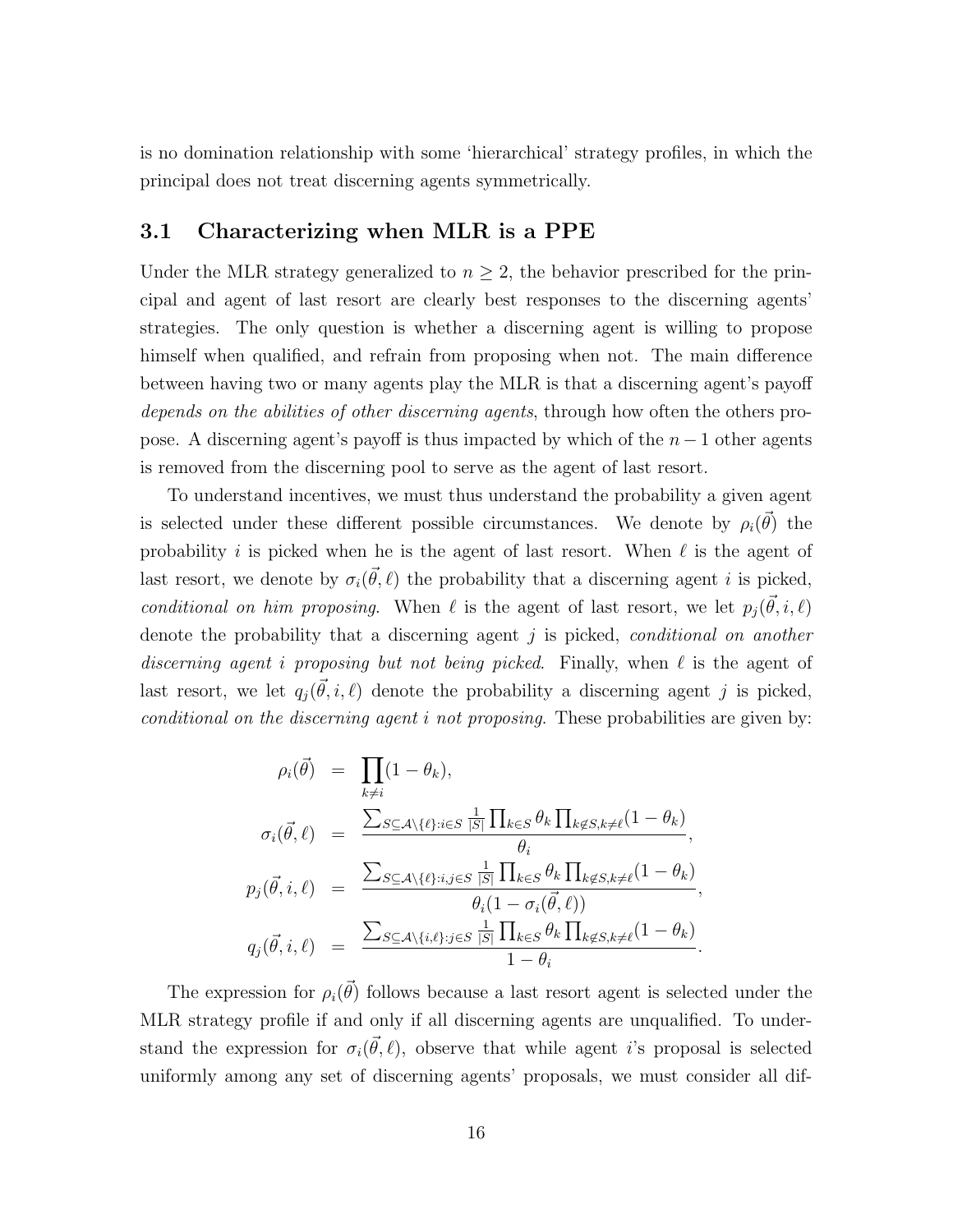ferent possible sets of proposers and their probabilities. The probabilities  $\rho_i(\vec{\theta})$  and  $\sigma_i(\vec{\theta},\ell)$  are needed to characterize the equilibrium value functions of agents. The final two probabilities  $p_j(\vec{\theta}, i, \ell)$  and  $q_j(\vec{\theta}, i, \ell)$ , whose expressions follow from similar reasoning, will be needed to capture incentive conditions.

With these probabilities in mind, we turn our attention to understanding agents' payoffs and their resulting incentives. We denote by  $V_i^D(\vec{\theta}, \ell)$  agent *i*'s average discounted payoff under the MLR strategy profile when he is discerning and agent  $\ell$  is the agent of last resort. We denote by  $V_i^{LR}(\vec{\theta})$  agent *i*'s average discounted payoff under the MLR strategy profile when he is the agent of last resort himself. These are jointly determined by the following recursive system of equations for all possible agents  $\ell \neq i$ :

$$
V_i^{LR}(\vec{\theta}) = \rho_i(\vec{\theta}) \left( (1 - \delta_i) u_i + \delta V_i^{LR}(\vec{\theta}) \right) + \sum_{j \neq i} \oint_{\theta_j \sigma_j(\vec{\theta}, i)}^{j \text{ chosen when}} \left( \gamma \delta V_i^{LR}(\vec{\theta}) + (1 - \gamma) \delta V_i^{D}(\vec{\theta}, j) \right),
$$
\n
$$
V_i^{D}(\vec{\theta}, \ell) = \theta_i \sigma_i(\vec{\theta}, \ell) \left( (1 - \delta_i) u_i + \gamma \delta V_i^{D}(\vec{\theta}, \ell) + (1 - \gamma) \delta V_i^{LR}(\vec{\theta}) \right)
$$
\n
$$
+ \sum_{j \neq i, \ell} \oint_{j \text{ chosen when}}^{j \text{ chosen when}} \left( (\gamma \delta V_i^{D}(\vec{\theta}, \ell) + (1 - \gamma) \delta V_i^{D}(\vec{\theta}, \ell) \right) + \sum_{j \neq i, \ell} \oint_{j \text{ chosen when}}^{j \text{ chosen when}} \left( \gamma \delta V_i^{D}(\vec{\theta}, \ell) + (1 - \gamma) \delta V_i^{D}(\vec{\theta}, \ell) \right)
$$
\n
$$
+ \sum_{j \neq i, \ell} \oint_{j \text{ chosen when}}^{j \text{ chosen when}} \left( \gamma \delta V_i^{D}(\vec{\theta}, \ell) + (1 - \gamma) \delta V_i^{D}(\vec{\theta}, \ell) \right) + \rho_\ell(\vec{\theta}) \delta V_i^{D}(\vec{\theta}, \ell).
$$
\n(4)

Of course, following the MLR strategy requires certain incentive conditions to be satisfied. The incentive condition for a discerning agent  $i$  who turns out to be unqualified not to propose in a period when  $\ell$  is the agent of last resort, is given by:

$$
\overbrace{\text{agent chosen}\atop 1-\theta_i}^{\text{last resort}} \delta V_i^D(\vec{\theta}, \ell) + \sum_{j \neq i, \ell} \overbrace{q_j(\vec{\theta}, i, \ell)}^{\text{discerning}} \left(\gamma \delta V_i^D(\vec{\theta}, \ell) + \overbrace{(1-\gamma)\delta V_i^D(\vec{\theta}, j)}^{\text{bewes last resort}}\right)
$$
\n
$$
\geq \overbrace{\sigma_i(\vec{\theta}, \ell)}^{\text{icobsen}} \left((1-\delta)u_i + \beta \delta V_i^D(\vec{\theta}, \ell) + \overbrace{(1-\beta)\delta V_i^L(\vec{\theta})}^{\text{low profit, i}}\right)
$$
\n
$$
+ (1-\sigma_i(\vec{\theta}, \ell)) \sum_{j \neq i, \ell} \underbrace{p_j(\vec{\theta}, i, \ell)}_{\text{discerning } j} \left(\gamma \delta V_i^D(\vec{\theta}, \ell) + \underbrace{(1-\gamma)\delta V_i^D(\vec{\theta}, j)}_{\text{low profit, j}}\right).
$$
\n(ICU)  
\n
$$
\left(\text{ICU}\right)
$$

Similarly, the incentive condition for a qualified discerning agent  $i$  to propose in a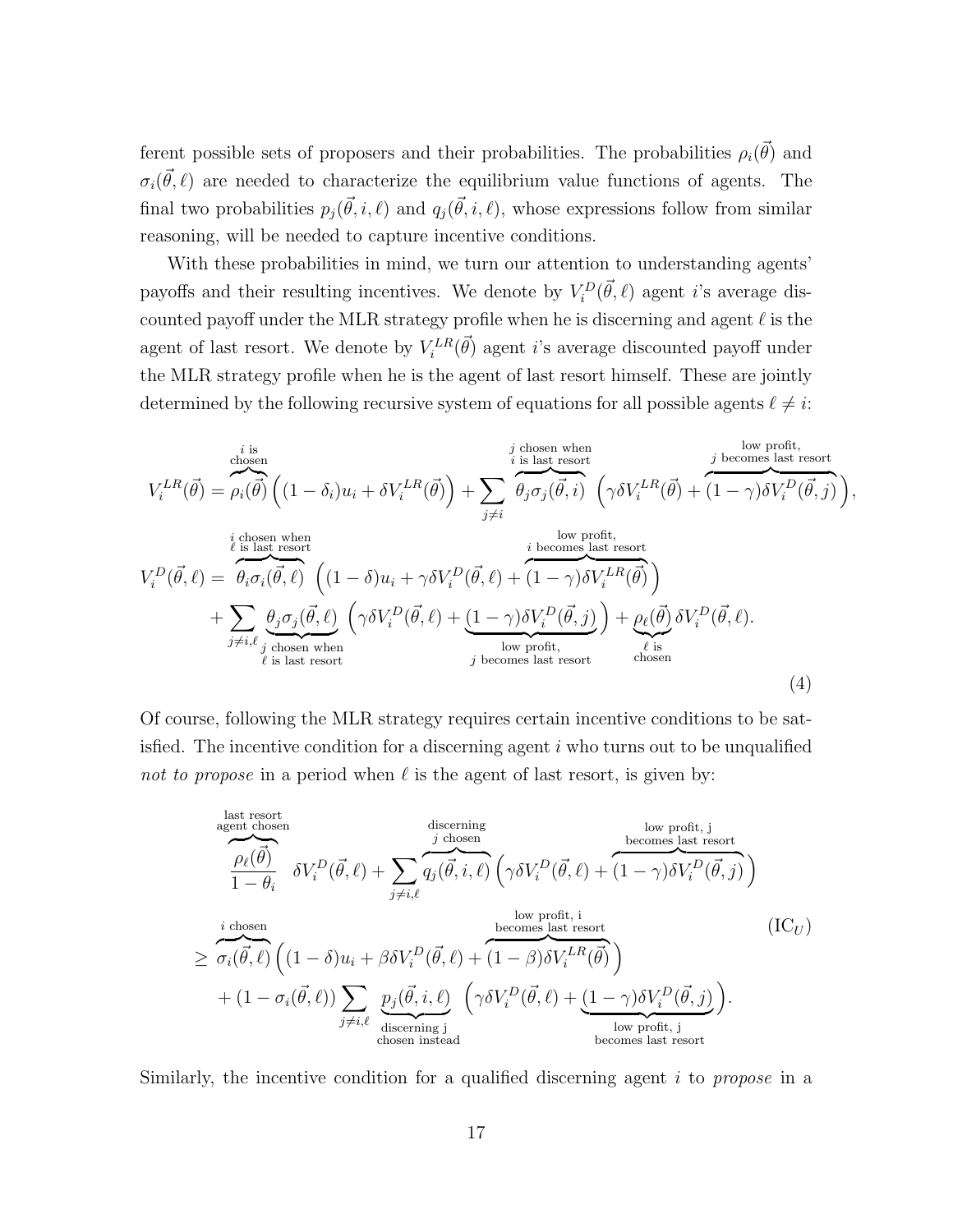period when  $\ell$  is the agent of last resort, is:

$$
\sigma_i(\vec{\theta}, \ell) \left( (1 - \delta) u_i + \gamma \delta V_i^D(\vec{\theta}, \ell) + (1 - \gamma) \delta V_i^{LR}(\vec{\theta}) \right) + (1 - \sigma_i(\vec{\theta}, \ell)) \sum_{j \neq i, \ell} p_j(\vec{\theta}, i, \ell) \left( \gamma \delta V_i^D(\vec{\theta}, \ell) + (1 - \gamma) \delta V_i^D(\vec{\theta}, j) \right) \geq \frac{\rho_\ell(\vec{\theta})}{1 - \theta_i} \delta V_i^D(\vec{\theta}, \ell) + \sum_{j \neq i, \ell} q_j(\vec{\theta}, i, \ell) \left( \gamma \delta V_i^D(\vec{\theta}, \ell) + (1 - \gamma) \delta V_i^D(\vec{\theta}, j) \right),
$$
(IC<sub>Q</sub>)

which differs from Condition  $\mathrm{IC}_U$  both in the direction of the inequality and because the probability that agent i generates low profit is  $\gamma$  instead of  $\beta$ .

Incentive conditions  $\mathrm{IC}_U$  and  $\mathrm{IC}_Q$  are linear in the equilibrium payoffs. As will be seen below,  $IC_U$  and  $IC_Q$  depend on these payoffs only through the differences

$$
\Delta V_i(\vec{\theta}, \ell) = V_i^D(\vec{\theta}, \ell) - V_i^{LR}(\vec{\theta})
$$

in average discounted payoffs from being discerning instead of being the agent of last resort, which vary with the identity of the agent of last resort when abilities are heterogeneous. Furthermore, we will show that these payoff differences themselves depend on the vector of abilities  $\vec{\theta}$  only through the *likelihood premiums* of being picked by the principal when discerning versus when the agent of last resort. Formally, agent i's likelihood premium of being picked when discerning while  $\ell$  is the agent of last resort, versus when i himself is the agent of last resort, is:

$$
\pi_{\ell i}(\vec{\theta}) = \theta_i \sigma_i(\vec{\theta}, \ell) - \rho_i(\vec{\theta})
$$

For each i and each  $\vec{\theta}$ , let  $\vec{\sigma}_i(\vec{\theta})$ ,  $\Delta \vec{V}_i(\vec{\theta})$  and  $\vec{\pi}_i(\vec{\theta})$  be the  $(n-1)$ -column vectors whose  $\ell$ -component is  $\sigma_i(\vec{\theta}, \ell)$ ,  $\Delta V_i(\vec{\theta}, \ell)$  and  $\pi_{\ell i}(\vec{\theta})$ , respectively, for each  $\ell \neq i$ . These vectors thus list the selection probabilities, average payoff differences and likelihood premiums, respectively, that are relevant for  $i$  as a function of the agent of last resort.

The claims above are established as intermediate steps in characterizing when the MLR strategy profiles constitutes a PPE. Stating the characterization requires defining three matrices:  $M_i^Q$  $i^Q(\vec{\theta})$ , which collects terms from IC<sub>Q</sub>;  $M_i^U(\vec{\theta})$ , which collects terms from IC<sub>U</sub>; and  $B_i(\vec{\theta})$ , which collects terms from the recursive system (4). Given its phrasing in terms of matrix inequalities, the characterization may not seem insightful to the naked eye, but it is very useful in two respects. First, it provides straightforward inequalities to numerically check whether MLR constitutes a PPE.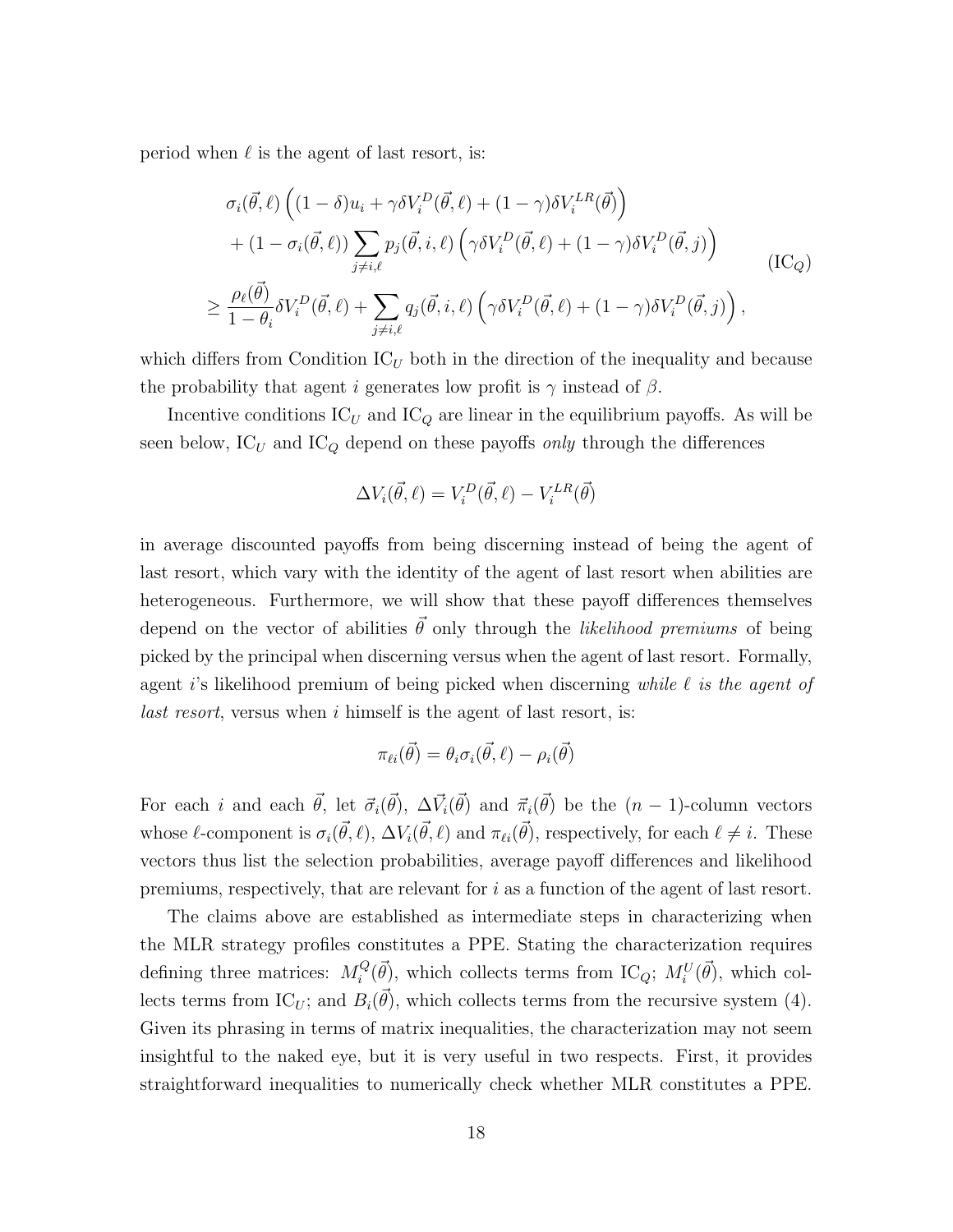Second, the characterization is a critical intermediate step to understanding when MLR constitutes a belief-free equilibrium (as studied in the next subsection), for which a far more transparent characterization emerges.

**Proposition 4.** Suppose  $\theta_i > \underline{\theta}^*$  for all  $i \in \mathcal{A}$ . The MLR strategy profile constitutes a PPE if and only if for all agents i:

$$
M_i^Q(\vec{\theta})B_i(\vec{\theta})^{-1}\vec{\pi}_i(\vec{\theta}) \le \vec{\sigma}_i(\vec{\theta}) \le M_i^U(\vec{\theta})B_i(\vec{\theta})^{-1}\vec{\pi}_i(\vec{\theta}), \tag{5}
$$

with the  $(n-1) \times (n-1)$  matrices  $M_i^Q$  $i^Q(\vec{\theta})$ ,  $M_i^U(\vec{\theta})$ ,  $B_i(\vec{\theta})$  are defined in (6-8) below.

The proof, in the Appendix, has three main steps. First, we manipulate incentive conditions  $IC_U$  and  $IC_Q$  to show that they depend on average discounted continuation payoffs *only through the payoff differences*  $\Delta \vec{V}_i(\vec{\theta})$ . In particular, we show that the MLR strategy profile constitutes a PPE if and only if

$$
\delta(1-\gamma)M_i^Q(\vec{\theta})\Delta \vec{V}_i(\vec{\theta}) \le (1-\delta)\vec{\sigma}_i(\vec{\theta}) \le \delta(1-\gamma)M_i^U\Delta \vec{V}_i(\vec{\theta}),
$$

where these matrices are defined by

$$
[M_i^Q(\vec{\theta})]_{\ell\ell'} = \begin{cases} q_{\ell'}(\vec{\theta}, i, \ell) - p_{\ell'}(\vec{\theta}, i, \ell)(1 - \sigma_i(\vec{\theta}, \ell)) & \text{if } \ell \neq \ell', \\ \rho_{\ell}(\vec{\theta})/(1 - \theta_i) & \text{if } \ell = \ell'; \end{cases}
$$
(6)

and

$$
[M_i^U(\vec{\theta})]_{\ell\ell'} = \begin{cases} [M_i^Q(\vec{\theta})]_{\ell\ell'} & \text{if } \ell \neq \ell',\\ [M_i^Q(\vec{\theta})]_{\ell\ell'} + \frac{\gamma - \beta}{1 - \gamma} \sigma_i(\vec{\theta}, \ell) & \text{if } \ell = \ell'. \end{cases}
$$
(7)

This provides only a partial characterization of equilibrium conditions, since the payoff differences are not yet expressed in terms of exogenous parameters of the problem. Second, we manipulate the recursive system (4) defining payoffs themselves, to show that the differences in payoffs depend on the ability vector  $\vec{\theta}$  only through the likelihood premiums (of which the matrix  $B_i(\vec{\theta})$  is a function). Namely, we show that:

$$
B_i(\vec{\theta})\Delta \vec{V}_i(\vec{\theta}) = \frac{1-\delta}{\delta(1-\gamma)}\vec{\pi}_i(\vec{\theta}),
$$

where

$$
[B_i(\vec{\theta})]_{\ell\ell'} = \begin{cases} \pi_{i\ell'}(\vec{\theta}) - \pi_{\ell\ell'}(\vec{\theta}) & \text{if } \ell \neq \ell',\\ 1 + \pi_{i\ell}(\vec{\theta}) + (1 - \delta) / (\delta(1 - \gamma)) & \text{if } \ell = \ell'. \end{cases}
$$
(8)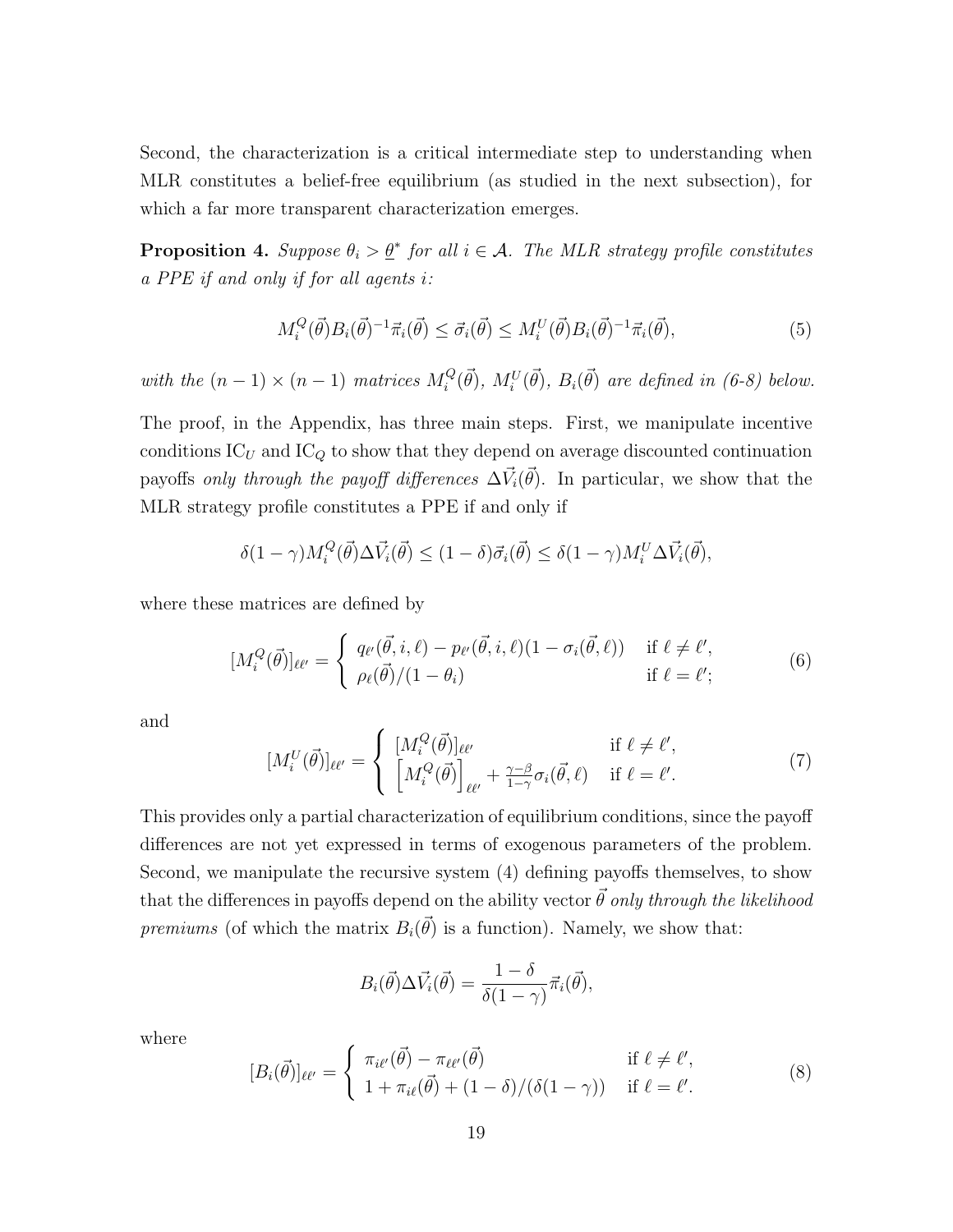The third and final step is establishing that the matrix  $B_i(\vec{\theta})$  is invertible, which turns out to be nontrivial. We prove when  $\theta_i > \theta^*$  for all agents i that the matrix  $B_i(\vec{\theta})$ has a special property ensuring invertibility: it is strictly diagonally dominant, which means that for every row, the absolute value of the diagonal element is strictly larger than the sum of the absolute values of the off-diagonal elements.

Generalizing one of our points from Section 2, note that the equilibrium conditions are independent of the principal's discount factor  $\delta_0$ , which means they hold even if the principal were fully myopic. The equilibrium thus doesn't require he principal's behavior to be enforced by the threat of punishments from agents, which we consider a natural property in a mechanism design context where the principal is the authority.

#### 3.2 The MLR as a belief-free equilibrium

The principal may have little information about agents' abilities, and yet hope to guarantee her first-best outcome. The MLR strategy profile is a belief-free equilibrium if it forms a PPE for *any* realized vector of abilities  $\vec{\theta}$  in the set  $[\theta, 1]^{\mathcal{A}}$  of possible abilities. The necessary and sufficient condition for this depends on the minimal probability premium  $\pi_{\ell i}(\vec{\theta})$  for agent i when considering all possible ability levels and last resort agents. As shown in the Appendix, the minimal probability premium is the following function of  $\underline{\theta}$ , which is the lower envelope of its two components:

$$
\underline{\pi} = \begin{cases} \frac{\underline{\theta}}{n-1} & \text{if } \underline{\theta} \ge 1 - \sqrt[n-2]{\frac{1}{n}}\\ \frac{1 - n(1 - \underline{\theta})^{n-1}}{n-1} & \text{otherwise.} \end{cases} \tag{9}
$$

This characterization allows us to derive the agents' minimal discount factor that sustains the MLR as a belief-free equilibrium.

**Proposition 5.** The MLR forms a belief-free equilibrium if and only if for each agent,

$$
\delta \ge \frac{1}{\gamma + (\gamma - \beta)\underline{\pi}},
$$

where  $\underline{\pi}$  is positive if and only if  $\underline{\theta} > \theta^*$ .

Note that  $\frac{1-n(1-\underline{\theta})^{n-1}}{n-1}$  $\frac{1-\underline{\theta}}{n-1}$  is the probability premium in the homogenous case where all agents have an ability  $\theta$ . Thus, by Proposition 5, the set of discount factors sustaining the MLR as a belief-free equilibrium for ability profiles in  $[\theta, 1]^{\mathcal{A}}$  is the same set that sustains it as an equilibrium with homogenous abilities known to be  $\theta$  when there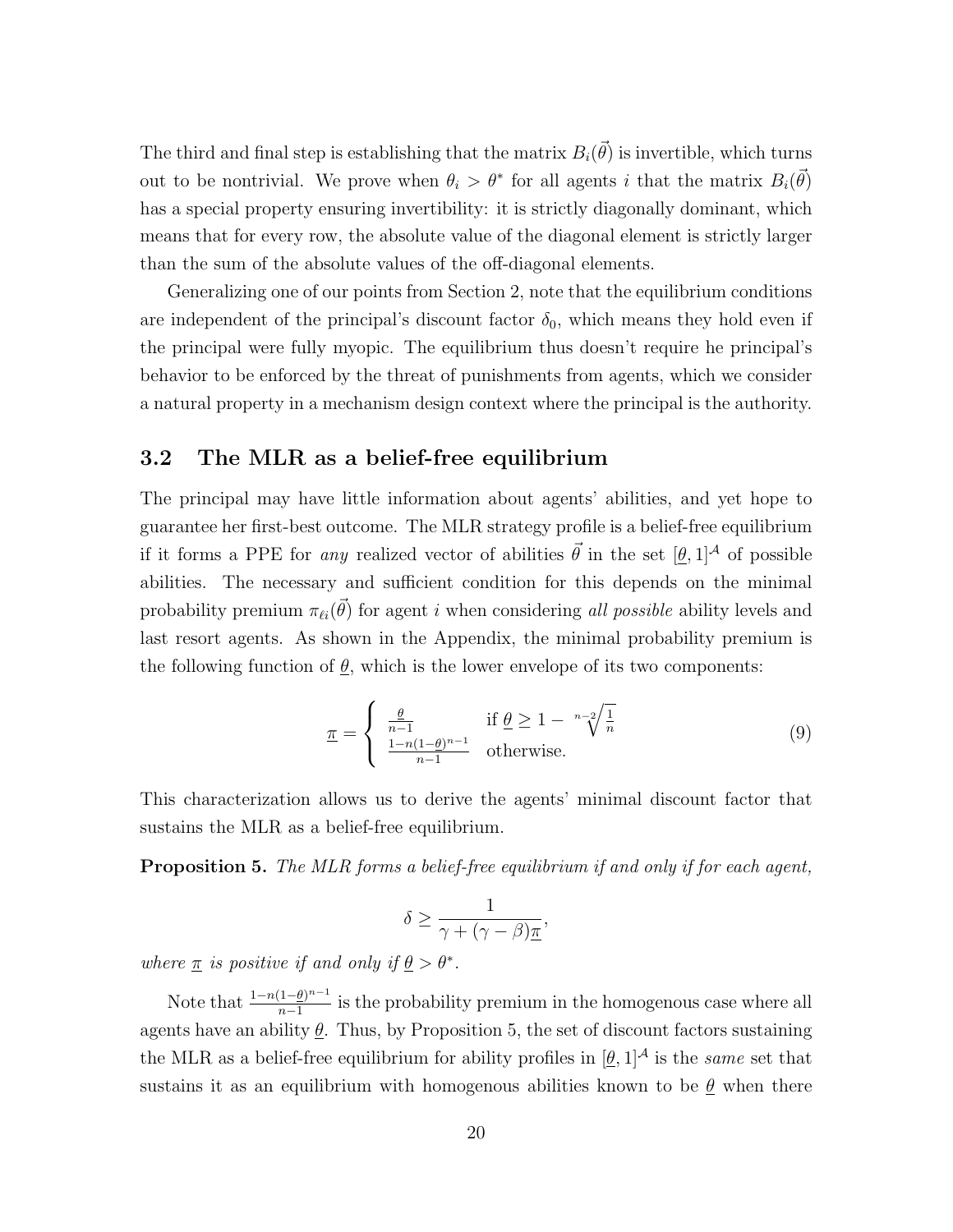are two agents or  $\underline{\theta}$  falls below  $1 - \sqrt[n-2]{\frac{1}{n}}$  $\frac{1}{n}$ . Otherwise, the range of discount factors supporting the belief-free equilibrium is *smaller* than in the case where the agents are commonly known to be  $\theta$ .

Why is this so? In view of Proposition 5, we need to understand at which profile of abilities the probability premium is minimized. Agent i's probability premium  $\pi_{\ell i}(\vec{\theta})$  is increasing in both  $\theta_i$  and  $\theta_\ell$ , so it is minimized by setting both equal to  $\underline{\theta}$ . On the other hand, the abilities of discerning agents other than  $i$  have two opposing effects on  $\pi_{\ell i}(\vec{\theta})$ . When these discerning agents have higher abilities, they reduce the probability  $\sigma_i(\vec{\theta}, \ell)$  that i is selected when he proposes (which lowers the premium), but they also reduce the probability  $\rho_i(\vec{\theta})$  that i is picked when he is the agent of last resort (which raises the premium). The effect associated to  $\sigma_i(\vec{\theta}, \ell)$  becomes relatively more important as  $\underline{\theta}$  grows because  $\sigma_i(\vec{\theta}, \ell)$  is premultiplied by  $\theta_i = \underline{\theta}$  in the definition of the probability premium, while  $\rho_i(\vec{\theta})$  is independent of  $\theta_i$ . Thus the ability vector minimizing the probability premium has all agents with ability  $\theta$  when it is relatively low, but involves some high-ability opponents otherwise.

The main challenge in proving Proposition 5 stems from the fact that all possible combinations of abilities must be considered, and that inverting  $B_i(\vec{\theta})$  is non-trivial with heterogenous abilities. Fortunately, Lemma 4 shows the equilibrium conditions depend directly on the vector  $B_i(\vec{\theta})^{-1} \vec{\pi}_i(\vec{\theta})$ . That vector can be shown to satisfy

$$
B_i(\vec{\theta})^{-1} \vec{\pi}_i(\vec{\theta}) = [Id - \frac{1 - \delta_i \gamma}{\delta_i (1 - \gamma)} B_i(\vec{\theta})^{-1}] \vec{1},
$$

because the sum over any row  $\ell$  of the matrix  $B_i(\vec{\theta})$  is equal to  $1 + \frac{1-\delta_i}{\delta_i(1-\gamma)} + \pi_{\ell i}(\vec{\theta})$ . This reduces the problem at hand to understanding the vector  $B_i(\vec{\theta})^{-1}$ , that is, the vector of row sums of  $B_i(\vec{\theta})^{-1}$ . Next, a power series development of  $B_i(\vec{\theta})^{-1}$  establishes that  $B_i(\vec{\theta})^{-1}$  is decreasing in  $\theta_i$ , or that  $B_i(\vec{\theta})^{-1} \vec{\pi}_i(\vec{\theta})$  is increasing in  $\theta_i$ . Since  $M_i^U$ is a positive matrix, the equilibrium constraint for discerning agents not to make a proposal when he is unqualified is most challenging when  $\theta_i = \underline{\theta}$ . After observing that the matrix  $B_i(\vec{\theta})$  is an M-matrix<sup>12</sup> in that case, we can apply the Ahlberg-Nilson-Varah bound to provide a sharp upper-bound the row sums of  $B_i(\vec{\theta})^{-1}$ . Some algebra then establishes that a discerning agent does not want to make a proposal when he is unqualified when his discount factor is above the bound stated in Proposition 5.

 $12$ I.e., a strictly diagonally dominant matrix with positive diagonal entries and negative offdiagonal entries.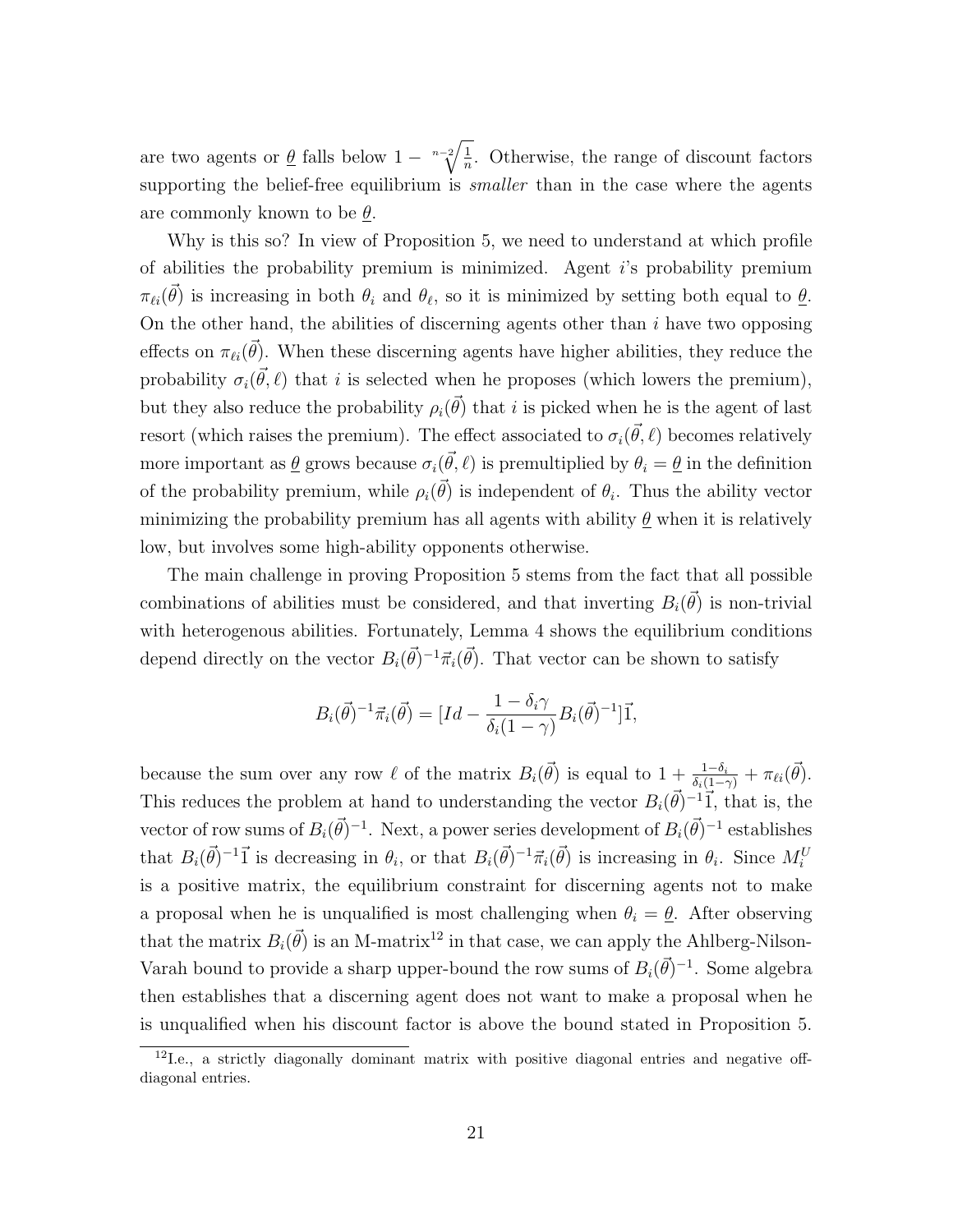Similar techniques establish that discerning agents always want to submit proposals when they are qualified, independently of their discount factors. As for necessity in Proposition 5, we can just look at the equilibrium conditions stated in Lemma 4 for the ability vector that achieves  $\pi$ . Although abilities are heterogenous when  $\theta$  is higher than  $1 - \sqrt[n-2]{\frac{1}{n}}$  $\frac{1}{n}$ , the matrix  $B_i(\vec{\theta})$  remains easy to invert in that case because agents other than i are all symmetric.

Propositions 3 and 5 together imply the following result.

**Corollary 1.** Consider the ability threshold  $\theta^*$  defined in Proposition 3. We have:

- (i) If  $\underline{\theta} < \theta^*$ , then the principal's first best cannot be achieved in any belief-free equilibrium.
- (ii) If  $\underline{\theta} > \theta^*$ , then for all  $(\beta, \gamma)$  with  $\frac{1-\beta}{1-\gamma} \geq \frac{1+\pi}{\pi}$  $\frac{+\pi}{\pi}$ , the MLR strategy profile attains the principal's first best in a belief-free equilibrium.

The principal's ability to achieve her first best in a belief-free manner thus hinges on her worst possible agent, the organization's 'weakest link.' Only when she is certain that all agents have abilities greater than  $\theta^*$  can she incentivize them to be discerning. A principal may or may not be able to screen agents to ensure this minimal standard. The threshold  $\theta^*$  decreases in n, and is always smaller than  $1/2$ , so it would suffice that agents are simply more likely to be qualified than not.

### 3.3 Hierarchies

A natural question is whether a strategy profile other than MLR achieves the principal's first best in PPE for a wider range of parameters. A complete characterization of the necessary and sufficient conditions for attaining the first-best in PPE is a challenging task with three or more agents. It is not immediately clear how the proof technique used for the  $n = 2$  case extends to  $n \geq 3$ . First, solving the minimization problem to find the lowest discounted probability with which an agent is picked in equilibrium is very challenging to solve. Second, and more importantly, it is not clear that finding this minimum would allow to characterize the range of parameters for which the principal's first best is achievable. This is because we do not know the shape of the convex set of equilibrium payoffs (which must be an interval for  $n = 2$ ).<sup>13</sup>

<sup>&</sup>lt;sup>13</sup>We are not aware of applications of APS to derive simple closed-form solutions in problems with more than two players and no transfers.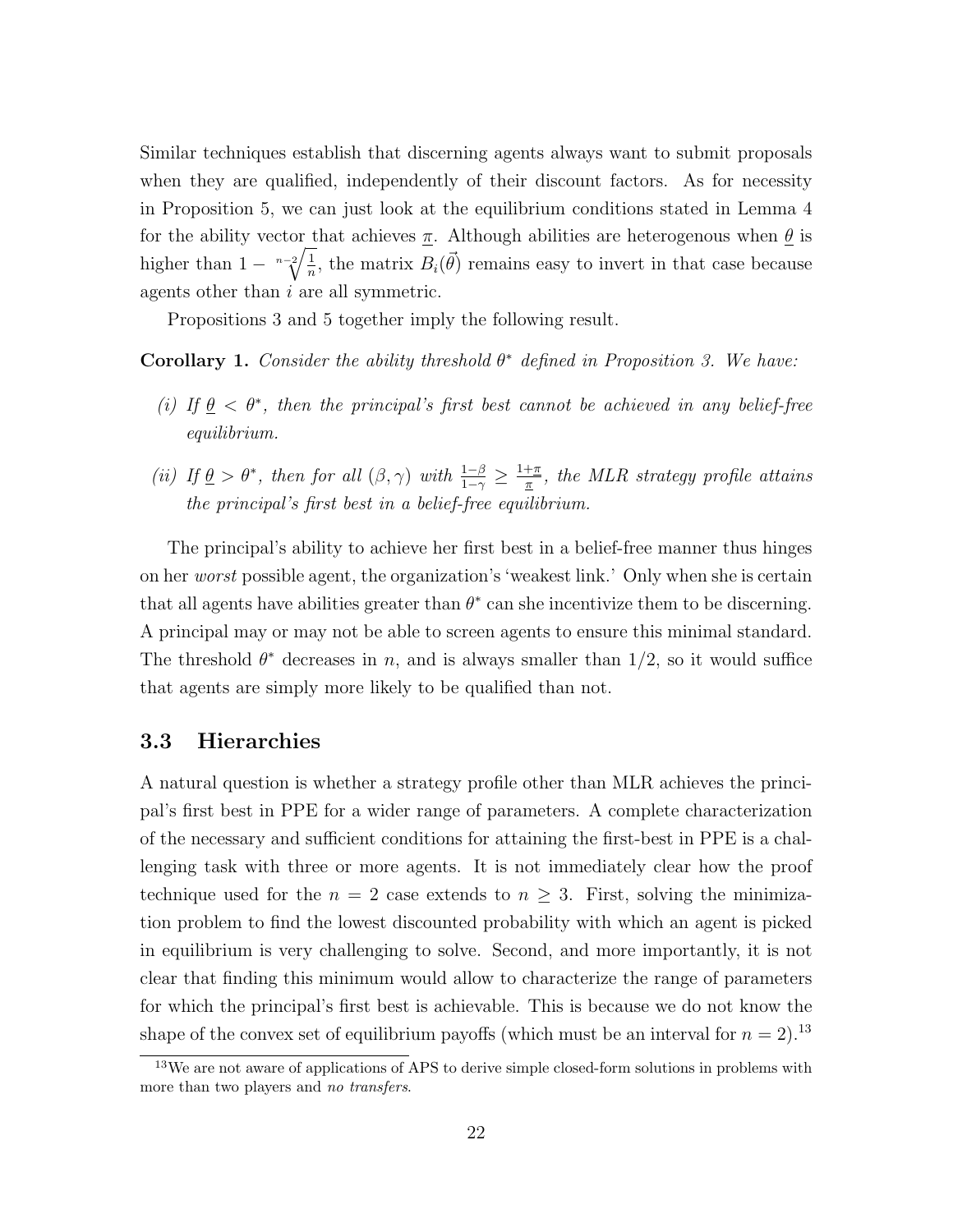We thus propose to evaluate the performance of MLR against an intuitive class of alternative strategy profiles. To simplify algebra, we focus on the case of homogenous abilities ( $\theta_1 = ... = \theta_n = \theta$ ). A strategy profile is *hierarchical* if following each history h, the principal uses a ranking (i.e., strict ordering)  $R_h$  of all the agents such that:

- (i) In the period following history  $h$ , the principal picks the proposing agent ranked highest according to  $R_h$
- (ii) If high profit is generated in the period following  $h$ , or if the lowest-ranked agent under  $R_h$  was picked, then the ranking in the next period remains  $R_h$ .
- (iii) If low profit is generated, then a deterministic rule is applied to generate the next period's ranking, as a function of the current rank  $k$  of the failing agent. Under this rule, agents ranked above agent  $k$  keep their positions;
- (iv) The top  $(n-1)$ -ranked agents under  $R_h$  propose if and only if they are qualified (i.e., are discerning), while the bottom-ranked agent always proposes himself.

The following are some examples of rules that determine how the agents' rankings change when a discerning agent generates low profit:  $(a)$  the "failing" agent drops to the bottom of the ranking, and every agent ranked above  $i$  moves up one rank,  $(b)$  the "failing" agent switches ranks with the bottom-ranked agent, and  $(c)$  the "failing" agent switches ranks with the agent right below him. There are many possibilities, but none clearly dominates MLR.

**Proposition 6.** For two strategy profiles  $s$  and  $s'$  achieving the principal's first-best, say s dominates s' if s forms a PPE for all values  $(\beta, \gamma, \delta, \theta)$  at which s' does. Then:

- (a) No hierarchical strategy profile dominates MLR.
- (b) MLR does not dominate all hierarchical strategy profiles, but it does dominate any such profile that sends a failing agent to the bottom of the ranking.

One rough intuition for why a hierarchy-based profile may not dominate MLR is because the punishment MLR employs is "uniformly more severe," in the sense that there are only two tiers in the hierarchy, and a failing agent falls from the top of the hierarchy to the bottom. In contrast, in a multi-tier hierarchy, the decrease in the probability of being chosen for an agent in the second-to-last tier is not as severe.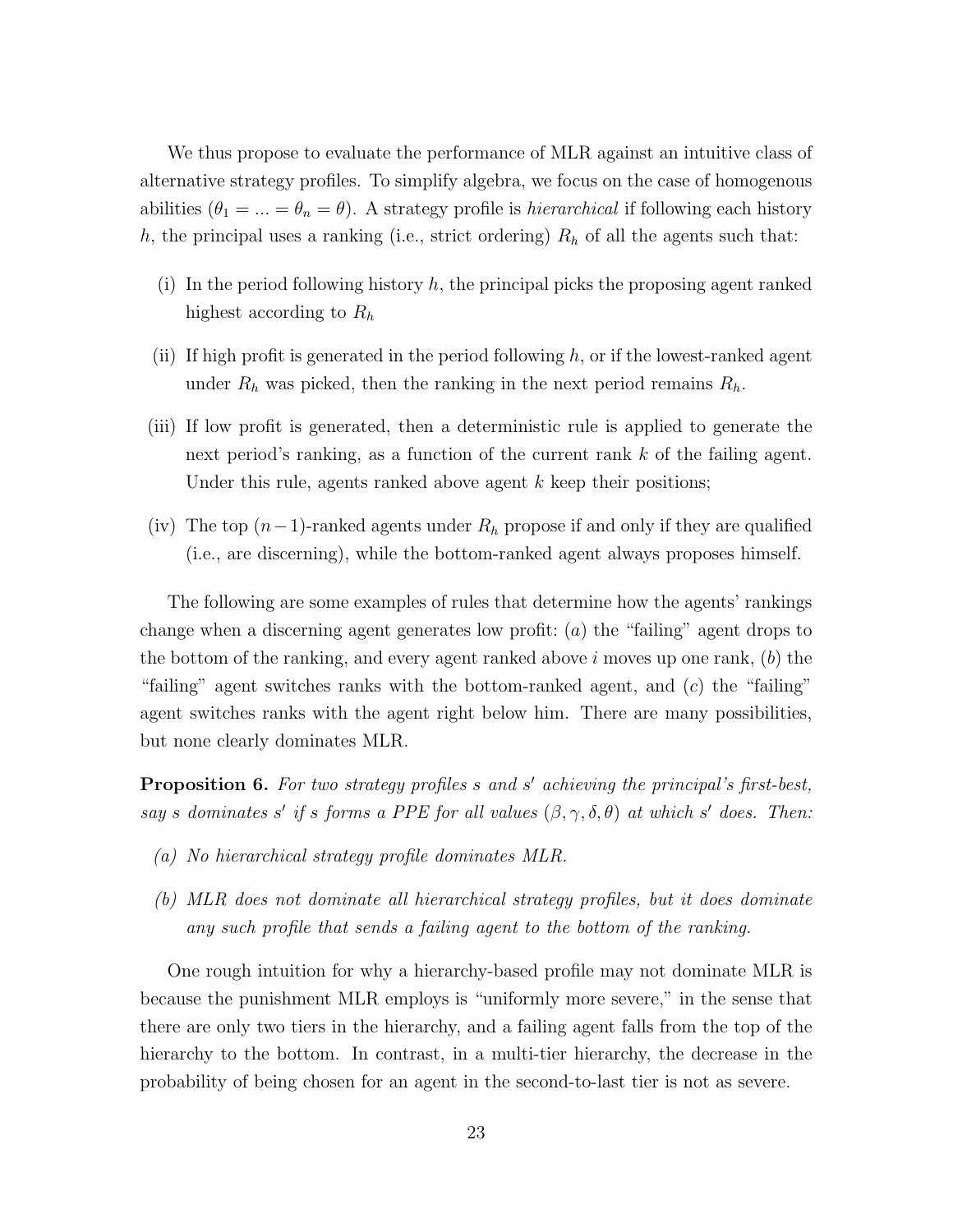It remains an open question whether there exists some strategy profile, which is not MLR and lies outside the class of hierarchical strategy profiles, that achieves the principal's first-best in PPE for the widest range of parameters. If no such profile exists, then Proposition 6 suggests a more complex picture, where different strategy profiles have to be used for different values of parameters to maximize the range of parameters where first best is achievable in PPE. In the proof (in the Appendix), we show that MLR works for some parameter values, while switching a failing agent with the next in the hierarchy works for others.

### 4 Extensions

We now consider some extensions in the original context of a principal and two agents.

#### 4.1 When agents also enjoy success

Agents may also care about their reputation or enjoy positive psychological reinforcement from successfully carrying out a project. We extend the analysis to allow agents' payoffs to depend on their performance as well as participation in the project. This generalization allows for another possible interpretation, whereby an indivisible resource (e.g., server processing capacity, a common space, a piece of equipment, etc.) is allocated in each period to one of two agents, each of whom knows their probability distribution (using  $\beta$  or  $\gamma$ ) of getting a high or low payoff from using it that period. In this interpretation, the principal is a social planner who can, but need not, derive personal payoff. Following a utilitarian objective, in each period she would allocate the common good to the agent with highest expected payoff.

Formally, an agent receives an additional utility  $\lambda \geq 0$  for generating high profit H, on top of the utility  $u \geq 0$  he enjoys, irrespective of the outcome, from being selected to carry out the project. The case  $\lambda = 0$ ,  $u = 1$  corresponds to our original model, whereas the other extreme  $u = 0$  corresponds to an environment in which the interests of the principal and the agents are most aligned (though not entirely: an agent only cares about his own performance). The following extension of our earlier results is proved in the Appendix.

**Proposition 7.** Suppose agents obtain additional utility  $\lambda$  for generating high profit in addition to the utility u for being picked.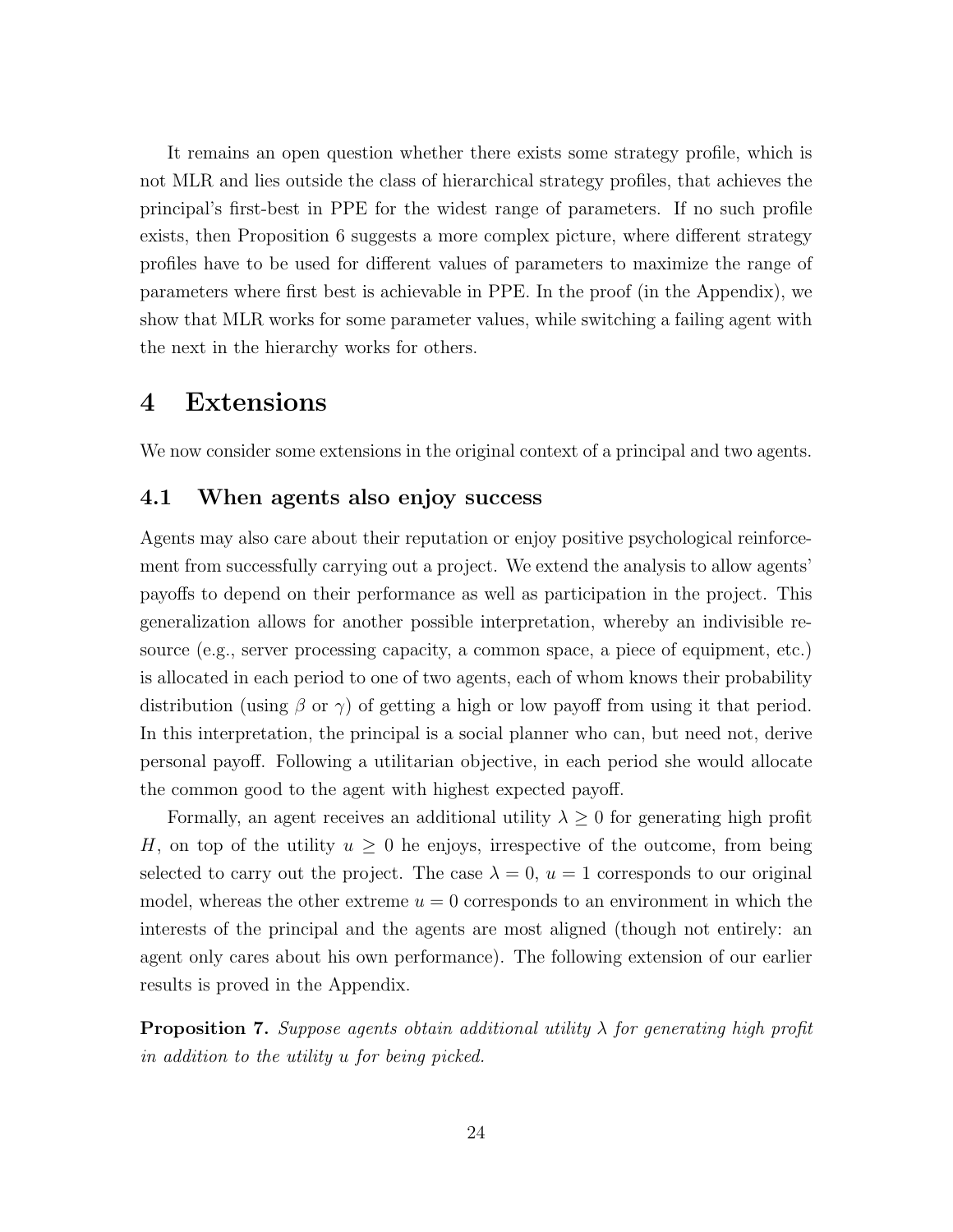(a) A PPE that attains the principal's first-best exists if and only if

$$
\delta \ge \frac{1}{\beta + (\theta_1 + \theta_2)(\gamma - \beta) + \theta_1 \theta_2 \left(\frac{\lambda(\gamma - \beta)(1 - \beta)}{1 + \lambda \beta}\right)}.
$$
\n(10)

### (b) The MLR strategy profile is a PPE if and only if (10) is satisfied; that is, there exists a strategy profile attaining first-best if and only if the MLR attains it.

Thus, the MLR strategy profile still attains the first-best whenever doing so is possible, independently of the agents' payoff structure  $(u, \lambda)$ . Notice that agents benefitting more from high outcomes introduces an additional positive component  $\theta_1\theta_2\left(\frac{\lambda(\gamma-\beta)(1-\beta)}{1+\lambda\beta}\right)$  into the denominator of (10), extending the region for which firstbest is attainable. Intuitively, the bonus utility helps to align incentives. This has two implications. First, MLR is a belief-free equilibrium for a larger range of abilities  $[\underline{\theta}, 1]^2$ than before.<sup>14</sup> Second, the first-best region depends on the *composition* of abilities, not their sum. When  $\lambda = 0$ , differences in agents' abilities had no implications for the possibility of attaining first-best. Such differences, however, play an important role when agents directly care about their performance. Holding fixed the sum of the agents' abilities, the first-best region is maximized when agents are identical, whereas heterogeneity reduces the positive effect from the alignment of incentives.

### 4.2 Principal-renegotiation-proofness

In standard problems of mechanism design, the notion of partial implementation only requires the mechanism to have some equilibrium that achieves the principal's desired outcome. In this view, the principal has the ability to make her desired equilibrium focal. How does one extend this idea to dynamic mechanism design without commitment? As a starting point, consider the refinement of renegotiation proofness (Farrell and Maskin, 1989). Loosely speaking, an equilibrium strategy profile for a repeated game is weakly renegotiation-proof if at every history, there is no other continuation equilibrium under that strategy profile which all players would unanimously agree to switch to. The ability to always switch to a more-preferred equilibrium has a similar flavor to the principal's ability in mechanism design, but

<sup>&</sup>lt;sup>14</sup>The analog of Proposition 3 adds the term  $\underline{\theta}^2 \left( \frac{\lambda(\gamma-\beta)(1-\beta)}{1+\lambda\beta} \right)$  in the threshold  $\delta$ 's denominator.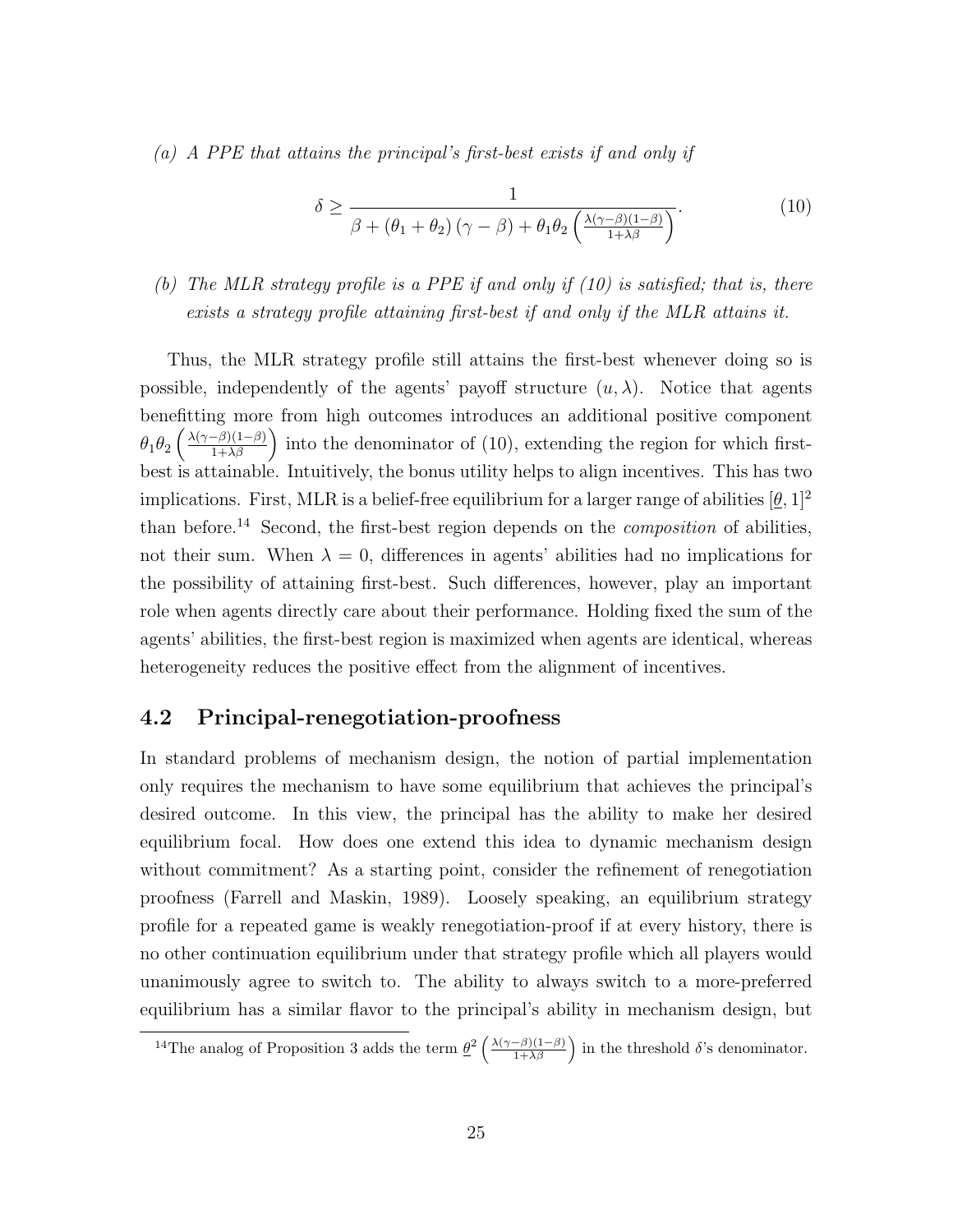gives equal power to all players. That is, standard renegotiation-proofness treats the principal just like any other agent.

We propose instead a notion of *principal-renegotiation-proofness* that applies to dynamic-mechanism design without commitment. A PPE satisfies this refinement if at every history, there is no other continuation equilibrium under that PPE that achieves a higher expected payoff for the principal. Our notion is precisely that of renegotiation-proofness with power given to a single agent instead of the group as a whole (unanimity). More generally, one can define S-renegotiation-proof equilibrium, where  $S$  represents a coalition that has the power to select equilibria (conventions, norms) within a game. The principal may not be able to commit in our dynamic mechanism design problem, and thus faces incentive constraints of her own; but she does not lose the power to select the equilibrium being played in her organization at any point. Hence the natural choice in our framework is  $S = \{principal\}.$ 

Under this refinement, we identify a stark characterization of the payoffs that can be sustained, which also address cases in which the principal's first-best cannot be achieved in a PPE.

Proposition 8. Consider a principal-renegotiation-proof PPE in which agents use pure strategies.<sup>15</sup> The principal's first-best is achieved (e.g. using the MLR strategy) if (1) holds, and otherwise the one-shot Nash equilibrium is played in every stage game.

#### 4.3 Losses

A key feature of our model is that the principal weakly prefers to choose a nonqualified agent to carry out a project, than to choose no agent at all. Suppose instead that a non-qualified agent who is hired for the task generates losses in expectation:  $\beta H + (1 - \beta)L < 0$ , which requires  $L < 0$  and for  $\beta$ , H to be relatively small. In this case, the principal attains his first-best payoff if in every period he chooses a qualified agent whenever one is available, and chooses no one otherwise. Can this first-best payoff be attained in a PPE? We address this question in the case of equally able agents and focus on pure-strategy PPEs.

**Proposition 9.** Assume  $\theta_1 = \theta_2 = \theta$  and  $\beta H + (1 - \beta)L < 0$ . There is no purestrategy PPE in which every period, every agent proposes if and only if he is qualified.

<sup>&</sup>lt;sup>15</sup>The principal is allowed to randomize in the event both agents make proposals.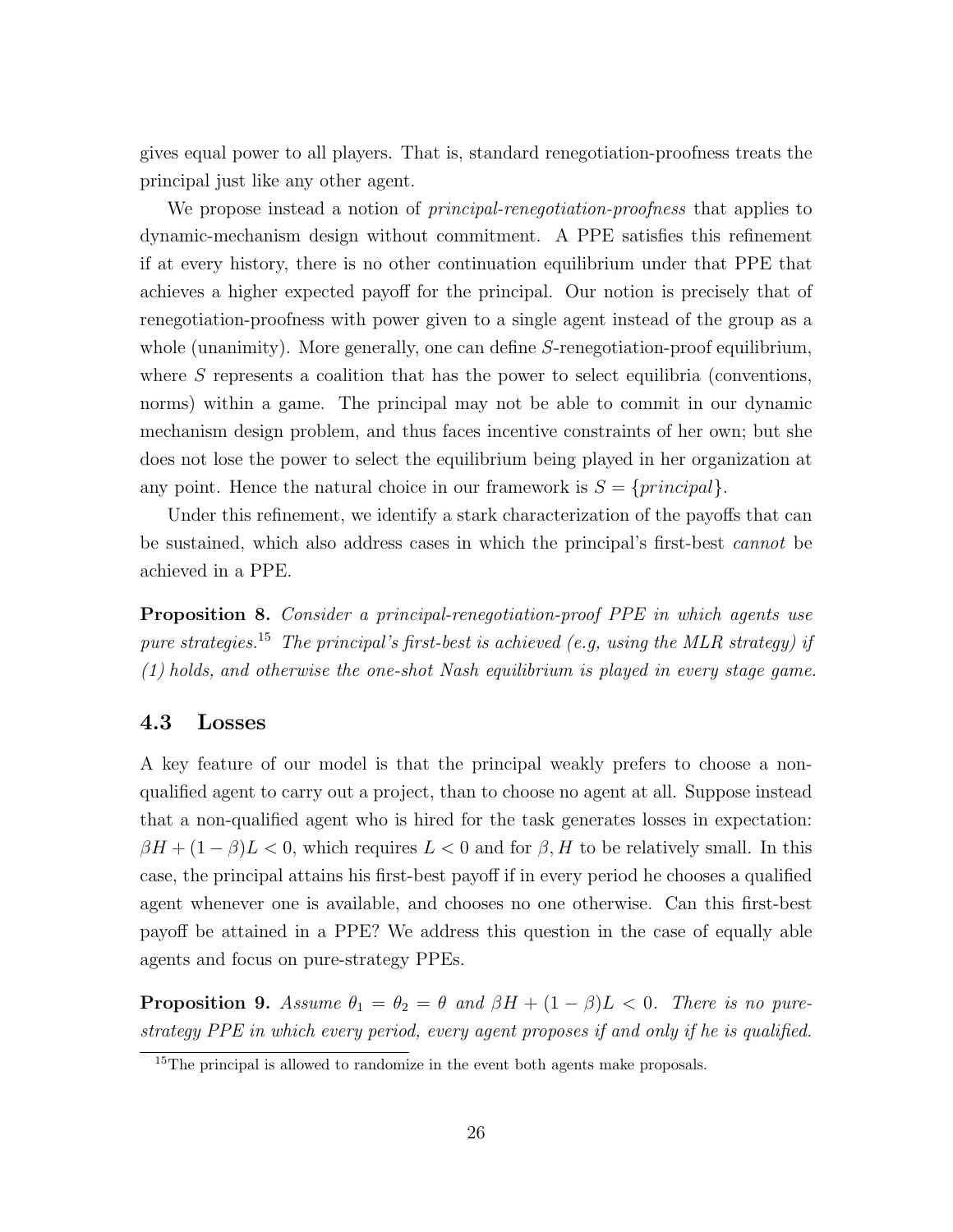Thus it is impossible for the principal to never pick the wrong agent, while simultaneously ensuring that the right agent always makes himself available. The proof proceeds along the same lines as our proof of the necessary condition for attaining the principal's first-best payoff in a PPE in our original model.

#### 4.4 General profit distributions

Our model assumes there are only two profit levels, H and L. Suppose instead that profit follows a more general distribution, conditional on an agent's qualification. Formally, suppose the principal's profit y in any period is drawn from  $[y, \bar{y}]$  according to the CDF  $Q$  (U) when the agent is qualified (unqualified). We allow for  $y < 0$ ; we only require that the expected profit from an unqualified agent is positive, and strictly lower than the expected profit from a qualified agent. This setting includes environments where qualified agents first-order stochastically dominate unqualified ones, or where qualified agents have higher variance.

For which profit levels should an agent be punished in this case? Notice that the MLR strategy profile can be adapted by *endogenizing*  $\beta$  and  $\gamma$ . A discerning agent still proposes only when he is qualified, and the agent of last resort still proposes regardless of qualification. The principal selects an agent as before. The only difference is that a discerning agent becomes the new agent of last resort when generating a profit in some punishment set  $Y \subset [y, \bar{y}]$  which has positive measure according to U. Then  $\gamma^* = 1 - \int_{y \in Y} dQ(y)$  is the probability a qualified agent generates a payoff outside the punishment set, and  $\beta^* = 1 - \int_{y \in Y} dU(y)$  is the probability that an unqualified agent does so. If this adjusted-MLR strategy profile is an equilibrium, then the principal obtains her first best. In the Appendix, we examine how the punishment set Y should be chosen to sustain the equilibrium, when possible. In particular, we may want to select the punishment set so that first-best is achievable for the largest range of discount factors. We show, for instance, that under the monotone likelihood ratio property, the punishment set comprises all profit levels below some threshold  $y^*$ .<sup>16</sup>

Analogous reasoning accommodates settings where outcomes are judged through lenses other than profit (an invention, a work of art, a research article) and may depend on the principal's perception. The principal may have gradations in her

<sup>&</sup>lt;sup>16</sup>We are thus able to extend our necessary and sufficient conditions for MLR to be an equilibrium to the case of a continuum of profits. However, it remains an open question whether in this case, MLR attains the first-best in equilibrium for the widest range of parameters.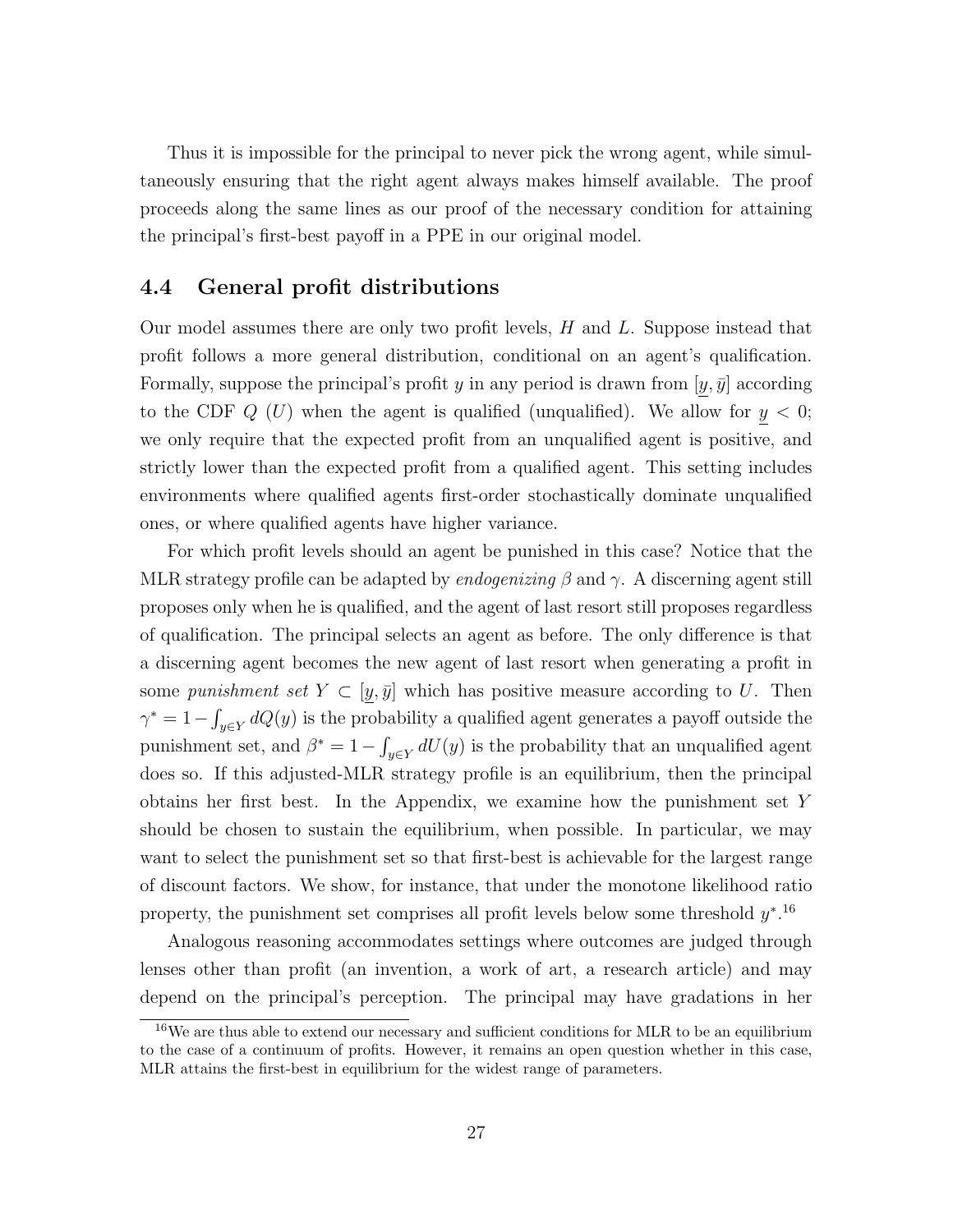assessments of outcomes, but it only matters how she pools those into 'high' and 'low' categories to determine when to punish discerning agents. Her perception of outcomes need only be sufficiently astute to sustain equilibrium. In such settings, the distribution of the principal's possible assessments, conditional on an agent's qualification, must be common knowledge. The principal's assessment itself, however, need not be observed by agents. It suffices to allow her to publicly announce the next agent of last resort, as she has an incentive to speak truthfully.

## 5 Concluding Remarks

The literature on dynamic mechanism design has accumulated a rich set of results on what is the best outcome a principal can achieve in a variety of contexts, and what incentive schemes she should use for that purpose. That literature, however, requires the principal to credibly commit to her incentive schemes, and typically uses monetary transfers as a means for providing incentives. The repeated games literature, on the other hand, treats the principal as just another player (meaning it assumes away commitment), and has developed tools for characterizing the set of payoffs that can be sustained in equilibrium. However, most of the sharp results in that literature consider the limit case when the players are infinitely patient, or when transfers are allowed. There are no 'off-the-shelf' results that are applicable to an arbitrary game to obtain the best equilibrium payoffs a player can obtain for any combination of the game's parameters. Results tend to rely on complex strategy profiles, calibrated to the game's parameters, as a means for delineating the equilibrium payoff set.

This paper studies a simple, repeated interaction between a principal and a group of agents, which naturally arises in many contexts: deciding which worker is best for a new project, which team member's idea has the most potential, which candidate to hire. Many of these examples can be seen as a 'pure persuasion' problem: the candidates or applicants simply want to be selected, while the decision-maker wants to select an individual satisfying some requirements (e.g., if he's qualified for the task). Oftentimes, the decision-maker in these scenarios cannot make contingent transfers, and has no credible means of committing to a decision rule.

Intuition suggests that the principal should contemplate selecting someone else after an agent generates a disappointing outcome, if she hopes to incentivize at least some of the agents to be discerning. It is not obvious however, whether the principal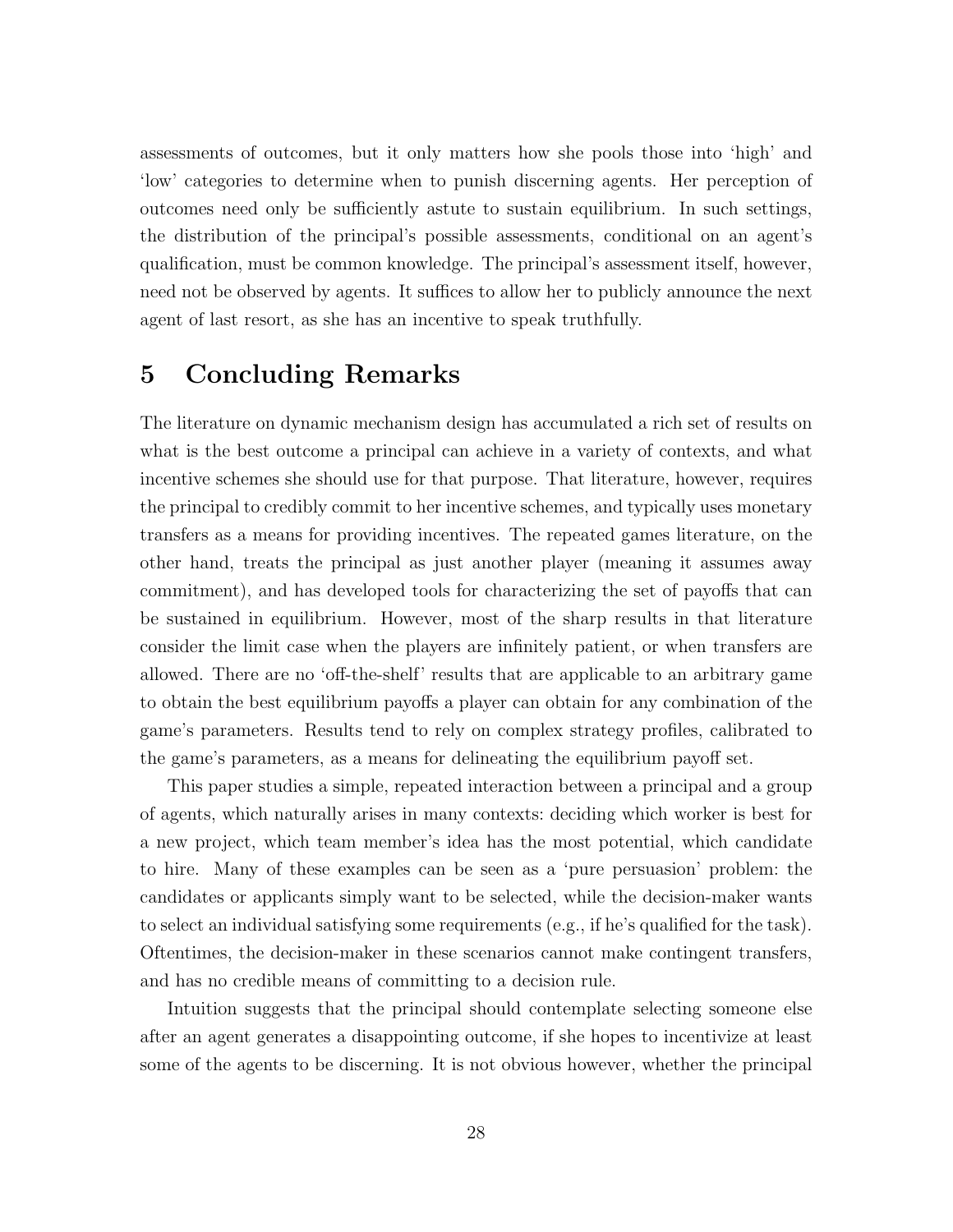should act after a single failure, whether her decision rule should depend on the number of past successes or failures, or whether the best outcome is attained by a rule which is sensitive to the parameters of the environment. It is therefore interesting to learn that whenever the principal's first-best outcome is achievable in equilibrium, it is achievable by a simple Markov strategy, which is independent of the environment's parameters. Furthermore, if we view the principal as a figure of authority who can steer the agents away from equilibria that are inferior (in her eyes), then either the repeated interaction leads to the best outcome for the principal, or it doesn't help the principal at all (she gets the same payoff as if the game was static), and regardless of parameter values, the players follow simple Markov strategies. Given rising interest in dynamic mechanism design, mechanism design without transfers, and mechanism design without commitment, we hope our notion of principal-renegotiation-proofness will prove useful in analyzing the intersection of these three areas.

## Appendix

#### A1 Characterization of first-best with two agents

Proposition 1 corrresponds to  $\lambda = 0$  in Proposition 7, so we prove the latter here.

Proof of Proposition 7. Suppose a first-best PPE exists, and denote the set of first-best equilibrium payoffs by  $\mathcal{E}^{FB} \subset \mathbb{R}^3$ . Given the reward scheme  $(u, \lambda)$ , the sum of the two agents' (average) continuation payoffs must equal

$$
\sigma^* = u + \lambda \left[ (1 - \theta_1)(1 - \theta_2)\beta + (1 - (1 - \theta_1)(1 - \theta_2))\gamma \right]
$$
(11)

at any history. Furthermore, in each stage game it must be that one of the agents, say agent i, is discerning  $(D)$  and proposes if and only if he is qualified; the other, last-resort, agent  $(LR)$ ,  $-i$ , proposes regardless of his qualification, and the principal selects i if he proposes and  $-i$  otherwise. Following APS, each pair of first-best equilibrium payoffs for the players can be supported by such a stage-game action profile and a rule specifying *promised (average) continuation payoff vectors*, one for each outcome of the stage-game, each of which belongs to  $\mathcal{E}^{FB}$ . For convenience, we assume that after each period, firms can observe the realization of a public randomization device, and select continuation equilibria based on these realizations. This guarantees the convexity of the equilibrium payoff set, but is not needed for our results.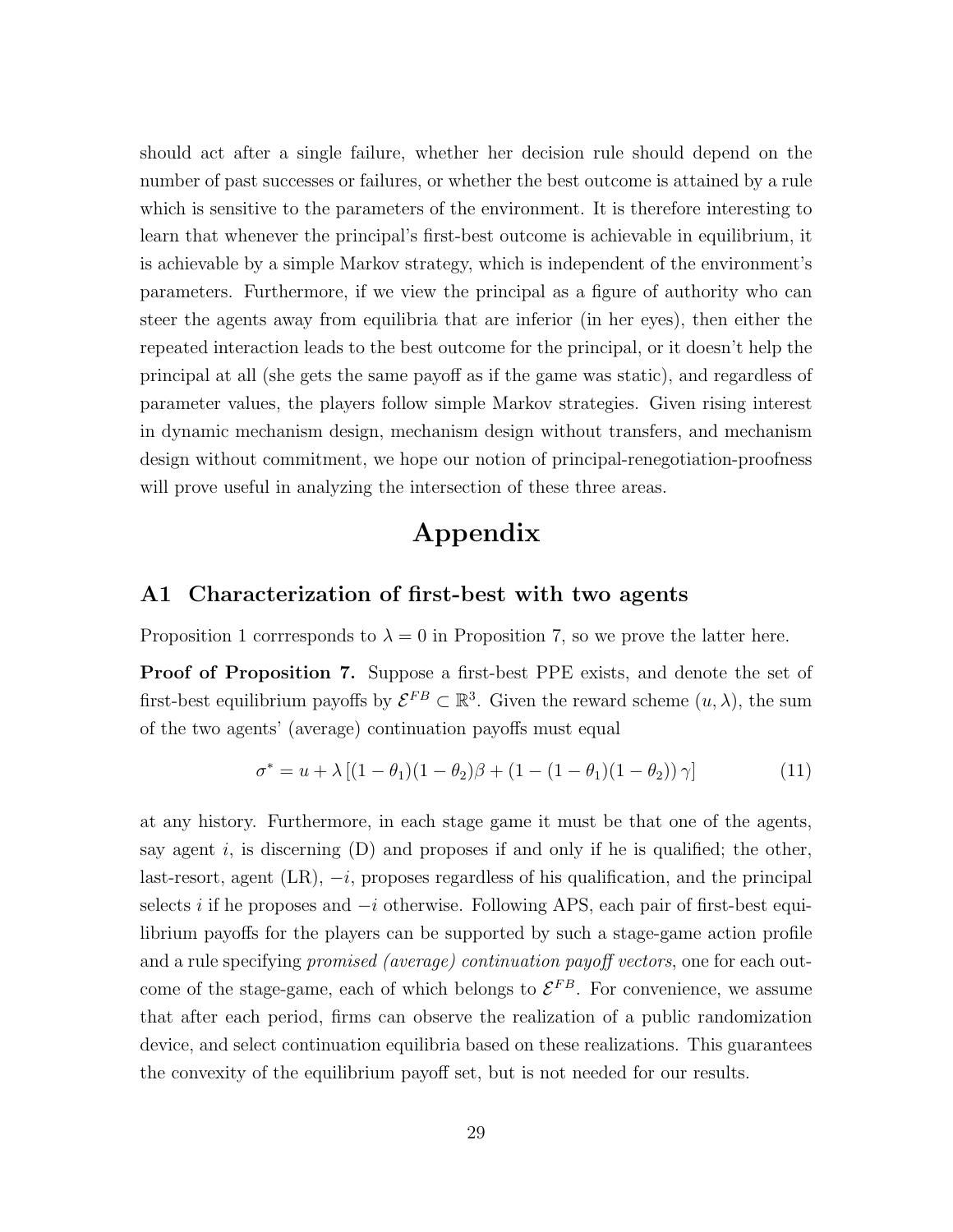Denote by  $[\underline{\sigma}_i, \overline{\sigma}_i]$  the set of average payoffs attainable in a first-best equilbrium for agent  $i^{17}$ . The payoff sets may differ, since the agents may have different abilities. Let  $p_i = \gamma \theta_i + \beta (1 - \theta_i)$  be agent is ex-ante probability of carrying out a project successfully, and let  $\sigma_i(jS)$  (respectively,  $\sigma_i(jF)$ ) denote *i*'s continuation payoff when  $j$  is picked and succeeds (respectively, fails). We proceed in several steps to derive necessary conditions on the parameters for existence of a first-best equilibrium.

**Step 1. Solving for**  $\underline{\sigma}_1$ . Given the observations above,  $\underline{\sigma}_1$  must be the minimal payoff of agent 1 that can be supported when promised continuation payoffs are restricted to  $\mathcal{E}^{FB}$ . Suppose  $\underline{\sigma}_1$  is obtained when agent 1 is LR (we confirm this later). We assume  $\sigma_1$  actually solves the following weaker minimization problem, where some of the incentive constraints of the agents are ignored. Specifically, we assume  $\underline{\sigma}_1$  minimizes

$$
(1 - \theta_2) [(1 - \delta)(u + p_1 \lambda) + p_1 \delta \sigma_1 (1S) + (1 - p_1) \delta \sigma_1 (1F)]
$$
  
+  $\theta_2 \delta [\gamma \sigma_1 (2S) + (1 - \gamma) \sigma_1 (2F)]$  (12)

subject to the IC constraint that agent 2 does not propose when unqualified,

$$
\delta\left[p_1\sigma_2(1S) + (1-p_1)\sigma_2(1F)\right] \ge (1-\delta)u + \beta((1-\delta)\lambda + \delta\sigma_2(2S)) + (1-\beta)\delta\sigma_2(2F),
$$

as well as the feasibility constraints, i.e., the constraints on the continuation values,  $\sigma_i \in [\underline{\sigma}_i, \overline{\sigma}_i], i = 1, 2$ . Adding the remaining IC constraints could make the minimum greater, for more stringent necessary conditions. However, this will be redundant since the necessary condition found will be sufficient.<sup>18</sup> Using the fact that agents' continuations sum to  $\sigma^*$  for any realization, we can rewrite agent 2's IC constraint:

$$
\delta \left( \beta \sigma_1(2S) + (1 - \beta) \sigma_1(2F) \right) \ge (1 - \delta) \left( u + \beta \lambda \right) + \delta \left[ p_1 \sigma_1(1S) + (1 - p_1) \sigma_1(1F) \right].
$$

Clearly, (12) is minimized only if  $\sigma_1(1S) = \sigma_1(1F) = \underline{\sigma}_1$  (lowering these continuations decreases the objective and can only relax the constraint). Therefore,  $\sigma_1$  minimizes

$$
(1 - \theta_2)[(1 - \delta)(u + p_1\lambda) + \delta \underline{\sigma}_1] + \theta_2 \delta [\gamma \sigma_1(2S) + (1 - \gamma)\sigma_1(2F)] \tag{13}
$$

subject to the binding IC constraint  $\delta (\beta \sigma_1(2S) + (1 - \beta) \sigma_1(2F)) = (1 - \delta) (u + \beta \lambda) +$  $\delta_{\mathcal{Q}_1}$  and the feaasibility constraints. Using the IC constraint, we see the coefficient

<sup>&</sup>lt;sup>17</sup>Compactness of the PPE payoff set follows from standard arguments.

<sup>&</sup>lt;sup>18</sup>Alternatively, once obtained, it can be verified that the solution to the relaxed minimization problem also solves the original one.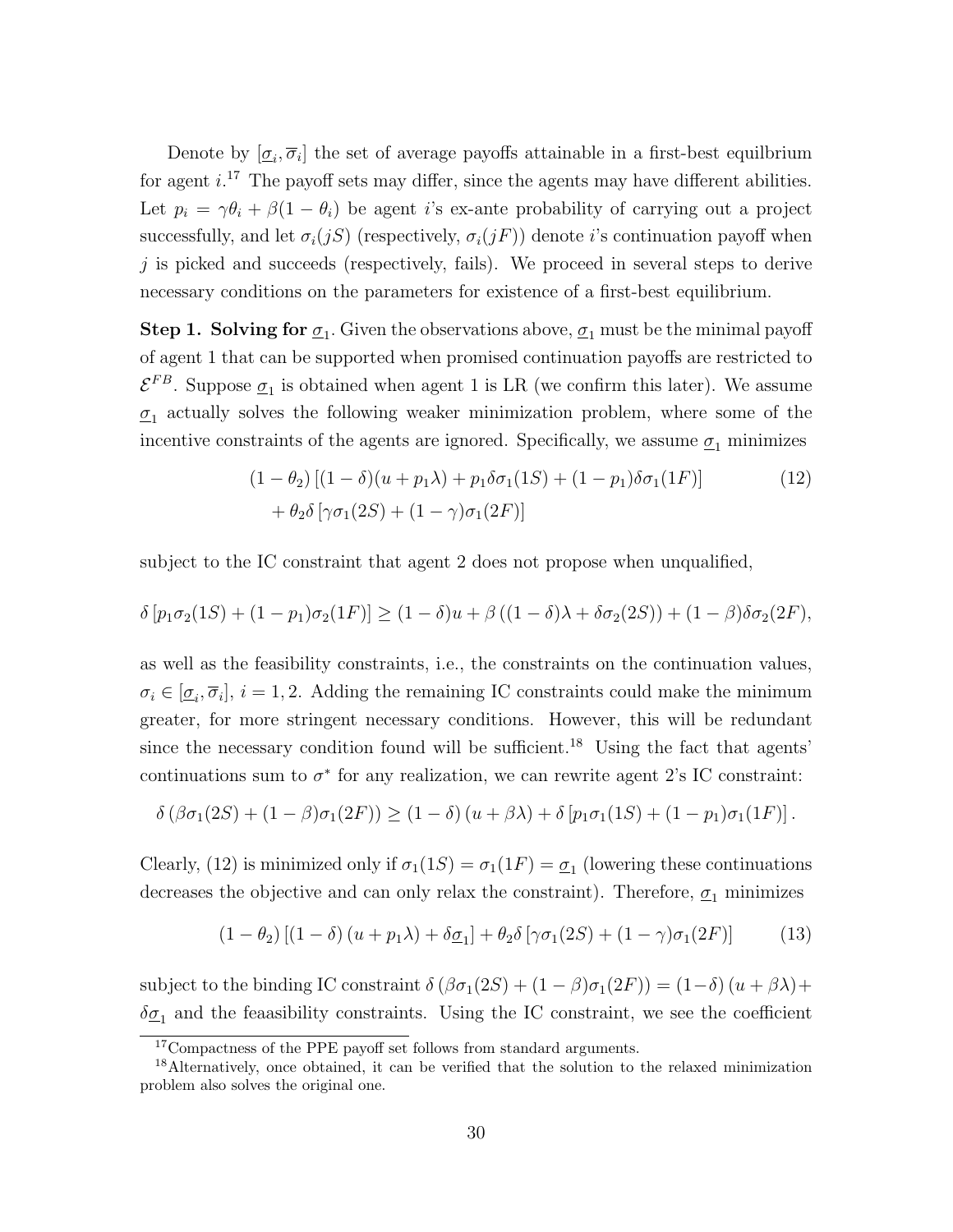on  $\sigma_1(2S)$  is  $(\gamma - \beta)/(1 - \beta) > 0$ , and hence (13) is increasing in  $\sigma_1(2S)$ . Since a decrease in  $\sigma_1(2S)$  yields an increase in  $\sigma_1(2F)$ , there are two cases to consider.

Case 1:  $\sigma_1(2S) = \sigma_1$  does not violate the feasibility constraints. Then  $\sigma_1(2F)$  $\underline{\sigma}_1 + \frac{(1-\delta)(u+\beta\lambda)}{\delta(1-\beta)}$  $\frac{\sigma_0(u+\beta\lambda)}{\delta(1-\beta)}$  and feasibility requires  $\sigma_1(2F) \leq \overline{\sigma}_1$ . Setting  $\underline{\sigma}_1$  equal to the objective in the minimization problem, we obtain  $\underline{\sigma}_1 = (1 - \theta_2)(u + p_1\lambda) + \theta_2 \frac{1 - \gamma_1}{1 - \beta_2}$  $\frac{1-\gamma}{1-\beta}\left(u+\beta\lambda\right)$  . To check whether the feasibility constraint  $\sigma_1 + \frac{(1-\delta)(u+\beta\lambda)}{\delta(1-\beta)} \leq \overline{\sigma}_1$  is satisfied, we will consider later below the problem of maximizing 1's continuation payoff.

Case 2:  $\sigma_1(2F) = \overline{\sigma}_1$ . If  $\sigma_1(2S)$  cannot be brought down further, then  $\sigma_1(2F)$ must be at its maximum value,  $\overline{\sigma}_1$ . Then  $\sigma_1(2S) = \frac{(1-\delta)(u+\beta\lambda)}{\delta\beta} + \frac{\sigma_1}{\beta} - \frac{(1-\beta)\overline{\sigma}_1}{\beta}$  $\frac{\beta}{\beta}$  and, setting  $\underline{\sigma}_1$  equal to the objective in the minimization problem,

$$
\underline{\sigma}_1 = \frac{(1-\delta)\left[ (1-\theta_2)\left( u + p_1 \lambda \right) + \theta_2 \frac{\gamma(u+\beta\lambda)}{\beta} \right] - \delta\theta_2 \overline{\sigma}_1 \left[ \frac{\gamma-\beta}{\beta} \right]}{1-\delta\left[ (1-\theta_2) + \theta_2 \frac{\gamma}{\beta} \right]}.
$$
(14)

Feasibility requires that  $\frac{1-\delta}{\delta\beta} + \frac{\sigma_1}{\beta} - \frac{(1-\beta)\overline{\sigma}_1}{\beta}$  $\frac{\beta}{\beta}$   $\in$   $[\underline{\sigma}_1, \overline{\sigma}_1].$ 

**Step 2. Solving for**  $\overline{\sigma}_1$ **.** Suppose that agent 1's first-best equilbrium payoff is maximized when 1 is discerning (this will later be confirmed). Analogously to step 1, we now solve for  $\overline{\sigma}_1$  as a solution to the problem of maximizing 1's payoff

$$
\theta_1 \left[ (1 - \delta)(u + \gamma \lambda) + \gamma \delta \sigma_1(1S) + (1 - \gamma) \delta \sigma_1(1F) \right]
$$

$$
+ (1 - \theta_1) \delta \left[ p_2 \sigma_1(2S) + (1 - p_2) \sigma_1(2F) \right]
$$

subject to the IC constraint that agent 1 does not propose when he is unqualified,

$$
\delta \left[ p_2 \sigma_1(2S) + (1-p_2) \sigma_1(2F) \right] \ge (1-\delta)u + \left( \beta \left( (1-\delta)\lambda + \delta \sigma_1(1S) \right) + (1-\beta) \delta \sigma_1(1F) \right),
$$

and feasibility constraints. As in step 1, ignoring remaining constraints is wlog. Setting  $\sigma_1(2S)$ ,  $\sigma_1(2F)$  to  $\overline{\sigma}_1$  (increases objective, relaxes IC), the objective becomes

$$
\theta_1\left[ (1-\delta)u + (\gamma((1-\delta)\lambda + \delta\sigma_1(1S)) + (1-\gamma)\delta\sigma_1(1F)) \right] + (1-\theta_1)\delta\overline{\sigma}_1
$$

and the IC constraint, which must bind, becomes

$$
\delta\overline{\sigma}_1 = (1 - \delta)(u + \beta\lambda) + \delta(\beta\sigma_1(1S) + (1 - \beta)\sigma_1(1F)).
$$

Solving this problem involves increasing  $\sigma_1(1S)$  as much as possible (intuitively, in-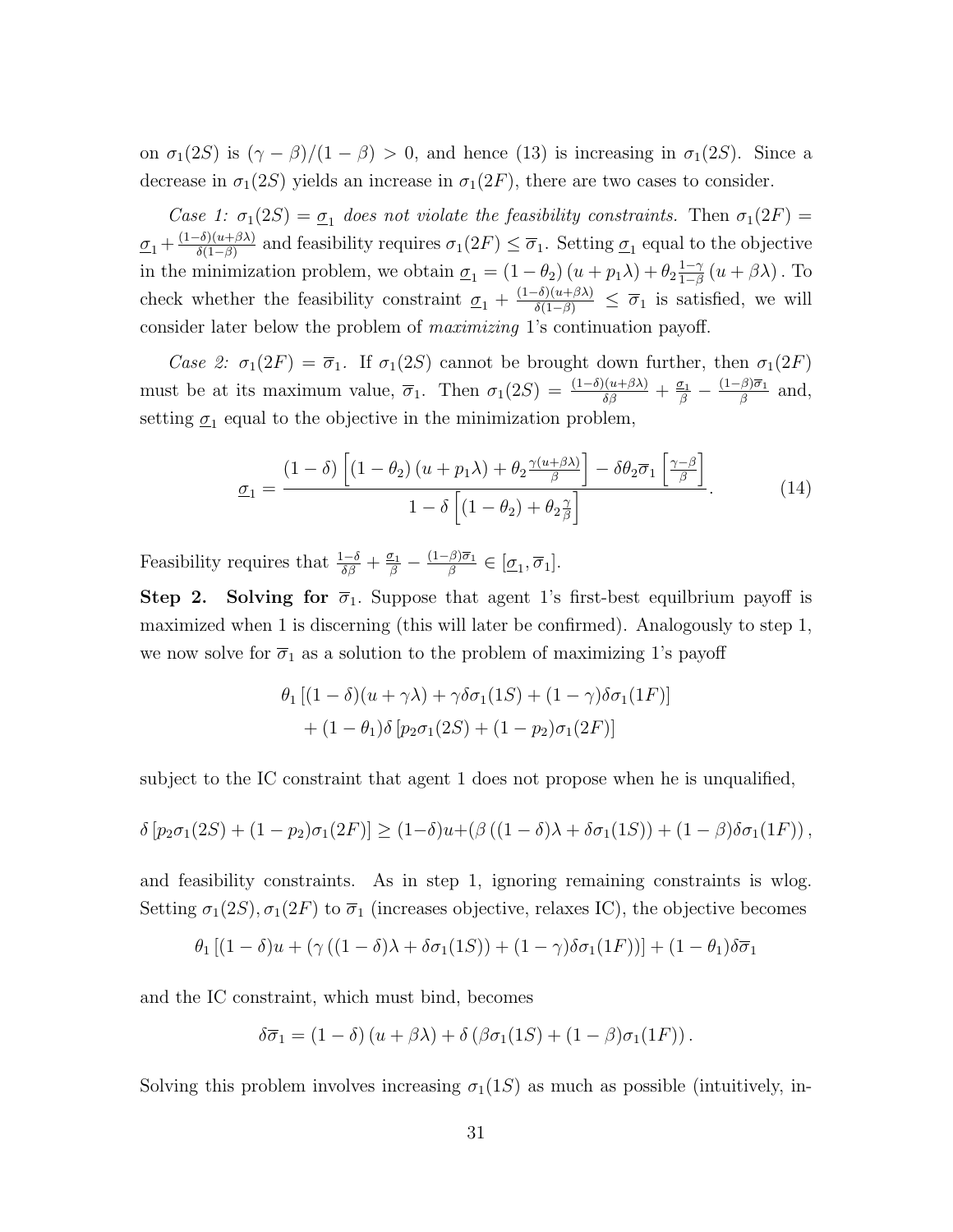creasing agent 1's payoff when he is discerning and succeeds). There are 2 cases:

Case 3:  $\sigma_1(1S) = \overline{\sigma}_1$  does not violate the feasibility constraints. Then  $\sigma_1(1F) =$  $\overline{\sigma}_1 - \frac{(1-\delta)(u+\beta\lambda)}{\delta(1-\beta)}$  $\frac{\sigma_0(u+\beta\lambda)}{\delta(1-\beta)}$  and feasibility requires  $\sigma_1(1F) \geq \underline{\sigma}_1$ . Setting  $\overline{\sigma}_1$  equal to the objective in the maximization problem, we obtain  $\overline{\sigma}_1 = \theta_1(\lambda + u) \left[ \frac{\gamma - \beta}{1 - \beta} \right]$  $\frac{\gamma-\beta}{1-\beta}$ .

Case 4:  $\sigma_1(1F) = \underline{\sigma}_1$ . Plugging  $\sigma_1(1S) = \frac{\overline{\sigma}_1}{\beta} - \frac{(1-\beta)\underline{\sigma}_1}{\beta} - \frac{(1-\delta)(u+\beta\lambda)}{\delta\beta} \in [\underline{\sigma}_1, \overline{\sigma}_1]$  in the objective,

$$
\overline{\sigma}_1 = \theta_1 \left[ \frac{\gamma}{\beta} - 1 \right] \left( \frac{(1 - \delta)u + \delta \underline{\sigma}_1}{\delta \theta_1 \left[ \frac{\gamma}{\beta} - 1 \right] - (1 - \delta)} \right). \tag{15}
$$

In particular, note that it must be the case that  $\delta\theta_1 \left[ \frac{\gamma}{\beta} - 1 \right] - (1 - \delta) > 0$ . **Step 3. Combining**  $\sigma_1$  **and**  $\overline{\sigma}_1$ **.** We now combine the possible cases.

Cases 1 and 3. Combining  $\underline{\sigma}_1 = (1 - \theta_2)(u + p_1\lambda) + \theta_2 \frac{1 - \gamma_1}{1 - \beta_2}$  $\frac{1-\gamma}{1-\beta}(u+\beta\lambda)$  and  $\overline{\sigma}_1=$  $\theta_1(\lambda+u)\left[\frac{\gamma-\beta}{1-\beta}\right]$  $\left[\frac{\gamma-\beta}{1-\beta}\right]$ , together with the necessary conditions for these cases (which boil down to  $\overline{\sigma}_1 - \underline{\sigma}_1 \geq \frac{(1-\delta)(u+\beta\lambda)}{\delta(1-\beta)}$  $\frac{\partial f(a+\beta)}{\partial (1-\beta)}$ , the following condition must hold:

$$
\theta_1(\lambda+u)\left[\frac{\gamma-\beta}{1-\beta}\right] - \left((1-\theta_2)(u+p_1\lambda)+\theta_2\left[\frac{1-\gamma}{1-\beta}\right](u+\beta\lambda)\right) \geq \frac{(1-\delta)(u+\beta\lambda)}{\delta(1-\beta)}.
$$

This condition simplifies to condition (10) in the statement of Proposition 7.

Cases 2 and 4. Combining  $(14)$  and  $(15)$ , it can be shown that

$$
\overline{\sigma}_1 - \underline{\sigma}_1 = (1 - \delta) (u + \lambda \beta) \frac{1 + (\theta_1 + \theta_2) \left[\frac{\gamma}{\beta} - 1\right] - \theta_1 \theta_2 \left[\frac{\gamma}{\beta} - 1\right] \frac{\lambda \beta}{u + \lambda \beta}}{\delta(\theta_1 + \theta_2) \left[\frac{\gamma}{\beta} - 1\right] - (1 - \delta)}.
$$

Furthermore, the feasibility conditions for the two cases reduce to

$$
\overline{\sigma}_1 - \underline{\sigma}_1 \in \left[\frac{1-\delta}{\delta}\left(u+\beta\lambda\right), \frac{1-\delta}{\delta(1-\beta)}\left(u+\beta\lambda\right)\right].
$$

The requirement that  $\overline{\sigma}_1 - \underline{\sigma}_1 \leq \frac{1-\delta}{\delta(1-\delta)}$  $\frac{1-\delta}{\delta(1-\beta)}(u+\beta\lambda)$  is equivalent to the inequality,

$$
\frac{\delta(1-\beta)+\delta(1-\beta)\left(\theta_1+\theta_2\right)\left[\frac{\gamma}{\beta}-1\right]-\delta(1-\beta)\theta_1\theta_2\left[\frac{\gamma}{\beta}-1\right]\frac{\lambda\beta}{u+\lambda\beta}}{\delta(\theta_1+\theta_2)\left[\frac{\gamma}{\beta}-1\right]-(1-\delta)} \leq 1.
$$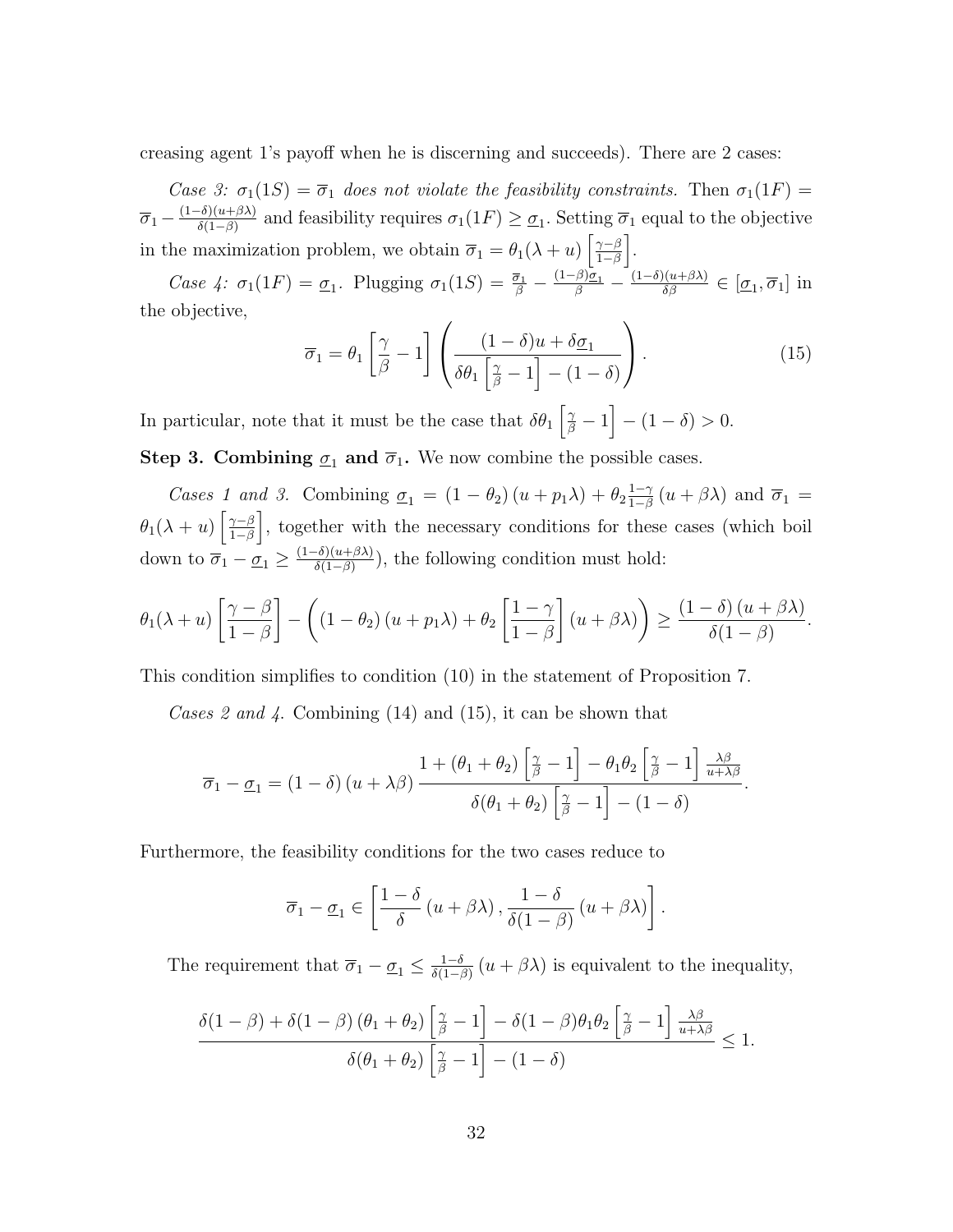By the observation in case 4 that  $\delta\theta_1 \left[ \frac{\gamma}{\beta} - 1 \right] - (1 - \delta) > 0$ , the denominator is positive. The inequality can therefore be rewritten to again obtain (10). Finally, note that the conditions for cases 1 and 4 can be satisfied jointly only for a parameter set of measure zero, since case 1 requires  $\overline{\sigma}_1 - \underline{\sigma}_1 \geq \frac{(1-\delta)(u+\beta\lambda)}{\delta(1-\beta)}$  $\frac{\partial f_0(a+\beta\lambda)}{\partial (1-\beta)}$ , whereas case 4 requires  $\overline{\sigma}_1 - \underline{\sigma}_1 \leq \frac{(1-\delta)(u+\beta\lambda)}{\delta(1-\beta)}$  $\frac{\partial f(u+\beta\lambda)}{\partial f(1-\beta)}$ . The same holds for the combination of cases 2 and 3.

We next verify our conjecture that agent 1's minimal (respectively, maximal) firstbest equilibrium payoff is obtained when he is LR (respectively, discerning).

#### Step 4. Verifying the postulated roles.

**Claim 1.**  $\underline{\sigma}_1$  is attained when agent 1 is LR.

*Proof.* If  $\underline{\sigma}_1$  were met when agent 1 is discerning, his payoff would be

$$
\theta_1 ((1 - \delta) (u + \gamma \lambda) + \gamma \delta \sigma_1 (1S) + (1 - \gamma) \delta \sigma_1 (1F))
$$

$$
+ (1 - \theta_1) \delta (p_2 \sigma_1 (2S) + (1 - p_2) \sigma_1 (2F)).
$$

The IC constraint for agent 1 not proposing when he is unqualified is

$$
\delta (p_2 \sigma_1(2S) + (1-p_2) \sigma_1(2F)) \ge (1-\delta) (u+\lambda \beta) + \delta (\beta \sigma_1(1S) + (1-\beta) \sigma_1(1F)).
$$

Therefore,

$$
\underline{\sigma}_1 \geq \theta_1 \left( (1 - \delta) (u + \gamma \lambda) + \delta (\gamma \sigma_1 (1S) + (1 - \gamma) \sigma_1 (1F)) \right)
$$
  
+ 
$$
(1 - \theta_1) \delta (p_2 \sigma_1 (2S) + (1 - p_2) \sigma_1 (2F))
$$
  

$$
\geq \theta_1 \left( (1 - \delta) (u + \gamma \lambda) + \gamma \delta \sigma_1 (1S) + (1 - \gamma) \delta \sigma_1 (1F) \right)
$$
  
+ 
$$
(1 - \theta_1) \left( (1 - \delta) (u + \lambda \beta) + \delta (\beta \sigma_1 (1S) + (1 - \beta) \sigma_1 (1F)) \right)
$$
  

$$
\geq (1 - \delta) (u + \lambda p_1) + \delta \underline{\sigma}_1,
$$

which implies that  $\underline{\sigma}_1 \geq (1 - \delta)(u + \lambda p_1) + \delta \underline{\sigma}_1$ , or that  $\underline{\sigma}_1 \geq u + \lambda p_1$ . But  $u + \lambda p_1$  is agent 1's average payoff when he is selected in all periods, a contradiction.  $\Box$ 

**Claim 2.**  $\overline{\sigma}_1$  is attained when agent 1 is discerning.

*Proof.* By contradiction. If  $\overline{\sigma}_1$  is attained when agent 1 is LR, his average payoff is

$$
(1 - \theta_2)((1 - \delta) (u + p_1 \lambda) + \delta (p_1 \sigma_1 (1S) + (1 - p_1) \sigma_1 (1F)))
$$

$$
+ \theta_2 \delta (\gamma \sigma_1 (2S) + (1 - \gamma) \sigma_1 (2F)).
$$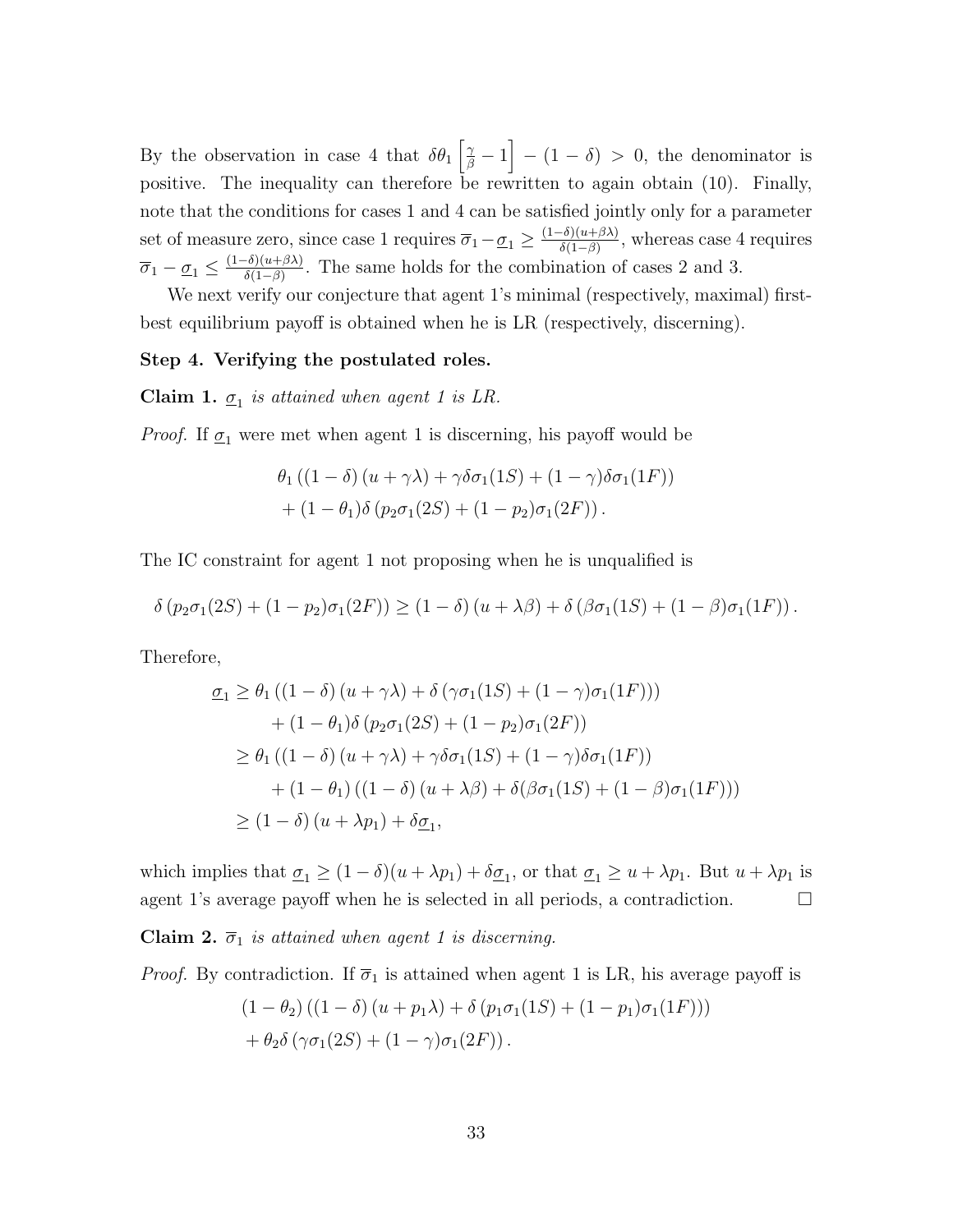The IC constraint of the discerning agent 2 for not proposing when unqualified is:

$$
(1 - \delta) (u + \beta \lambda) + \delta (\beta \sigma_2(2S) + (1 - \beta) \sigma_2(2F)) \leq \delta (p_1 \sigma_2(1S) + (1 - p_1) \sigma_2(1F)).
$$

Recalling that each outcome  $x \in \{1S, 1F, 2S, 2F\}$ ,  $\sigma_1(x) + \sigma_2(x) = \sigma^*$ , we have:

$$
(1 - \delta) (u + \beta \lambda) + \delta (p_1 \sigma_1(1S) + (1 - p_1) \sigma_1(1F)) \leq \delta (\beta \sigma_1(2S) + (1 - \beta) \sigma_1(2F)).
$$

Therefore

$$
\sigma_2 \le (1 - \theta_2) ((1 - \delta) (u + p_1 \lambda) + \delta (p_1 \sigma_1 (1S) + (1 - p_1) \sigma_1 (1F)))
$$
  
+ 
$$
\theta_2 \delta (\gamma \sigma_1 (2S) + (1 - \gamma) \sigma_1 (2F))
$$
  

$$
\le (1 - \theta_2) \delta (\beta \sigma_1 (2S) + (1 - \beta) \sigma_1 (2F)) + \theta_2 \delta (\gamma \sigma_1 (2S) + (1 - \gamma) \sigma_1 (2F))
$$
  
+ 
$$
(1 - \theta_2) (1 - \delta) ((u + p_1 \lambda) - (u + \beta \lambda))
$$
  

$$
\le \delta \overline{\sigma}_1 + (1 - \theta_2) (1 - \delta) \lambda (p_1 - \beta),
$$

which means  $\overline{\sigma}_1 \leq (1 - \theta_2)\lambda (p_1 - \beta) < (1 - \theta_2)(u + \lambda p_1)$ . But  $(1 - \theta_2)(u + \lambda p_1)$  is 1's average payoff when he is last resort in all periods, a contradiction.

We conclude that we have in (10) a necessary condition for the existence of a first-best PPE. In fact, since (10) is also sufficient for cases 1 and 3 to hold jointly, this immediately implies (10) is also sufficient for the existence of a first-best PPE.<sup>19</sup> We next show directly that the MLR forms a (first-best) PPE whenever (10) holds.

Step 5: Sufficient conditions for MLR. Let  $V_1^D$  and  $V_1^{LR}$  represent agent 1's average discounted payoff (prior to learning his qualification status) under the MLR strategy profile when he is discerning and when he is last-resort, respectively. Then the IC constraint for an unqualified discerning agent not to propose is given by:

$$
\delta V_1^D \ge (1 - \delta) (u + \beta \lambda) + \beta \delta V_1^D + (1 - \beta) \delta V_1^{LR}.
$$

Subtracting  $\delta V_1^{LR}$  from both sides of the inequality yields:

$$
V_1^D - V_1^{LR} \ge \frac{(1 - \delta)(u + \beta \lambda)}{\delta(1 - \beta)}.
$$
\n(16)

 $19$ More precisely, following APS, (10) guarantees that a non-empty, bounded, self-generating set of first-best payoffs (payoff vectors in which the principal obtains her first best) exists.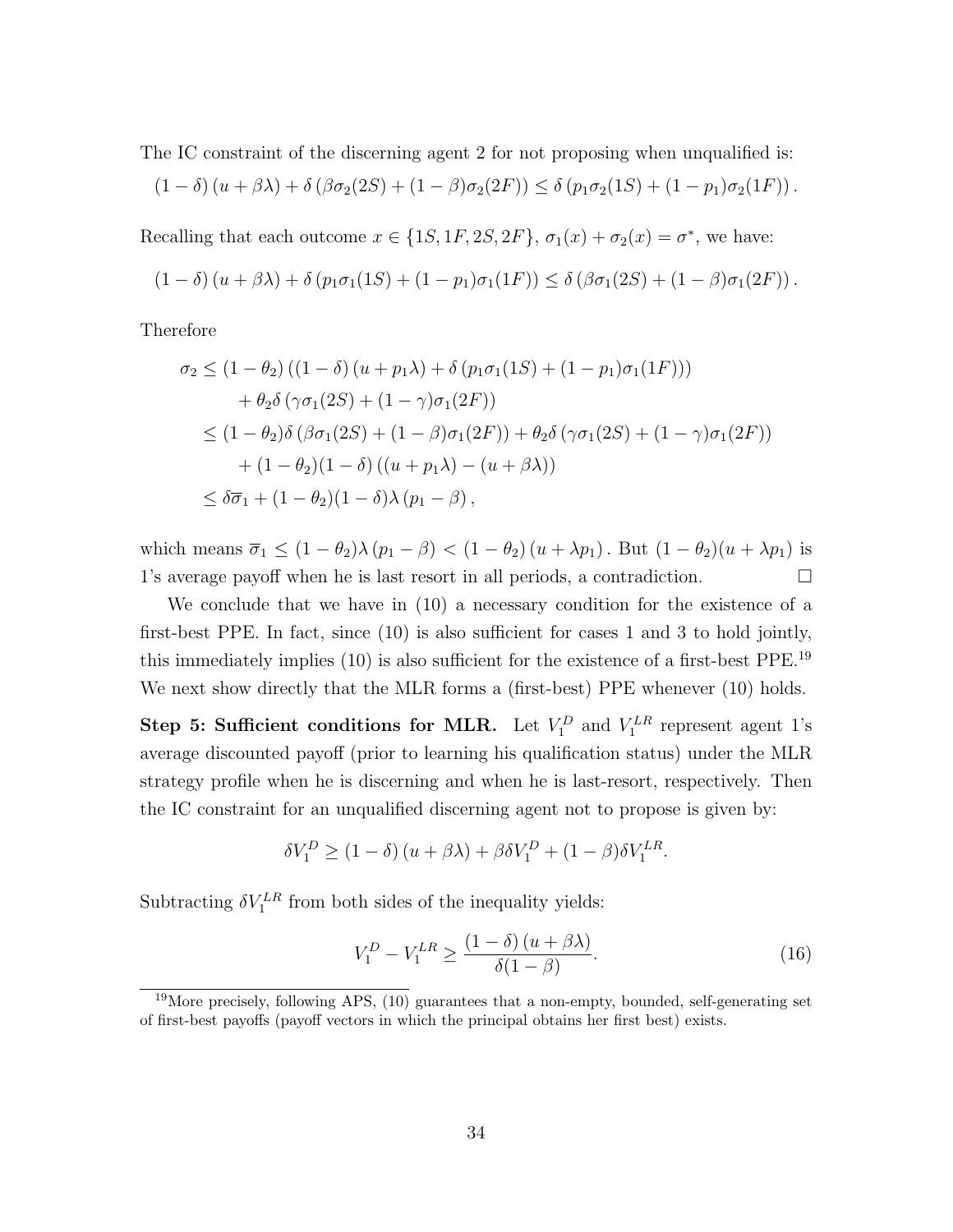To express the LHS in terms of the parameters we solve for  $V_1^D$  and  $V_1^{LR}$ :

$$
V_1^D = \theta_1 [(1 - \delta) (u + \lambda \gamma) + \gamma \delta V_1^D + (1 - \gamma) \delta V_1^{LR}] + (1 - \theta_1) \delta V_1^D,
$$
  

$$
V_1^{LR} = (1 - \theta_2) [(1 - \delta) (u + \lambda p_1) + \delta V_1^{LR}] + \theta_2 [\gamma \delta V_1^{LR} + (1 - \gamma) \delta V_1^D].
$$

Rearranging, we have

$$
V_1^D = \frac{\theta_1 (1 - \delta) (u + \lambda \gamma) + \theta_1 (1 - \gamma) \delta V_1^{LR}}{(1 - \delta) + \theta_1 (1 - \gamma) \delta},
$$
  
\n
$$
V_1^{LR} = \frac{(1 - \theta_2)(1 - \delta) (u + \lambda p_1) + \theta_2 (1 - \gamma) \delta V_1^D}{(1 - \delta) + \delta \theta_2 (1 - \gamma)}.
$$
\n(17)

Solving explicitly for  $V_1^{LR}$ , we find it equals:

$$
\frac{(1-\theta_2)(1-\delta)(u+\lambda p_1)+\theta_1(1-\theta_2)(1-\gamma)\delta(u+\lambda p_1)+\theta_1\theta_2\delta(1-\gamma)(u+\lambda\gamma)}{(1-\delta)+\delta(1-\gamma)(\theta_1+\theta_2)},
$$

and from (17) it follows that

$$
V_1^D - V_1^{LR} = \frac{\theta_1(1-\delta)(u+\lambda\gamma) - (1-\delta)V_1^{LR}}{(1-\delta) + \theta_1(1-\gamma)\delta}.
$$

Plugging in the expression for  $V_1^{LR}$  yields:

$$
V_1^D - V_1^{LR} = (1 - \delta) \frac{(u + \lambda \beta) (\theta_1 + \theta_2 - 1) + \theta_1 \theta_2 \lambda (\gamma - \beta)}{(1 - \delta) + \delta (1 - \gamma)(\theta_1 + \theta_2)},
$$

which combined with the IC constraint  $(16)$  yields the condition  $(10)$ .

#### A2 Proofs for the many agents case

**Proof of Proposition 3.** Suppose some PPE achieves the principal's first best. Thus at each history h, there is  $i(h) \in \mathcal{A}$  such that agents other than  $i(h)$  propose themselves iff they are qualified,  $i(h)$  always proposes himself, the principal picks  $i(h)$ only when he is the sole proposer, and otherwise picks an agent other than  $i(h)$ .

An agent  $j$  could follow the strategy of proposing himself in each round, whatever its quality. By doing this, the agent gets picked with probability at least  $(1 - \max_{i \in \mathcal{A}} \theta_i)^{n-1}$  at any history h with  $j = i(h)$ , and he gets picked with probability at least  $(1 - \max_{i \in \mathcal{A}} \theta_i)^{n-2}$  at any history h with  $j \neq i(h)$ . Each agent can thus secure himself a discounted likelihood of being picked which is larger than or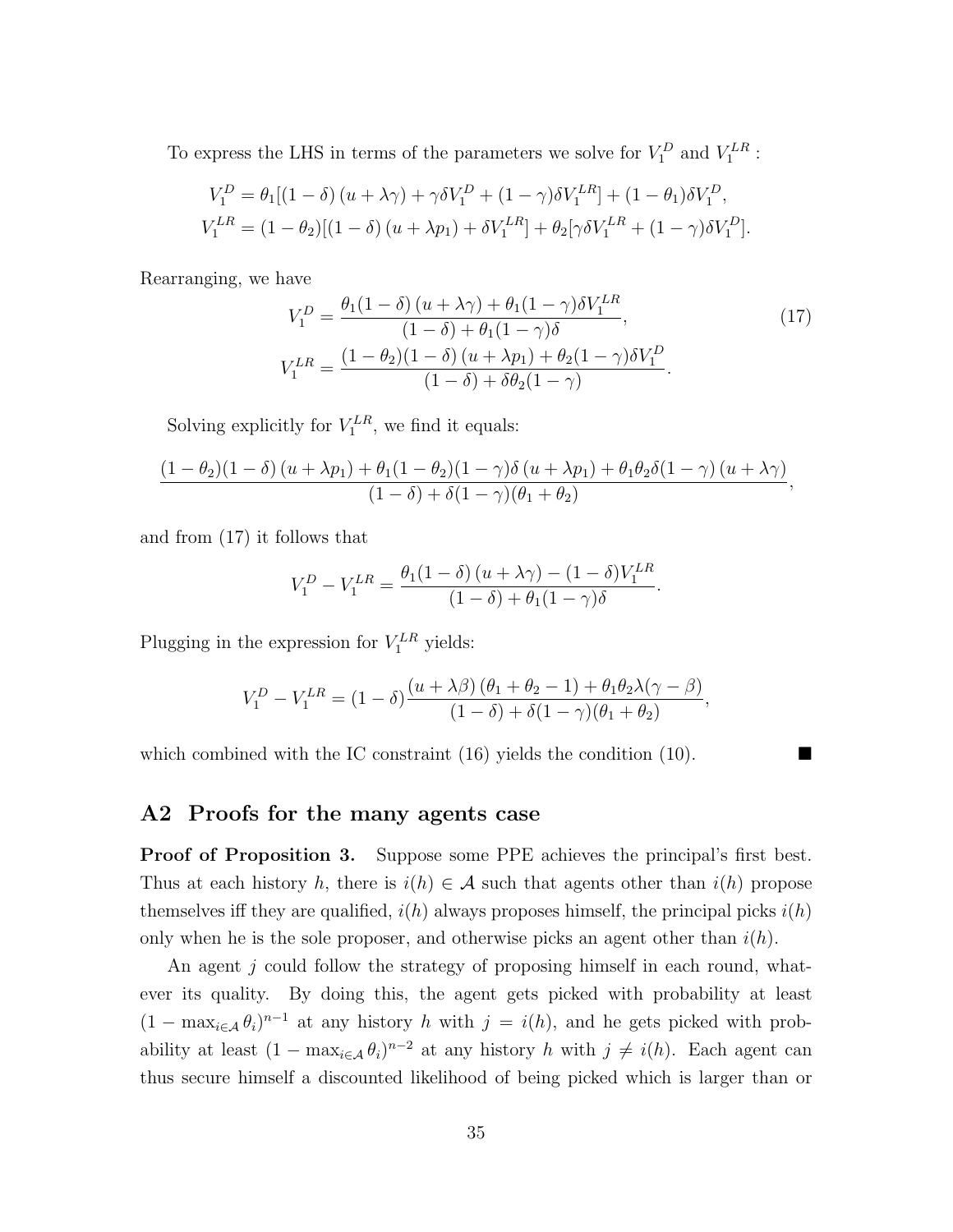equal to  $(1 - \max_{i \in \mathcal{A}} \theta_i)^{n-1}/(1 - \delta)$ .

To achieve her first best in equilibrium, the principal picks exactly one agent in each round. So, in total, the aggregate discounted likelihood of being picked is  $1/(1 - \delta)$ . The equilibrium could not exist if  $1/(1 - \delta)$  were strictly smaller than the aggregate discounted likelihood of being picked that agents can minimally guarantee, that is,  $n(1 - \max_{i \in \mathcal{A}} \theta_i)^{n-1}/(1 - \delta)$ . That relationship holds iff  $\max_{i \in \mathcal{A}} \theta_i < \theta^*$ .

**Remark 1.** Observe that  $\sum_{j\neq\ell} \theta_j \sigma_j(\vec{\theta}, \ell) + \rho_\ell(\vec{\theta}) = 1$ , since the principal always selects some agent, resorting to the last resort agent if no discerning agent proposes. Moreover, note that  $\sum_{j\neq i,\ell} p_j(\vec{\theta},i,\ell) = 1$ , since the fact that player i has proposed means that the selected agent will come from the discerning pool. On the other hand,  $\sum_{j\neq i,\ell} q_j(\vec{\theta},i,\ell) + \frac{\rho_\ell(\vec{\theta})}{1-\theta_i} = 1$ , since it is possible that no discerning agent will propose.

**Proof of Proposition 4** The proof follows from Lemmas 1 and 2, combined with the invertibility of  $B_i(\vec{\theta})$  proved in Lemma 4(d) further below.

**Lemma 1.** The MLR strategy profile constitutes a PPE if and only if

$$
\frac{\delta(1-\gamma)}{(1-\delta)}M_i^Q(\vec{\theta})\Delta \vec{V}_i(\vec{\theta}) \leq \vec{\sigma}_i(\vec{\theta}) \leq \frac{\delta(1-\gamma)}{(1-\delta)}M_i^U\Delta \vec{V}_i(\vec{\theta}).
$$

Proof. First note that the MLR strategy of the principal is first best for him, regardless of his discount factor and agents' types, so long as agents follow their strategies. Moreover, given that the principal follows this strategy, a last resort agent cannot change his probability of going back into the discerning pool of agents by his own actions. The last resort agent thus finds it optimal to propose himself with probability one, regardless of his discount factor and agents' types. It remains to check the incentive conditions for discerning agents.

Subtracting  $\delta V_i^{LR}(\vec{\theta})$  from both sides of the condition (IC<sub>U</sub>) for i to refrain from proposing when unqualified and when  $\ell$  is the last resort agent, we find that

$$
\frac{\rho_{\ell}(\vec{\theta})}{1-\theta_{i}} \delta \Delta V_{i}^{D}(\vec{\theta}, \ell) + \sum_{j \neq i, \ell} q_{j}(\vec{\theta}, i, \ell) \left( \gamma \delta \Delta V_{i}^{D}(\vec{\theta}, \ell) + (1-\gamma) \delta \Delta V_{i}^{D}(\vec{\theta}, j) \right) \n\geq \sigma_{i}(\vec{\theta}, \ell) \left( 1 - \delta + \beta \delta_{i} \Delta V_{i}^{D}(\vec{\theta}, \ell) \right) \n+ (1 - \sigma_{i}(\vec{\theta}, \ell)) \sum_{j \neq i, \ell} p_{j}(\vec{\theta}, i, \ell) \left( \gamma \delta \Delta V_{i}^{D}(\vec{\theta}, \ell) + (1-\gamma) \delta \Delta V_{i}^{D}(\vec{\theta}, j) \right).
$$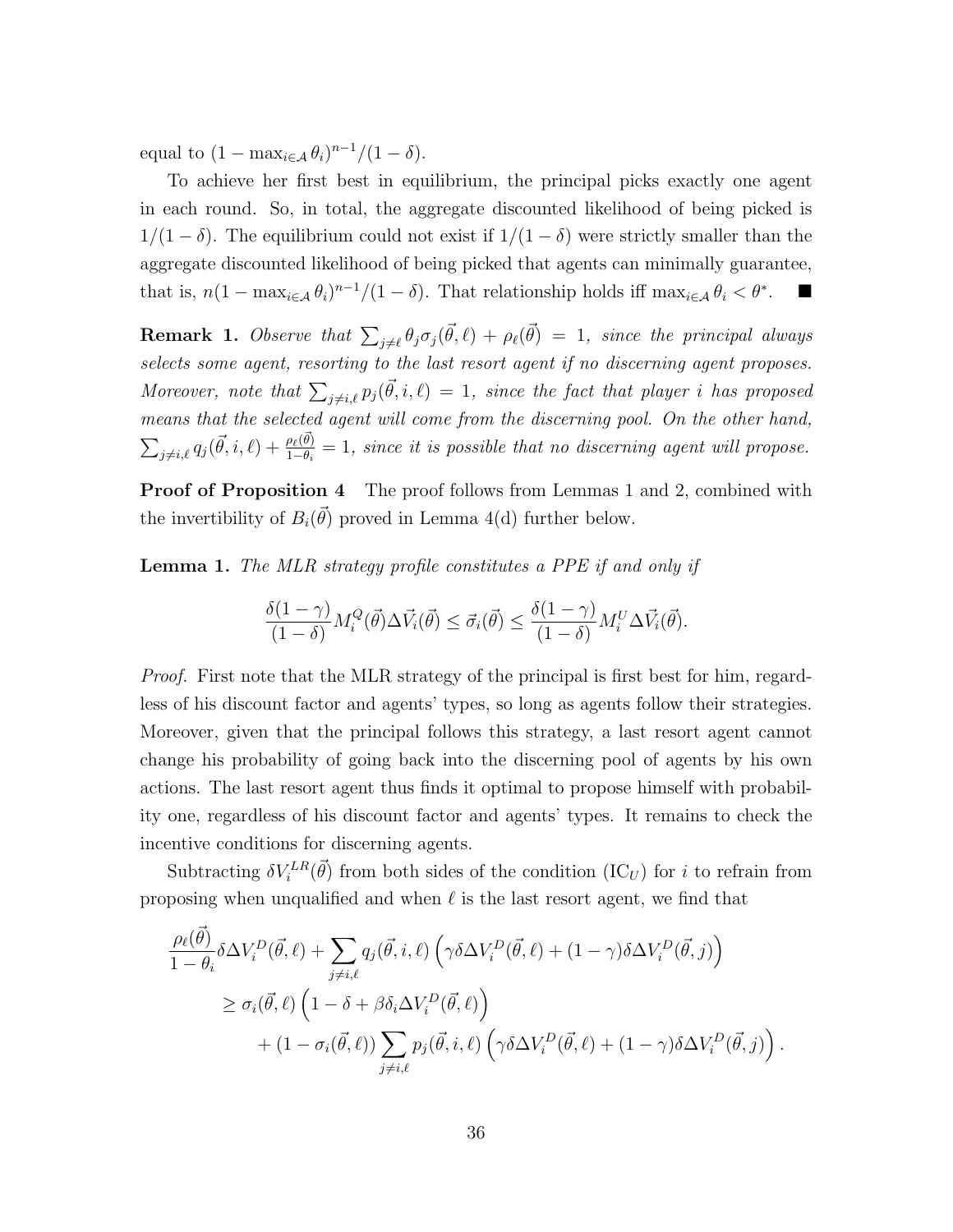Collect all  $\Delta V_i^D$  terms on the left-hand side, and multiply the inequality through by 1  $\frac{1}{1-\delta}$ . Then, for each  $j \neq \ell$ , the coefficient multiplying  $\frac{(1-\gamma)\delta}{1-\delta}\Delta V_i^D(\vec{\theta},j)$  is easily seen to be  $[M_i^U(\vec{\theta})]_{\ell j}$ . Using Remark 1, the coefficient multiplying  $\frac{(1-\gamma)\delta}{1-\delta}\Delta V_i^D(\vec{\theta},\ell)$  is

$$
\frac{1}{1-\gamma} \left( \frac{\rho_{\ell}(\vec{\theta})}{1-\theta_i} + \gamma \sum_{j \neq i,\ell} q_j(\vec{\theta}, i, \ell) - \beta \sigma_i(\vec{\theta}, \ell) - \gamma (1 - \sigma_i(\vec{\theta}, \ell)) \sum_{j \neq i,\ell} p_j(\vec{\theta}, i, \ell) \right) \n= \frac{1}{1-\gamma} \left( \frac{\rho_{\ell}(\vec{\theta})}{1-\theta_i} + \gamma (1 - \frac{\rho_{\ell}(\vec{\theta})}{1-\theta_i}) - \beta \sigma_i(\vec{\theta}, \ell) - \gamma (1 - \sigma_i(\vec{\theta}, \ell)) \right) = [M_i^U(\vec{\theta})]_{\ell\ell}.
$$

Stacking the inequalities for  $\ell \neq i$  yields the matrix inequality with  $M_i^U(\vec{\theta})$ .

Next, subtracting  $\delta V_i^{LR}(\vec{\theta})$  from both sides of the condition  $(\text{IC}_Q)$  for agent i to propose himself when qualified and when  $\ell$  is the last resort agent, we find that

$$
\sigma_i(\vec{\theta},\ell) \left(1 - \delta + \gamma \delta \Delta V_i^D(\vec{\theta},\ell)\right) + (1 - \sigma_i(\vec{\theta},\ell)) \sum_{j \neq i,\ell} p_j(\vec{\theta},i,\ell) \left(\gamma \delta \Delta V_i^D(\vec{\theta},\ell) + (1 - \gamma) \delta \Delta V_i^D(\vec{\theta},j)\right) \n\geq \sum_{j \neq i,\ell} q_j(\vec{\theta},i,\ell) \left(\gamma \delta \Delta V_i^D(\vec{\theta},\ell) + (1 - \gamma) \delta \Delta V_i^D(\vec{\theta},j)\right) + \frac{\rho_\ell(\vec{\theta})}{1 - \theta_i} \delta \Delta V_i^D(\vec{\theta},\ell).
$$

Collect all  $\Delta V_i^D$ -terms on the right-hand side, and multiply the inequality through by 1  $\frac{1}{1-\delta}$ . Then the coefficient multiplying  $\frac{(1-\gamma)\delta}{1-\delta}\Delta V_i^D(\vec{\theta},j)$  is easily seen to be  $[M_i^Q]$  ${}_{i}^{Q}(\vec{\theta})]_{\ell j}.$ Given Remark 1, the coefficient multiplying  $\frac{(1-\gamma)\delta}{1-\delta}\Delta V_i^D(\vec{\theta},\ell)$  reduces to

$$
\frac{1}{1-\gamma} \left( \gamma \sum_{j \neq i,\ell} q_j(\vec{\theta}, i, \ell) + \frac{\rho_\ell(\vec{\theta})}{1-\theta_i} - \gamma \right) = [M_i^Q(\vec{\theta})]_{\ell\ell}.
$$

Stacking the inequalities for  $\ell \neq i$  yields the matrix inequality with  $M_i^Q$  $R_i^Q(\vec{\theta})$ .  $\Box$ **Lemma 2.** For all i and  $\vec{\theta}$ , the average discounted payoff differences  $\Delta \vec{V}_i(\vec{\theta})$  satisfy:

$$
B_i(\vec{\theta})\Delta \vec{V}_i(\vec{\theta}) = \frac{u_i(1-\delta_i)}{\delta_i(1-\gamma)}\vec{\pi}_i(\vec{\theta}),
$$

where  $B_i(\vec{\theta})$  is the  $(n-1)$ -square matrix whose  $\ell\ell'$ -entry, for any  $\ell, \ell'$  in  $\mathcal{A} \setminus \{i\}$ , is:

$$
[B_i(\vec{\theta})]_{\ell\ell'} = \begin{cases} \pi_{i\ell'}(\vec{\theta}) - \pi_{\ell\ell'}(\vec{\theta}) & \text{if } \ell \neq \ell',\\ 1 + \pi_{i\ell}(\vec{\theta}) + (1 - \delta_i) / (\delta_i(1 - \gamma)) & \text{if } \ell = \ell'. \end{cases}
$$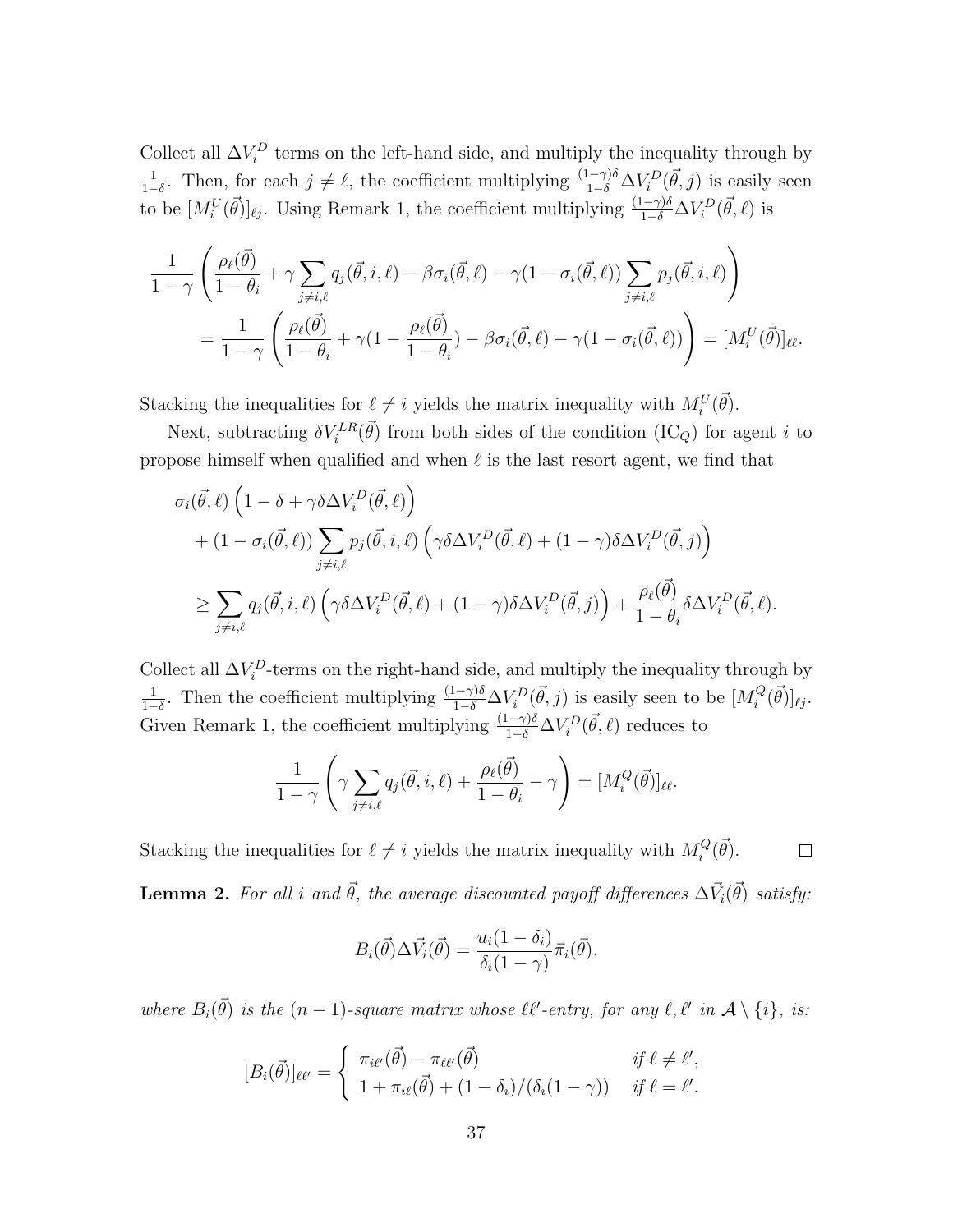*Proof.* The value function  $V_i^D$  is defined by the equation

$$
V_i^D(\vec{\theta}, \ell) = \theta_i \sigma_i(\vec{\theta}, \ell) \left( 1 - \delta + \gamma \delta V_i^D(\vec{\theta}, \ell) + (1 - \gamma) \delta V_i^{LR}(\vec{\theta}) \right) + \sum_{j \neq i, \ell} \theta_j \sigma_j(\vec{\theta}, \ell) \left( \gamma \delta V_i^D(\vec{\theta}, \ell) + (1 - \gamma) \delta V_i^D(\vec{\theta}, j) \right) + \rho_\ell(\vec{\theta}) \delta V_i^D(\vec{\theta}, \ell),
$$
(18)

while the value function  $V_i^{LR}$  is defined by

$$
V_i^{LR}(\vec{\theta}) = \rho_i(\vec{\theta}) \left( 1 - \delta + \delta V_i^{LR}(\vec{\theta}) \right) + \sum_{j \neq i} \theta_j \sigma_j(\vec{\theta}, i) \left( \gamma \delta V_i^{LR}(\vec{\theta}) + (1 - \gamma) \delta V_i^D(\vec{\theta}, j) \right).
$$
\n(19)

Subtracting  $\delta V_i^{LR}(\vec{\theta})$  from both sides of Equation (18), we find that

$$
V_i^D(\vec{\theta}, \ell) - \delta V_i^{LR}(\vec{\theta}) = \theta_i \sigma_i(\vec{\theta}, \ell) \left( 1 - \delta + \gamma \delta \Delta V_i^D(\vec{\theta}, \ell) \right)
$$
  
+ 
$$
\sum_{j \neq i, \ell} \theta_j \sigma_j(\vec{\theta}, \ell) \left( \gamma \delta \Delta V_i^D(\vec{\theta}, \ell) + (1 - \gamma) \delta \Delta V_i^D(\vec{\theta}, j) \right) + \rho_\ell(\vec{\theta}) \delta \Delta V_i^D(\vec{\theta}, \ell), \tag{20}
$$

In view of Remark 1, Equation (18) simplifies to

$$
V_i^D(\vec{\theta}, \ell) - \delta V_i^{LR}(\vec{\theta}) = \theta_i \sigma_i(\vec{\theta}, \ell)(1 - \delta) + (1 - \gamma)\delta \sum_{j \neq i, \ell} \theta_j \sigma_j(\vec{\theta}, \ell) \Delta V_i^D(\vec{\theta}, j) + \delta \Delta V_i^D(\vec{\theta}, \ell) \left(\gamma + (1 - \gamma)\rho_\ell(\vec{\theta})\right).
$$
(21)

Similarly, subtracting  $\delta V_i^{LR}(\vec{\theta})$  from both sides of Equation (19), we find that

$$
V_i^{LR}(\vec{\theta}) - \delta V_i^{LR}(\vec{\theta}) = \rho_i(\vec{\theta})(1-\delta) + (1-\gamma)\delta \sum_{j \neq i} \theta_j \sigma_j(\vec{\theta}, i) \Delta V_i^D(\vec{\theta}, j). \tag{22}
$$

Subtracting Equation (22) from Equation (21), and using the definition of  $\pi_{\ell\ell'}(\vec{\theta})$ ,

$$
\Delta V_i^D(\vec{\theta}, \ell) = \pi_{\ell i}(\vec{\theta})(1 - \delta) + \delta \Delta V_i^D(\vec{\theta}, \ell) \left(\gamma - (1 - \gamma)\pi_{i\ell}(\vec{\theta})\right) + (1 - \gamma)\delta \sum_{j \neq i,\ell} \left(\theta_j \sigma_j(\vec{\theta}, \ell) - \theta_j \sigma_j(\vec{\theta}, i)\right) \Delta V_i^D(\vec{\theta}, j).
$$
\n(23)

Note that  $\theta_j \sigma_j(\vec{\theta}, \ell) - \theta_j \sigma_j(\vec{\theta}, i) = \pi_{\ell j}(\vec{\theta}) - \pi_{ij}(\vec{\theta})$ . We can thus rearrange Equation (23) and divide through by  $(1-\gamma)\delta$  to find that  $B_i(\vec{\theta})\Delta \vec{V}_i(\vec{\theta}) = \frac{1-\delta}{(1-\gamma)\delta} \vec{\pi}_i(\vec{\theta})$ , as claimed.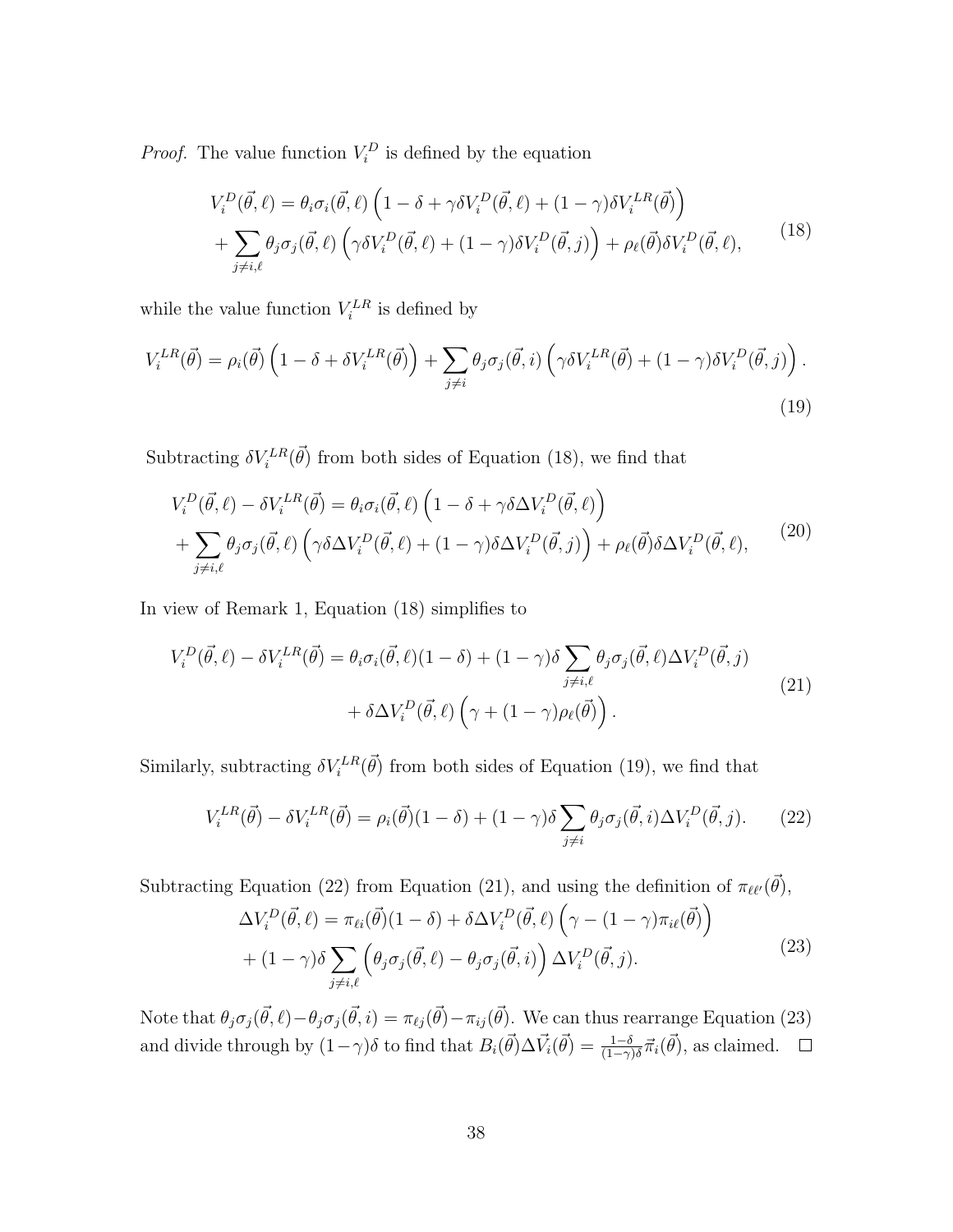**Proof of Proposition 5.** The result follows from Lemmas 3-7. We let  $\sigma^* =$  $\sigma_i(\theta^*,\ldots,\theta^*,\ell)$  for any  $i \neq \ell$  (the selection probability does not vary on i and  $\ell$  when agents are identical).

**Lemma 3.** (a) For each agent  $\ell \neq \ell'$ ,  $\frac{\rho_{\ell'}(\vec{\theta})}{\sqrt{\delta}}$  $\frac{\rho_{\ell'}(\theta)}{\sigma_{\ell'}(\vec{\theta},\ell)}$  is decreasing in  $\theta_k$ , for all  $k \in \mathcal{A}$ .

- (b)  $\pi_{\ell\ell'}(\vec{\theta}) > 0$  for all  $\vec{\theta} \in [\underline{\theta}, 1]^n$  and any  $\ell \neq \ell'$  in A, if and only if  $\underline{\theta} > \theta^*$ .
- (c)  $(1 \theta^*) \sigma^* \le 1/2$ .
- (d) Suppose  $\underline{\theta} > \theta^*$ , and  $\ell \neq i$  is such that  $\theta_{\ell} \leq \theta_i$ . Then  $\pi_{\ell i}(\vec{\theta}) \pi_{i\ell}(\vec{\theta}) \leq 1/2$ .
- (e) The minimal probability premium  $\underline{\pi} := \min_{\ell \in A \setminus \{i\}} \min_{\vec{\theta} \in [\underline{\theta},1]^n} \pi_{\ell i}(\vec{\theta})$  is given by

$$
\underline{\pi} = \begin{cases} \frac{\underline{\theta}}{n-1} & \text{if } n \ge 3 \text{ and } \underline{\theta} \ge 1 - \sqrt[n-2]{\frac{1}{n}}\\ \frac{1-n(1-\underline{\theta})^{n-1}}{n-1} & \text{otherwise.} \end{cases}
$$

*Proof.* (a) This is true since the following function is decreasing in  $\theta_k$ , for all  $k \in \mathcal{A}$ :

$$
\frac{\rho_{\ell'}(\vec{\theta})}{\sigma_{\ell'}(\vec{\theta},\ell)} = \frac{\prod_{j\neq \ell'} (1-\theta_j)}{\sum_{k=0}^{n-2} \frac{1}{k+1} \sum_{S \subseteq A \setminus \{\ell,\ell'\},|S|=k} \prod_{j\in S} \theta_j \prod_{j\in A \setminus S, j\neq \ell,\ell'} 1-\theta_j} \n= \frac{1-\theta_{\ell}}{\sum_{k=0}^{n-2} \frac{1}{k+1} \sum_{S \subseteq A \setminus \{\ell,\ell'\},|S|=k} \prod_{j\in S} \frac{\theta_j}{1-\theta_j} \prod_{j\in A \setminus S, j\neq \ell,\ell'} \frac{1-\theta_j}{1-\theta_j}} \n= \frac{1-\theta_{\ell}}{\sum_{k=0}^{n-2} \frac{1}{k+1} \sum_{S \subseteq A \setminus \{\ell,\ell'\},|S|=k} \prod_{j\in S} \frac{\theta_j}{1-\theta_j}}.
$$

(b) Notice that  $\pi_{\ell\ell'}(\vec{\theta}) > 0$  iff  $\theta_{\ell'} > \frac{\rho_{\ell'}(\vec{\theta})}{\pi_{\ell'}(\vec{\theta})}$  $\frac{\rho_{\ell'}(\theta)}{\sigma_{\ell'}(\vec{\theta},\ell)}$ . From (a), the RHS takes its highest value at  $\vec{\theta} = (\theta, \dots, \theta)$ . Using this, notice  $\pi_{\ell\ell'}(\vec{\theta}) > 0$  for all  $\vec{\theta} \in [\theta, 1]^n$  and any two distinct  $\ell, \ell'$  in A, if and only if  $\underline{\theta} > \underline{\theta}(n-1) \frac{(1-\underline{\theta})^{n-1}}{1-(1-\underline{\theta})^{n-1}}$  $\frac{(1-\underline{\theta})^{n-1}}{1-(1-\underline{\theta})^{n-1}}$ , or equivalently,  $\underline{\theta} > \theta^* = \sqrt[n-1]{\frac{1}{n}}$  $\frac{1}{n}$ .

(c) First note that the definition of  $\sigma^*$  is independent of the choice of i,  $\ell$  since  $\sigma$  is evaluated when all abilities are equal to  $\theta^*$ . Then observe  $(1 - \theta^*)\sigma^* \leq 1/2$  if and only if  $\frac{2}{n} \sqrt[n-1]{\frac{1}{n}} \leq 1 - \sqrt[n-1]{\frac{1}{n}}$  $\frac{1}{n}$ , since, by construction,  $\theta^* \sigma^* = \rho^* := \rho_i(\theta^*, \dots, \theta^*)$  and  $\theta^* = 1 - \sqrt[n-1]{\frac{1}{n}}$  $\frac{1}{n}$ . The desired inequality is thus equivalent to  $1 \leq \frac{n^n}{(n+2)^{n-1}}$  Taking ln of both sides, and adding/subtracting  $\ln(n+2)$ ,  $1 \leq \frac{n^n}{(n+2)^{n-1}}$  is equivalent to

$$
n(\ln n - \ln(n+2)) + \ln(n+2) \ge 0.
$$
 (24)

The inequality  $1 \leq \frac{n^n}{(n+2)^{n-1}}$ , and thus  $(24)$ , is satisfied for  $n \in \{2,3,4\}$  (i.e.,  $1 \geq 1$ ,  $27/25 \geq 1$  and  $256/216 \geq 1$ , resp.). We now show it holds for all larger *n* by proving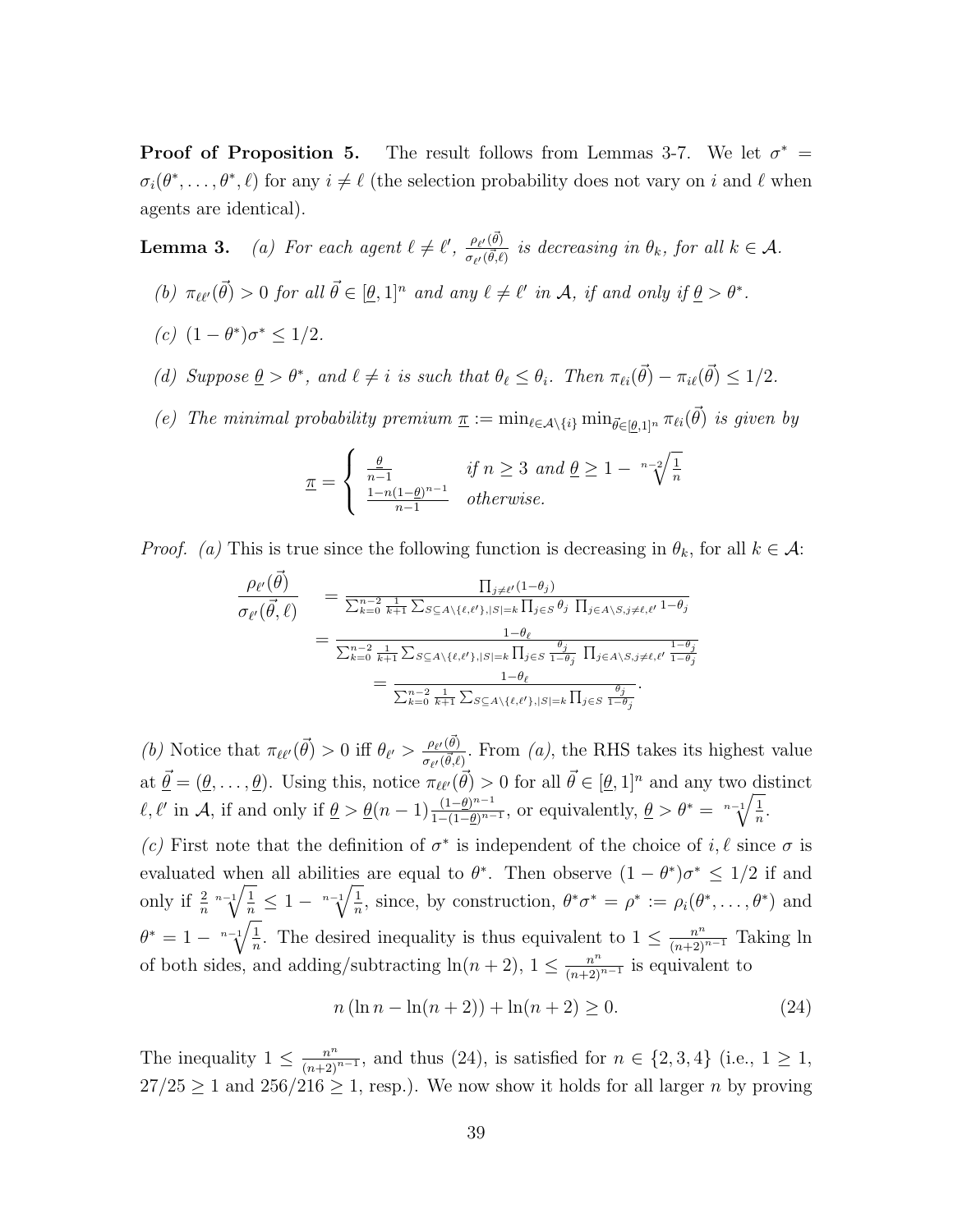the derivative of the LHS of (24) is positive for  $n \geq 4$ . Indeed, that derivative is

$$
\frac{3}{n+2} + \ln n - \ln(n+2) > \frac{3}{n+2} - \frac{2}{n} = \frac{n-4}{n(n+2)},
$$

where the inequality follows by strict concavity of  $\ln n$ , so  $\frac{\ln(n+2)-\ln n}{2} < \frac{d}{dn} \ln n = \frac{1}{n}$  $\frac{1}{n}$ . (*d*) Note that  $\theta_i \geq \theta_\ell$  implies that

$$
\pi_{\ell i}(\vec{\theta}) - \pi_{i\ell}(\vec{\theta}) = \theta_i \sigma_i(\vec{\theta}, \ell) - \rho_i(\vec{\theta}) - \theta_\ell \sigma_\ell(\vec{\theta}, i) + \rho_\ell(\vec{\theta})
$$

$$
= (\theta_i - \theta_\ell) \left( \sigma_i(\vec{\theta}, \ell) - \prod_{j \neq i, \ell} (1 - \theta_j) \right) \leq (\theta_i - \theta_\ell) \sigma_i(\vec{\theta}, \ell) \leq (1 - \theta^*) \sigma^*.
$$

The proof concludes by applying the inequality from  $(c)$ .

(e) Notice that  $\pi_{\ell i}(\vec{\theta})$  is increasing in  $\theta_i$ , so that one should take  $\theta_i = \underline{\theta}$  to find the minimum. If  $n = 2$ , then the minimum is reached by taking  $\theta_{-i} = \underline{\theta}$  as well. Suppose  $n \geq 3$ . The expression  $\pi_{\ell i}(\vec{\theta})$  is linear in  $\theta_k$  for all  $k \neq i, \ell$ . Thus one need only consider the cases  $\theta_k \in \{\underline{\theta},1\}$  for all k. Notice, however, that  $\rho_i(\vec{\theta}) = 0$  as soon as one such  $\theta_k = 1$ , in which case  $\pi_{\ell i}(\vec{\theta})$  is decreasing in  $\theta_j$  for  $j \neq i, \ell, k$ , and independent of  $\theta_{\ell}$ . In addition, if  $\theta_k = \underline{\theta}$  for all  $k \neq i, \ell$ , then  $\pi_{\ell i}(\vec{\theta})$  is strictly increasing in  $\theta_{\ell}$  and the minimum will be reached at  $\theta_\ell = \underline{\theta}$ . To summarize, the minimal  $\pi_{\ell i}(\vec{\theta})$  is reached at a profile  $\vec{\theta}$  where  $\theta_i = \theta$ , and other agents' abilities are either all  $\theta$  or all 1. The probability premium is<sup>20</sup>  $\frac{1-n(1-\underline{\theta})^{n-1}}{n-1}$  $\frac{(1-\underline{\theta})^{n-1}}{n-1}$  in the former case, and  $\frac{\underline{\theta}}{n-1}$  in the latter case. It is then easy to check that the former expression is smaller than the latter if and only if  $\theta \leq 1 - \sqrt[n-2]{\frac{1}{n}}$  $\frac{1}{n}$  (which is larger than  $\theta^*$ ).  $\Box$ 

**Lemma 4.** The matrix  $B_i(\vec{\theta})$  satisfies the following properties.

(a) 
$$
B_i(\vec{\theta})\vec{1} = \frac{1-\delta\gamma}{\delta(1-\gamma)}\vec{1} + \vec{\pi}_i(\vec{\theta}).
$$

- (b) Diagonal entries of  $B_i(\vec{\theta})$  are positive. Off-diagonal entries are positive on rows  $\ell$  with  $\theta_i > \theta_\ell$ , negative on rows  $\ell$  with  $\theta_i < \theta_\ell$ , and zero on rows  $\ell$  with  $\theta_i = \theta_\ell$ .
- (c) For each  $\ell \neq i$ , let  $z_{\ell}$  be the difference between row  $\ell$ 's diagonal entry and the sum of the absolute value of its off-diagonal entries:  $z_{\ell} = [B_i(\vec{\theta})]_{\ell \ell} - \sum_{\ell' \neq \ell} |[B_i(\vec{\theta})]_{\ell \ell'}|$ . If  $\theta_i \leq \theta_\ell$ , then  $z_\ell = \frac{1-\delta\gamma}{\delta(1-\gamma)} + \pi_{\ell i}$ . If  $\theta_i \geq \theta_\ell$ , then  $z_\ell = \frac{1-\delta\gamma}{\delta(1-\gamma)} + 2\pi_{i\ell} - \pi_{\ell i}$ .

<sup>&</sup>lt;sup>20</sup>Indeed, agents other than *i* are symmetric and the fact that one must be chosen implies (*n* −  $1) \underline{\theta} \sigma_i(\vec{\underline{\theta}}, \ell) + \rho_\ell(\vec{\underline{\theta}}) = 1$ , or  $\underline{\theta} \sigma_i(\vec{\underline{\theta}}, \ell) = \frac{1-(1-\underline{\theta})^{n-1}}{n-1}$  $\frac{1-\underline{\theta}}{n-1}$ .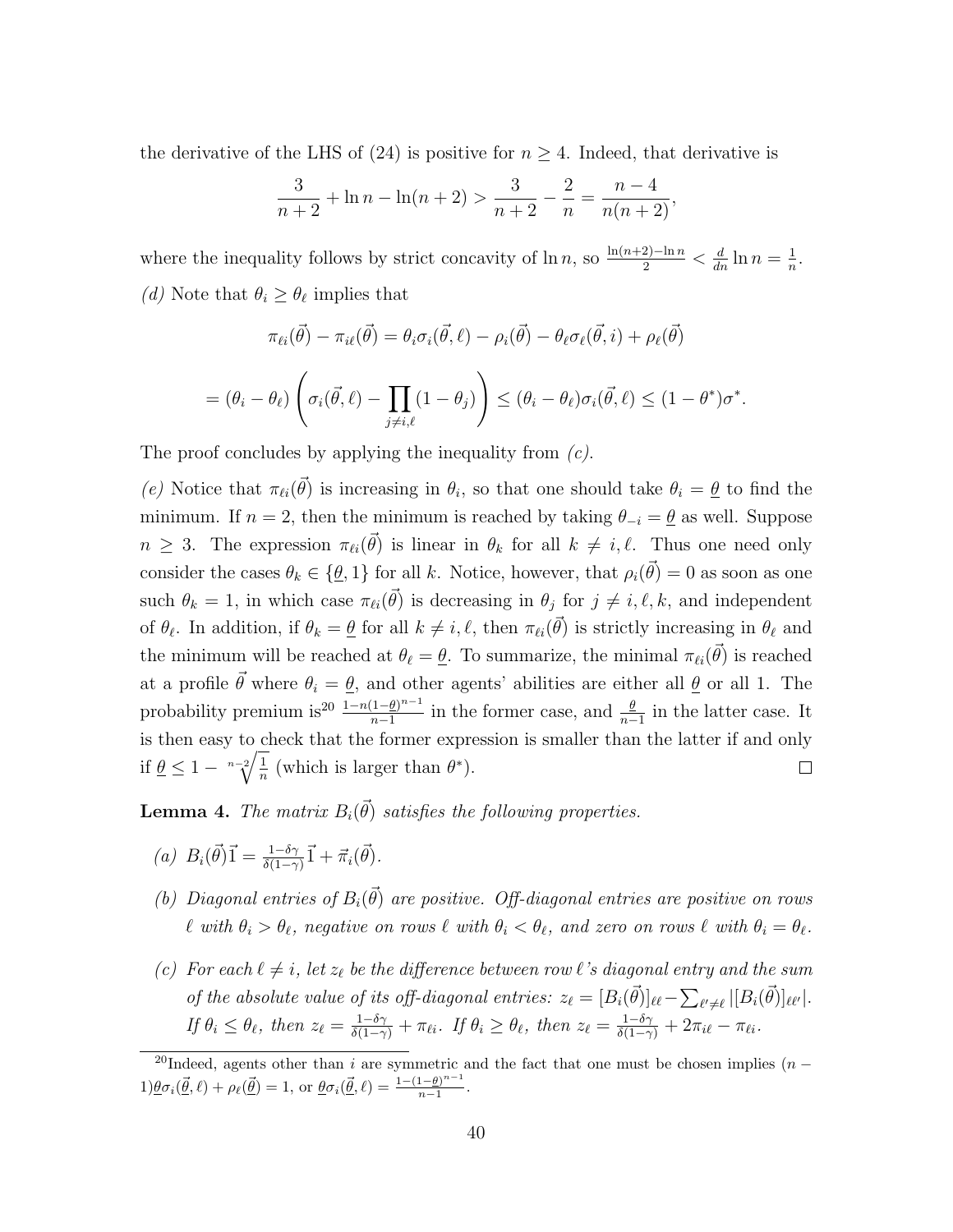- (d)  $B_i(\vec{\theta})$  is (row) strictly diagonally dominant, and thus invertible.
- (e)  $||B_i(\vec{\theta})^{-1}||_{\infty} \le \frac{1}{\min_{\theta_i}}$  $\frac{1}{\min_{\ell\neq i}z_\ell}$  .
- (f)  $B_i(\vec{\theta})^{-1} \vec{\pi}_i(\vec{\theta}) = [Id \frac{1-\delta\gamma}{\delta(1-\gamma)} B_i(\vec{\theta})^{-1}] \vec{1}.$
- (g)  $B_i(\vec{\theta})^{-1} = \sum_{k=0}^{\infty} (-1)^k (\theta_i \theta^*)^k (X_i^{-1} Y_i)^k X_i^{-1}$  $i_i^{-1}$ , where  $X_i$  is the matrix  $B_i(\vec{\theta})$ evaluated at  $\theta_i = \theta^*$ , and  $Y_i$  is the positive matrix whose  $\ell\ell'$ -entry is  $\frac{\rho_\ell(\vec{\theta})}{1-\theta_i}$  if  $\ell = \ell'$ , and  $-\theta_{\ell'} \frac{d\sigma_{\ell'}}{d\theta_i}$  $\frac{d\sigma_{\ell'}}{d\theta_i}(\vec{\theta},\ell)$  if  $\ell \neq \ell'.$
- (h) Each component of the vector  $B_i(\vec{\theta})^{-1} \vec{\pi}(\vec{\theta})$  is increasing in  $\theta_i$ , and each component of the vector  $B_i(\vec{\theta})^{-1} \vec{1}$  is decreasing in  $\theta_i$ , for  $\theta_i \in [\theta^*, 1]$ .

Proof. (a) Notice that

$$
\sum_{\ell'\neq i,\ell} (\pi_{i\ell'}(\vec{\theta}) - \pi_{\ell\ell'}(\vec{\theta})) = \sum_{\ell'\neq i,\ell} \theta_{\ell'}(\sigma_{\ell'}(\vec{\theta},i) - \sigma_{\ell'}(\vec{\theta},\ell)) = \rho_{\ell}(\vec{\theta}) - \rho_i(\vec{\theta}) + \theta_i \sigma_i(\vec{\theta},\ell) - \theta_\ell \sigma_\ell(\vec{\theta},i).
$$

Thus the sum over the columns of the entries of  $B_i(\vec{\theta})$  appearing on row  $\ell$  is equal to  $1 + \frac{1-\delta}{\delta(1-\gamma)} + \pi_{\ell i}(\vec{\theta})$ . Thus  $B_i(\vec{\theta})\vec{1} = \frac{1-\delta\gamma}{\delta(1-\gamma)}\vec{1} + \vec{\pi}_i(\vec{\theta})$ , as desired.

(b) The fact that diagonal entries are positive is obvious. Off-diagonal entries on row  $\ell$  are of the form  $\pi_{i\ell'}(\vec{\theta}) - \pi_{\ell\ell'}(\vec{\theta})$ , which is equal to  $\theta_{\ell'}(\sigma_{\ell'}(\vec{\theta},i) - \sigma_{\ell'}(\vec{\theta},\ell))$ . The result about the sign of off-diagonal entries then follows as the likelihood for a discerning  $\ell'$ to be picked diminishes when part of a better pool of discerning agents.

(c) By (b), off-diagonal entries on a row  $\ell$  are non-positive when  $\theta_i \leq \theta_\ell$ , in which case  $z_{\ell}$  is simply the sum of the elements appearing on row  $\ell$ , whose value is given in (a). Suppose now  $\theta_i \geq \theta_{\ell}$ . The first computation in the proof of (a) shows that the sum of the off-diagonal elements on row  $\ell$  (which are all positive, by  $(b)$ ) is equal to  $\pi_{\ell i}(\vec{\theta}) - \pi_{i\ell}(\vec{\theta})$ . Thus  $z_{\ell} = \frac{1-\delta\gamma}{\delta(1-\gamma)} + \pi_{i\ell} - (\pi_{\ell i}(\vec{\theta}) - \pi_{i\ell}(\vec{\theta}))$ , and the result follows.

(d) We need to check  $z_{\ell} > 0$  for all  $\ell$ . Since  $\frac{1-\delta\gamma}{\delta(1-\gamma)} > 1$ , the result follows from the fact that  $\pi_{\ell i} \geq 0$  for the case  $\theta_{\ell} \geq \theta_i$ , and from  $\pi_{i\ell} \geq 0$  and  $\pi_{\ell i} < 1$  for the case  $\theta_{\ell} \leq \theta_i$ .

 $(e)$  This follows from the Ahlberg-Nilson-Varah bound (see e.g. Varah  $(1975)$ ) since  $B_i(\vec{\theta})$  is strictly diagonally dominant.

(f) Since  $B_i(\vec{\theta})$  is invertible by (e), multiply both sides of (a) by  $B_i(\vec{\theta})^{-1}$ .

(g) Notice that the entries of  $B_i(\vec{\theta})$  are affine functions of  $\theta_i$ . Indeed, the matrix  $Y_i$ is obtained by taking the derivative with respect to  $\theta_i$  of the entries of  $B_i(\vec{\theta})$ , and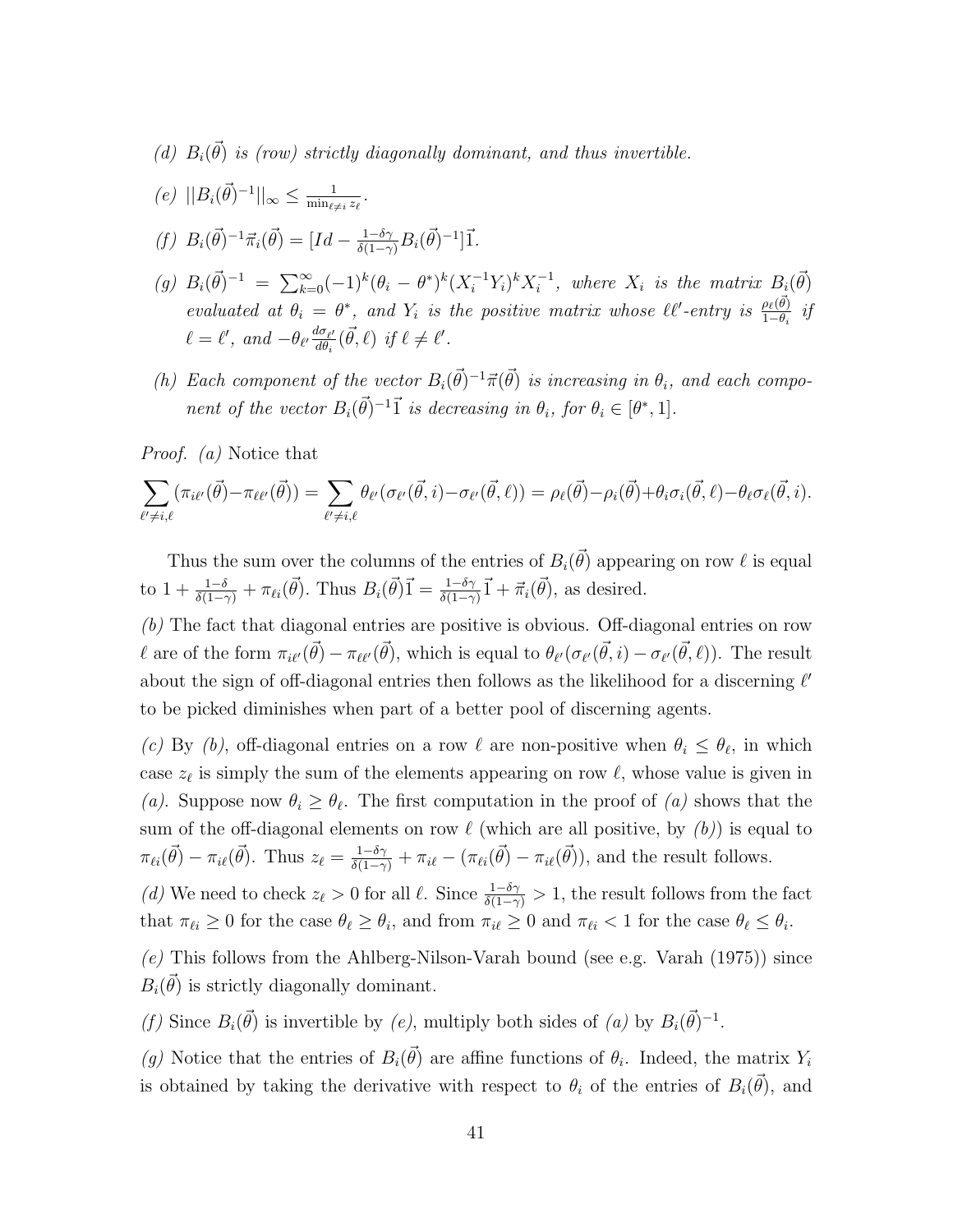is independent of  $\theta_i$ . Thus  $B_i(\vec{\theta}) = X_i + (\theta_i - \theta^*)Y_i$ . The result then follows from the power series expansion of matrix inverses, after showing that  $||X_i^{-1}Y_i||_{\infty} < 1$ . To check this, first notice that  $||X_i^{-1}||$  $||\mathbf{z}_i||_{\infty} < 1$  by  $(e)$  given that  $\theta_\ell \geq \theta^*$  for all  $\ell \neq i$ . Consider  $Y_i$  next. It is a positive matrix, so its infinite norm is obtained by computing for each row the sum of its entries, and then taking the maximum of these sums over the rows. Observed that  $Y_i$  is the derivative with respect to  $\theta_i$  of the matrix  $B_i(\vec{\theta})$ . Using the computations from  $(a)$ , the sum of the elements on row  $\ell$  of  $Y_i$  is simply the derivative with respect to  $\theta_i$  of  $\pi_{\ell i}(\vec{\theta})$ , which is equal to  $\sigma_i(\vec{\theta}, \ell)$ . This expression is decreasing in  $\vec{\theta}$  for each  $\ell$ , and thus lower or equal to  $\sigma^*$ , which is less than 1. Then  $||X_i^{-1}Y_i||_{\infty} \leq ||X_i^{-1}$  $\frac{1}{i}$ ll $_{\infty}$ ||Y<sub>i</sub>||<sub>∞</sub> <  $\sigma^*$  < 1, as desired.

(h) By (a), the derivative of  $B_i(\vec{\theta})^{-1}\vec{\pi}(\vec{\theta})$  with respect to  $\theta_i$  is equal to the opposite of the derivative of  $B_i(\vec{\theta})^{-1}\vec{1}$ , which by (g) is equal to  $\sum_{k=1}^{\infty}(-1)^{k+1}k(\theta_i-\vec{1})$  $(\theta^*)^{k-1} (X_i^{-1} Y_i)^k X_i^{-1}$  $i^{-1}$ <sup> $\vec{1}$ </sup>.

Notice that  $2(\theta_i - \theta^*)Y_i X_i^{-1}$  $i^{-1}\vec{1} \leq 2(1-\theta^*)Y_iX_i^{-1}$  $i^{-1}$  $\vec{1}$  <  $\vec{1}$ . The first inequality follows from the facts that  $Y_i$  and  $X_i^{-1}$  $i^{-1}$  (inverse of an *M*-matrix) are positive, and  $\theta_i \leq 1$ . The strict inequality follows from  $(c)$  in Lemma 3, since each component of the vector  $Y_i X_i^{-1}$  $i^{-1}$  is lower of equal to  $||Y_i X_i^{-1}$  $|\sigma_i^{-1}|_{\infty}$ , which is strictly less than  $\sigma^*$  (see  $(g)$  above).

Being a product of positive matrices, the matrix  $X_i^{-1} Y_i X_i^{-1}$  $i^{-1}$  is positive. Hence we know  $X_i^{-1}Y_iX_i^{-1}$  $i^{-1}\vec{1} - 2(\theta_i - \theta^*)(X_i^{-1}Y_i)^2X_i^{-1}$  $i^{-1}$  $\vec{1}$  is a strictly positive vector. This corresponds to the first two terms in the above expression for the derivative of  $B_i(\vec{\theta})^{-1} \vec{\pi}(\vec{\theta})$ with respect to  $\theta_i$ . A fortiori,  $3X_i^{-1}Y_iX_i^{-1}$  $i^{-1}\vec{1} - 4(\theta_i - \theta^*)(X_i^{-1}Y_i)^2 X_i^{-1}$  $i^{-1}$  $\vec{1}$  is a strictly positive vector, and hence  $3(\theta_i - \theta^*)^2 (X_i^{-1} Y_i)^3 X_i^{-1}$  $i^{-1}\vec{1} - 4(\theta_i - \theta^*)^3 (X_i^{-1}Y_i)^4 X_i^{-1}$  $i^{-1}$  $\vec{1}$  is a strictly positive vector as well (since  $(\theta_i - \theta^*)^2 (X_i^{-1} Y_i)^2$  is a positive matrix). This corresponds to the next two terms in the above expression for the derivative of  $B_i(\vec{\theta})^{-1} \vec{\pi}(\vec{\theta})$  with respect to  $\theta_i$ . Iterating the argument shows this derivative is strictly positive.  $\Box$ 

#### **Lemma 5.** Discerning agents are always willing to propose themselves when qualified.

Proof. Remember that discerning agents propose themselves when qualified if and only if  $M_i^Q$  $\vec{f}_i^Q(\vec{\theta})B_i(\vec{\theta})^{-1}\vec{\pi}_i(\vec{\theta}) \leq \vec{\sigma}_i(\vec{\theta})$ . To establish this inequality, it is sufficient to show that  $||B_i(\vec{\theta})^{-1} \vec{\pi}_i(\vec{\theta})||_{\infty} \leq 1$ , since  $M_i^Q$  $\mathcal{L}_{i}^{Q}(\vec{\theta})$  is a positive matrix with the sum of entries on any row  $\ell$  equal to  $\sigma_i(\vec{\theta}, \ell)$ . It is sufficient to establish the upper-bound on the infinite norm under the assumption that  $\theta_i = 1$ , because of  $(h)$  in Lemma 4. Using  $||B_i(\vec{\theta})^{-1} \vec{\pi}_i(\vec{\theta})||_{\infty} \leq ||B_i(\vec{\theta})^{-1}||_{\infty} ||\vec{\pi}_i(\vec{\theta})||_{\infty}$ , combined with  $(c)$  and  $(e)$  from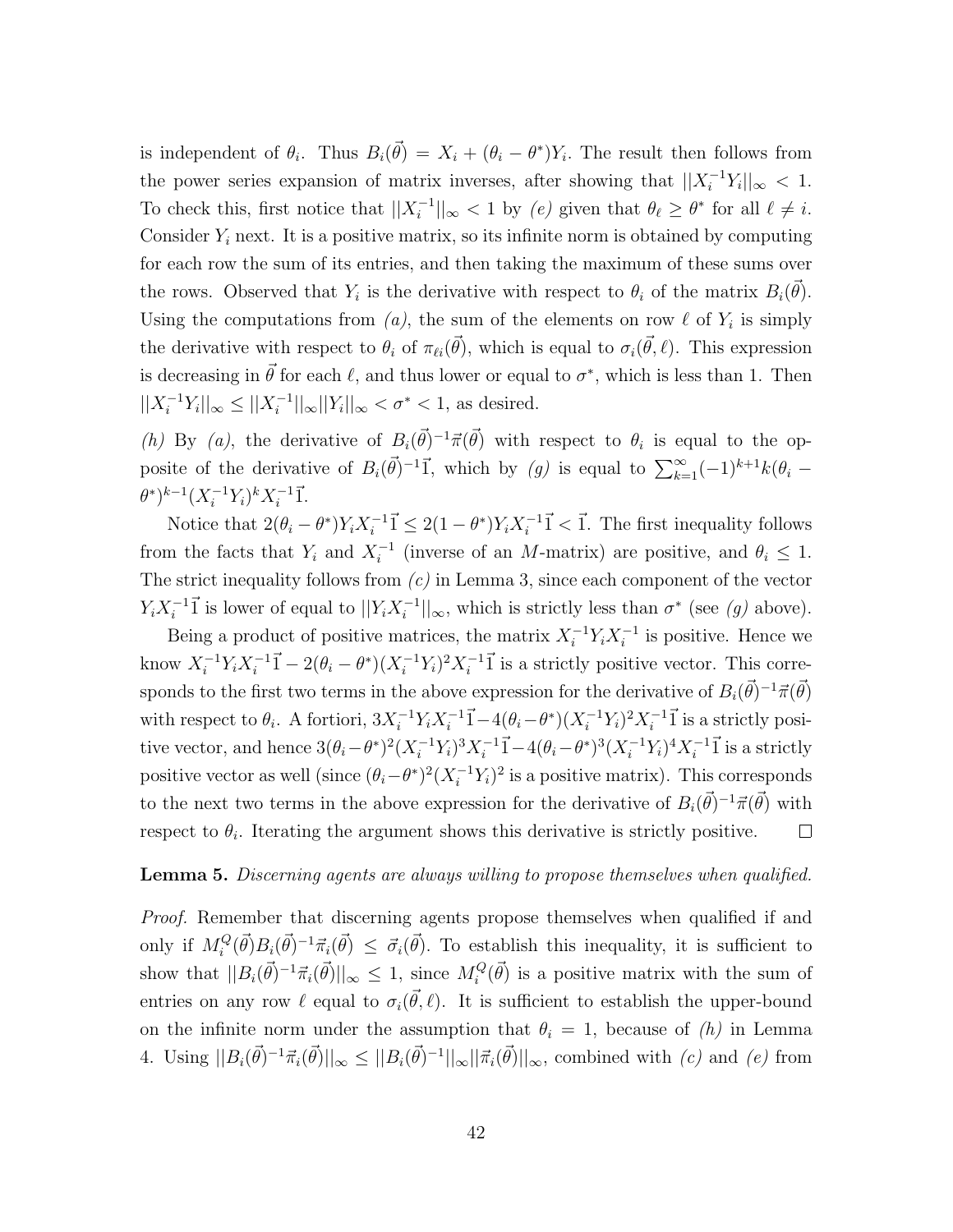Lemma 4, it is sufficient to check that

$$
\pi_{ki}(\vec{\theta}) < \frac{1 - \delta\gamma}{\delta(1 - \gamma)} - \pi_{\ell i}(\vec{\theta}) + 2\pi_{i\ell}(\vec{\theta}),\tag{25}
$$

where k is an agent  $j \neq i$  that maximizes  $\pi_{ji}(\vec{\theta})$  and  $\ell$  is an agent  $j \neq i$  that minimizes  $2\pi_{ij}(\vec{\theta}) - \pi_{ji}(\vec{\theta})$ . Inequality (25) holds when  $k = \ell$ , since  $\pi_{\ell i}(\vec{\theta}) - \pi_{i\ell}(\vec{\theta}) \leq 1/2$  by (c) in Lemma 3, and  $\frac{1-\delta\gamma}{\delta(1-\gamma)} > 1$ . Suppose then  $k \neq \ell$ . Inequality (25) becomes (as  $\theta_i = 1$ )

$$
\sigma_i(\vec{\theta},k) - \theta_\ell \sigma_i(\vec{\theta},\ell) - 2\rho_i(\vec{\theta}) + (1-\theta_\ell)\sigma_i(\vec{\theta},\ell) < \frac{1-\delta\gamma}{\delta(1-\gamma)}.
$$

It is sufficient to check that  $\sigma_i(\vec{\theta}, k) - \theta_\ell \sigma_i(\vec{\theta}, \ell) + (1 - \theta_\ell) \sigma_i(\vec{\theta}, \ell) \leq 1$ . Notice that the expression on the LHS is linear in  $\theta_{\ell}$ , and it is thus maximized by taking  $\theta_{\ell} = 1$  or  $\theta^*$ . The inequality is obvious if  $\theta_\ell = 1$ , so let's assume that  $\theta_\ell = \theta^*$ . Thus it is sufficient to prove that  $\sigma_i((\theta^*, \vec{\theta}_{-\ell}), k) - \theta^* \sigma_i(\vec{\theta}, \ell) + (1 - \theta^*) \sigma_i(\vec{\theta}, \ell) \leq 1$ . Remember  $\theta^* \leq 1/2$ when  $n \geq 2$ , so the total weight on  $\sigma_i(\vec{\theta}, \ell)$  is positive. The expression on the LHS is thus  $\leq (2 - 2\theta^*)\sigma^*$ . The desired inequality follows from  $(c)$  in Lemma 3.  $\Box$ 

**Lemma 6.** Unqualified discerning agents do not propose if  $\delta \geq \frac{1}{\gamma + (\gamma)}$  $\frac{1}{\gamma + (\gamma - \beta)\pi}$ .

*Proof.* Remember that discerning agents do not propose themselves when unqualified if and only if  $\vec{\sigma}_i(\vec{\theta}) \le M_i^U(\vec{\theta}) B_i(\vec{\theta})^{-1} \vec{\pi}_i(\vec{\theta})$ . By (f) from Lemma 4, this is equivalent to

$$
\vec{\sigma}_i(\vec{\theta}) + \frac{1 - \delta \gamma}{\delta(1 - \gamma)} M_i^U(\vec{\theta}) B_i(\vec{\theta})^{-1} \vec{1} \leq M_i^U(\vec{\theta}) \vec{1} = \vec{\sigma}_i(\vec{\theta}) + \frac{\gamma - \beta}{1 - \gamma} \vec{\sigma}_i(\vec{\theta}),
$$

or

$$
\frac{1 - \delta\gamma}{\delta(1 - \gamma)} M_i^U(\vec{\theta}) B_i(\vec{\theta})^{-1} \vec{1} \le \frac{\gamma - \beta}{1 - \gamma} \vec{\sigma}_i(\vec{\theta}). \tag{26}
$$

The RHS is independent of  $\theta_i$ , while all the components of the LHS vector are decreasing in  $\theta_i$  (by  $(h)$  from Lemma 4, and since  $M_i^U$  is a positive matrix). It is thus sufficient to prove this inequality for  $\theta_i = \underline{\theta}$ , which we assume from now on. Since  $M_i^U$ is positive, the LHS vector is smaller or equal to  $\frac{1-\delta\gamma}{\delta(1-\gamma)}||B_i(\vec{\theta})^{-1}||_{\infty}M_i^U(\vec{\theta})\vec{1}$ . Using  $(e)$ from Lemma 4 and the fact that  $M_i^U(\vec{\theta})\vec{1} = \frac{1-\beta}{1-\gamma}\vec{\sigma}_i(\vec{\theta})$ , it is sufficient to check that

$$
\frac{1-\delta\gamma}{\delta(1-\gamma)}\frac{1}{\frac{1-\delta\gamma}{\delta(1-\gamma)}+\min_{\ell\neq i}\pi_{\ell i}(\vec{\theta})}\frac{1-\beta}{1-\gamma} \leq \frac{\gamma-\beta}{1-\gamma},
$$

or  $\delta \geq \frac{1}{\sqrt{(\delta - \beta)^2}}$  $\frac{1}{\gamma + (\gamma - \beta) \min_{\ell \neq i} \pi_{\ell i}(\vec{\theta})}$ . Observe  $\underline{\pi} \leq \min_{\ell \neq i} \pi_{\ell i}(\vec{\theta})$ , for all  $\vec{\theta} \in [\underline{\theta}, 1]^n$  s.t.  $\theta_i = \underline{\theta}$ .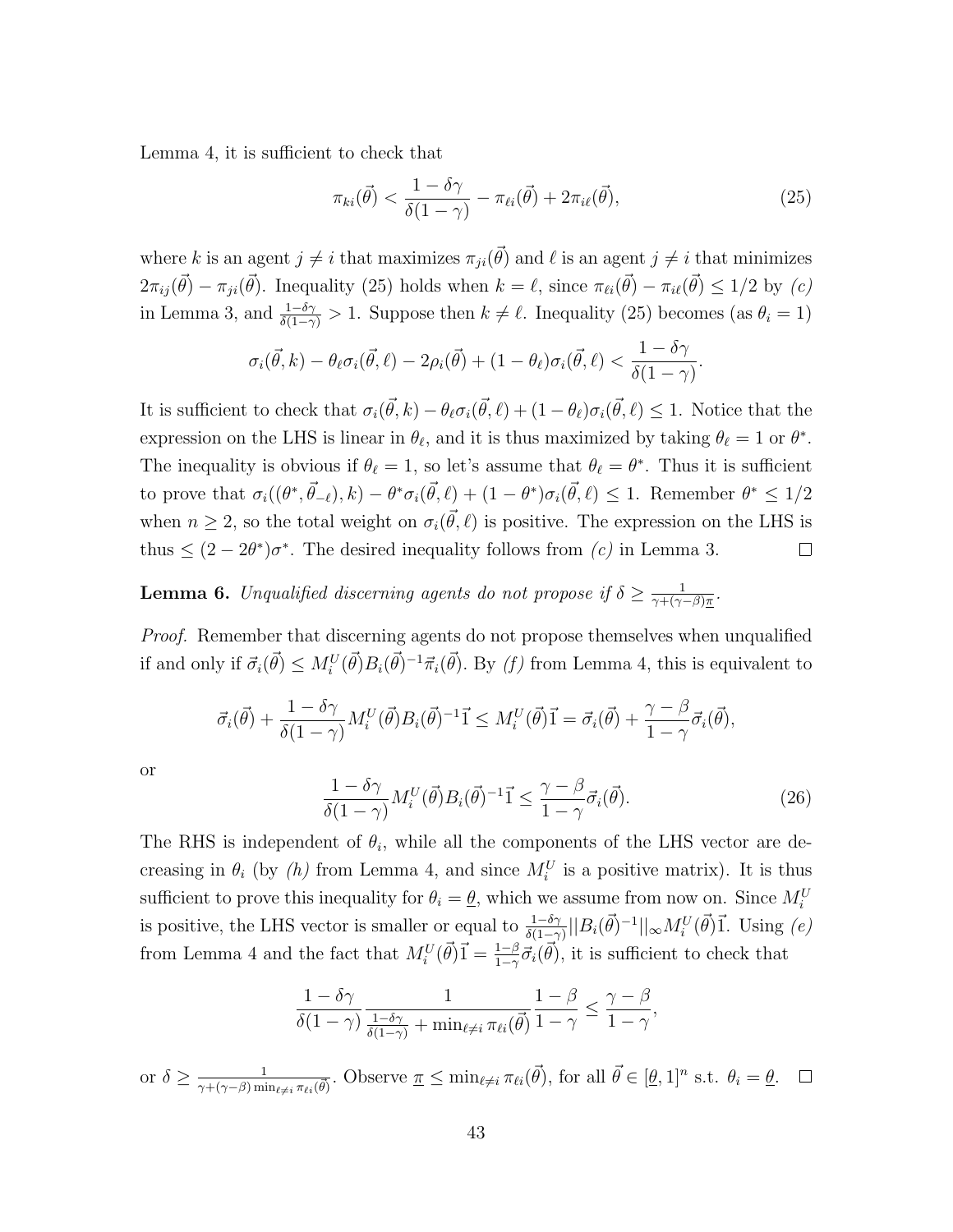**Lemma 7.** If the MLR is a belief-free equilibrium then  $\delta \geq \frac{1}{\gamma + 1/\gamma}$  $\frac{1}{\gamma + (\gamma - \beta)\pi}$  for all i.

*Proof.* The proof of Lemma 6 shows that condition  $(26)$  is necessary and sufficient for discerning agents to refrain from proposing when unqualified. Given  $\theta$ , consider the ability vector  $\vec{\theta}$  for which the minimal probability premium  $\pi$  is achieved. For the MLR to be a belief-free equilibrium, it is necessary that it is an ex-post equilibrium for this  $\vec{\theta}$ . By Lemma 3(e), this ability vector either has all agent abilities equal to  $θ$ , or there is some agent *i* with ability  $θ$  and all others have ability 1. In both cases, the value of  $\pi_{\ell i}(\vec{\theta})$  is constant in  $\ell$ . By the characterization in Lemma 4(*a*), for this  $\vec{\theta}$  we have that  $B_i(\vec{\theta})\vec{1} = \left(\frac{1-\delta\gamma}{\delta(1-\gamma)} + \pi\right)\vec{1}$ . If a matrix has constant row sums equal to  $\vec{i}^{-1}(\vec{\theta})\vec{1} = \frac{1}{\frac{1-\delta\gamma}{\delta(1-\gamma)}+\underline{\pi}}\vec{1}.$ s, then the inverse has constant row sums equal to  $1/s$ . Thus  $B_i^{-1}$ Applying this expression as well as the fact that  $M_i^b(\vec{\theta})\vec{1} = \frac{1-\beta}{1-\gamma}\vec{\sigma}_i(\vec{\theta})$  in the necessary condition (26), we immediately obtain the desired condition on  $\delta$ .  $\Box$ 

**Proof of Proposition 6.** Let  $V^k$  denote the normalized discounted expected utility of an agent in position  $k$  of the ranking. Consider the incentive constraint of not proposing for an unqualified agent whose rank is between 1 and  $n - 1$ :

$$
X + p\delta V^k \ge X + p[1 - \delta + \beta \delta V^k + (1 - \beta)\delta V^{j(k)}],
$$

where  $j(k)$  is the rank  $(\geq k)$  where the agent of rank k is sent after low profit, p is the probability all agents ranked above are unqualified, and  $X$  is the expected continuation value for an agent at rank  $k$  when the principal selects a higher-priority (lower ranked) agent.<sup>21</sup> The inequality is written more concisely as  $V^k - V^{j(k)} \ge \frac{1-\delta}{\delta(1-\delta)}$  $\frac{1-\delta}{\delta(1-\beta)}$ .

In particular, we see that  $j(k)$  must be strictly larger than k as the RHS is strictly positive. In particular,  $V^k \geq V^n + \alpha(k) \frac{1-\delta}{\delta(1-\delta)}$  $\frac{1-\delta}{\delta(1-\beta)}$ , for all k, where  $\alpha(k)$  is the number of times  $j(\cdot)$  must be iterated to reach n. We have:

$$
1 \ge \sum_{k=1}^{n} V^k \ge nV^n + \sum_{k=1}^{n-1} \alpha(k) \frac{1-\delta}{\delta(1-\beta)}.
$$
 (27)

We can also determine a lower bound for  $V^n$ . Notice that

$$
V^{n} = (1 - \theta)^{n-1} (1 - \delta) + \delta V^{n} + \sum_{k=1}^{n-1} p(k) (1 - \gamma) \delta(V^{j'(k)} - V^{n}),
$$

<sup>&</sup>lt;sup>21</sup>It is notationally heavy to develop X in terms of the V's as k may reshuffle position even if others follow equilibrium strategies since  $\gamma < 1$ , but it does not matter since the term appears on both sides.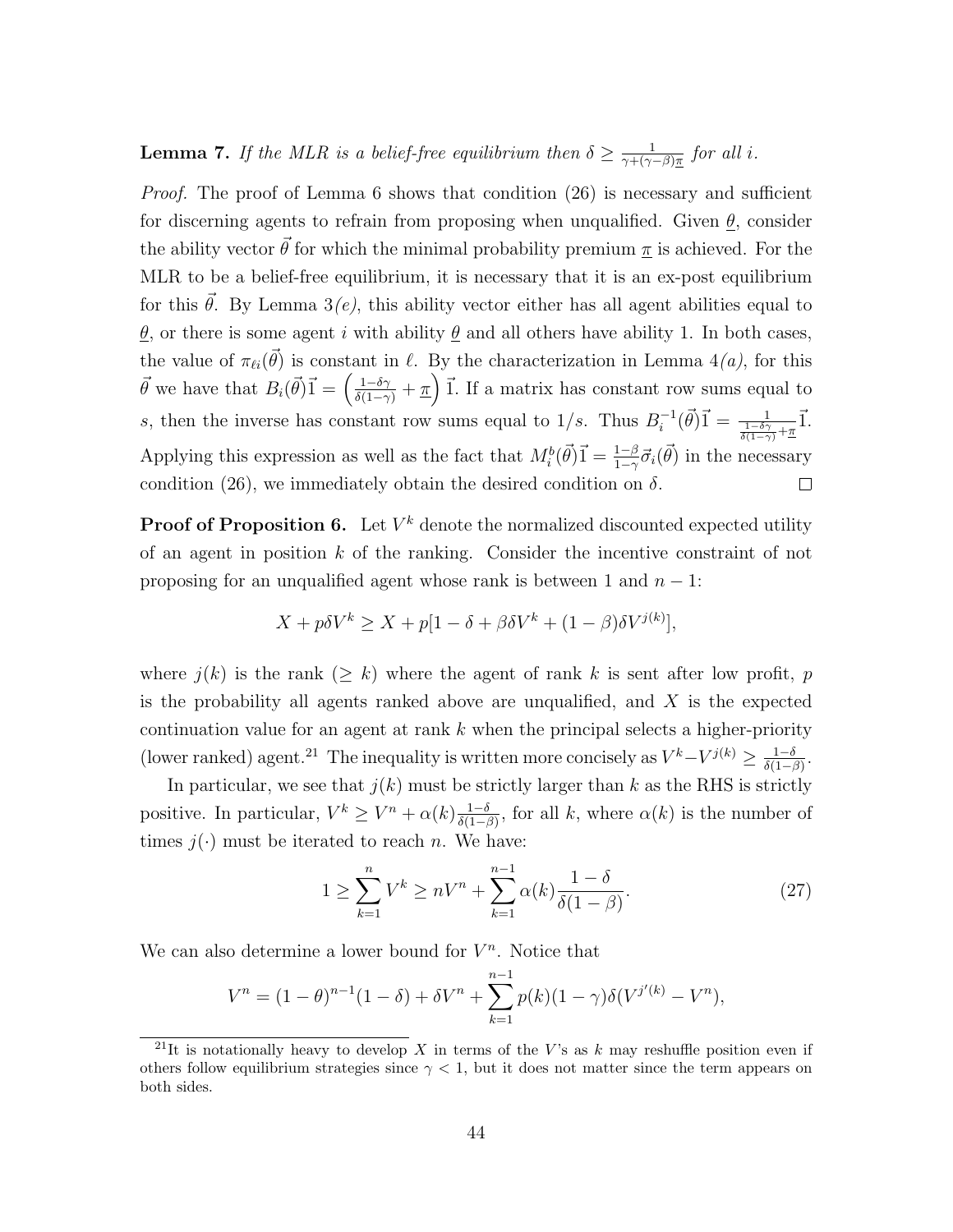where  $j'(k)$  is the rank where n is sent if the agent at rank k gets low profit, and  $p(k) = (1 - \theta)^{k-1}\theta$  is the probability the agent of rank k is chosen. Thus  $V^n \geq$  $(1-\theta)^{n-1} + \frac{P(1-\gamma)}{(1-\beta)}$  $\frac{\partial (1-\gamma)}{\partial (1-\beta)}$ , where P is the probability an agent of rank k with  $j'(k) \neq n$  is picked (the sum of those  $p(k)$ 's).

Given  $(27)$ , for the hierarchical strategy profile to be an equilibrium requires:

$$
1 \ge n\Big((1-\theta)^{n-1} + \frac{P(1-\gamma)}{(1-\beta)}\Big) + \sum_{k=1}^{n-1} \alpha(k) \frac{(1-\delta)}{\delta(1-\beta)}.
$$
 (28)

On the other hand, MLR forms an equilibrium if and only if  $2^2$ 

$$
1 \ge n\Big((1-\theta)^{n-1} + \frac{(1-(1-\theta)^{n-1})(1-\gamma)}{(1-\beta)}\Big) + (n-1)\frac{(1-\delta)}{\delta(1-\beta)}.\tag{29}
$$

Consider the necessary condition (28) for the case of hierarchical strategy profiles that send failing agents to the bottom. Here,  $P = 1 - (1 - \theta)^{n-1}$  and  $\alpha(k) = 1$  for all k, which proves the second half of the result in  $(b)$ .

Consider next any hierarchical strategy profile. Observe that  $P \geq \theta(1-\theta)^{n-2}$ since  $j(k) = n$  for least one agent of rank  $k \leq n-1$ , with  $k = n-1$  in the worst-case scenario. If the strategy profile does not send all failing agents to the bottom (the case we have already treated), then  $\sum_{k=1}^{n-1} \alpha(k) \geq n$ . Thus in this case, (28) implies the following necessary condition for the hierarchy to form an equilibrium:

$$
1 \ge n \Big( (1 - \theta)^{n-1} + \frac{\theta(1 - \theta)^{n-2}(1 - \gamma)}{(1 - \beta)} + \frac{(1 - \delta)}{\delta(1 - \beta)} \Big).
$$

The second term is smaller than the corresponding term for MLR because  $\theta(1 (\theta)^{n-2} < 1-(1-\theta)^{n-1}$  over the relevant range of  $\theta$ 's; but the last term is larger as there is at least an extra  $\frac{1-\delta}{\delta(1-\beta)}$ . It is easy to find (e.g. taking  $\gamma$  near 1) parameter combinations for which the MLR inequality is verified, but the above inequality is violated. This proves (a).

Finally, we prove the first part of (b) by example. We let  $n = 3$  and consider the hierarchical strategy profile where the failing agent trades his spot with the one right

<sup>&</sup>lt;sup>22</sup>One can check directly that the same condition on  $\delta$  as in Proposition 5 but with  $\pi$  replaced with  $\frac{1-n(1-\theta)^{n-1}}{n-1}$  $\frac{1-\theta}{n-1}$ . However, there is also an intuition why this must be true: For MLR, P is just the probability that a discerning agent is picked, or  $1 - (1 - \theta)^{n-1}$ , and each of the IC constraints (only one common IC constraint really because of symmetry of the MLR) must be binding to get the widest range of parameters, or  $V^D - V^{LR} = \frac{1-\delta}{\delta(1-\beta)}$ , in which case we can derive the exact values for  $V^{LR}$  and  $V^D$ , and the equation  $V^{LR} + (n-1)V^D = 1$  gives the largest range of parameters.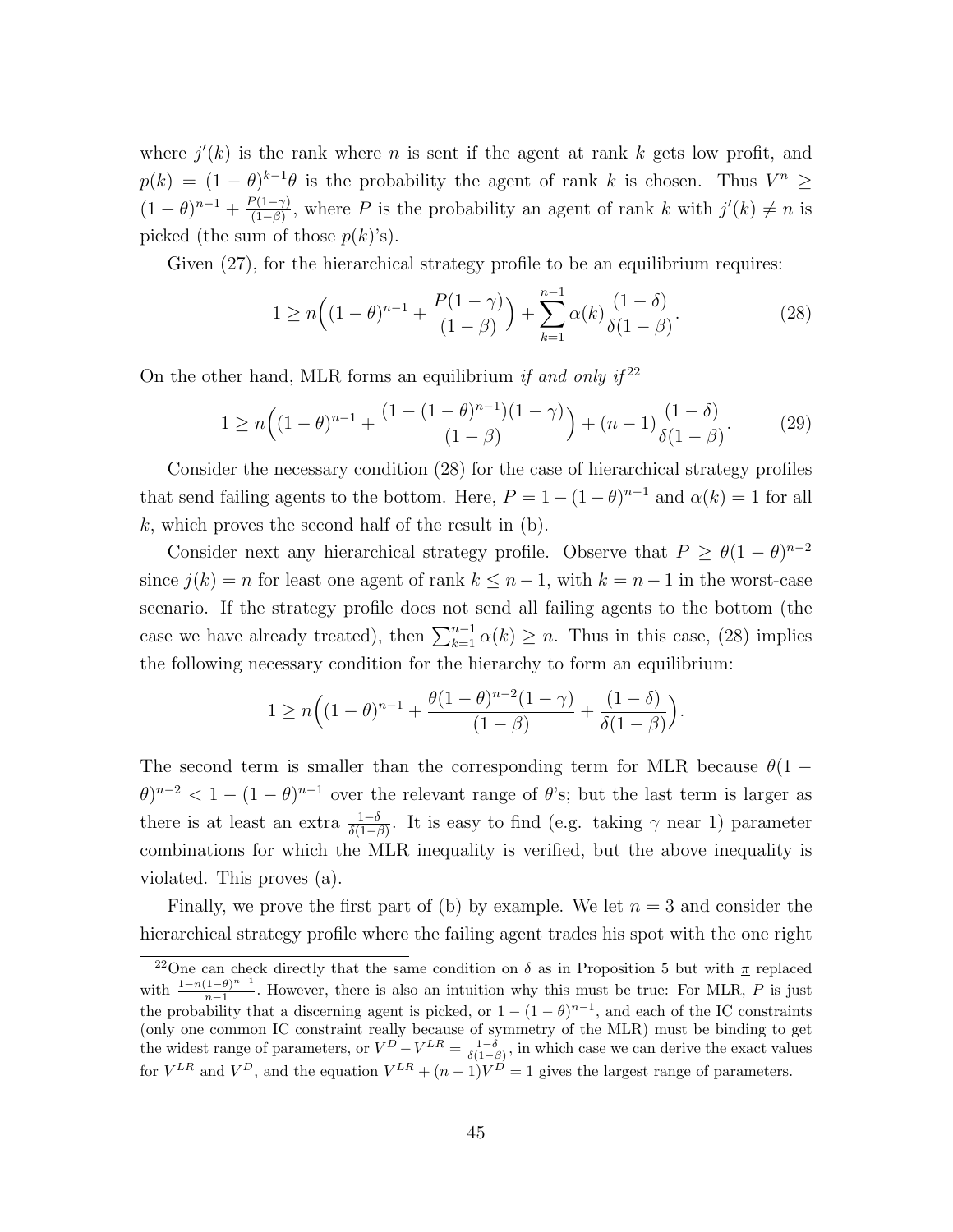after him in the ranking. The recursive equations that give the agents' payoffs are:

$$
V^{1} = \theta(1 - \delta) + p_{1}\delta V^{2} + (1 - p_{1})\delta V^{1}
$$
  
\n
$$
V^{2} = (1 - \theta)\theta(1 - \delta) + p_{1}\delta V^{1} + p_{2}\delta V^{3} + (1 - p_{1} - p_{2})\delta V^{2}
$$
  
\n
$$
V^{3} = (1 - \theta)^{2}(1 - \delta) + p_{2}\delta V^{2} + (1 - p_{2})\delta V^{3},
$$

where  $p_1 = \theta(1 - \gamma)$  is the ex-ante probability the top player drops to second, and  $p_2 = (1 - \theta)p_1$  is the ex-ante probability the player in the second spot drops to third.

Now consider the case of  $\beta = 0$ ,  $\gamma = 4/5$ ,  $\delta = 5/6$  and  $\theta = 1$ . The RHS of inequality (29) is  $3/5 + 2/5 = 1$ . Thus, MLR is a PPE for these parameters, but it ceases to be one for any lower  $\theta$ . Let us now look back at the recursive equations for the hierarchical equilibrium. They become:  $V^1/3 - V^2/6 = 1/6$ ,  $V^2/3 - V^1/6 = 0$ and  $V^3 = 0$ , or  $V^1 = 2/3$ ,  $V^2 = 1/3$  and  $V^3 = 0$ . The IC constraints (as derived earlier in the proof, using  $j(k) = k+1$  are  $V^1 - V^2 \ge \frac{1-\delta}{\delta(1-\delta)}$  $\frac{1-\delta}{\delta(1-\beta)}$  and  $V^2 - V^3 \ge \frac{1-\delta}{\delta(1-\beta)}$  $\frac{1-\delta}{\delta(1-\beta)},$ both of which hold strictly since  $\frac{1-\delta}{\delta(1-\beta)} = 1/5$ . The determinant of the matrix defining continuation values is strictly positive at these parameters, so diminishing  $\theta$  a bit will only change those values a bit, and the ICs will still hold.

### A3 Characterization of principal-renegotiation-proof PPE

Proof of Proposition 8. Our first observation is that principal-renegotiation-proof PPEs have a very simple payoff structure.

Lemma 8. Consider a PPE where the principal gets the same (maximum) discounted expected payoff at the start of period, no matter the history. Then the principal gets the same expected equilibrium payoff within each stage game.

*Proof.* Let X be the principal's discounted payoff at the start of any period. Let x be the principal's expected equilibrium payoff within that period. Then  $X =$  $(1 - \delta)x + \delta X$ , and hence  $x = X$ , which is independent of the history.

This observation reduces the type of strategies that the principal employs in equilibrium. For example, it cannot be that there is a history after which the principal switches from not selecting the last agent who generated a low profit, to always selecting that agent, because these can give different expected payoffs to the principal within a stage game. Hence, characterizing the principal-renegotiation-proof PPEs reduces to finding which stage game behaviors lead to the same outcome and whether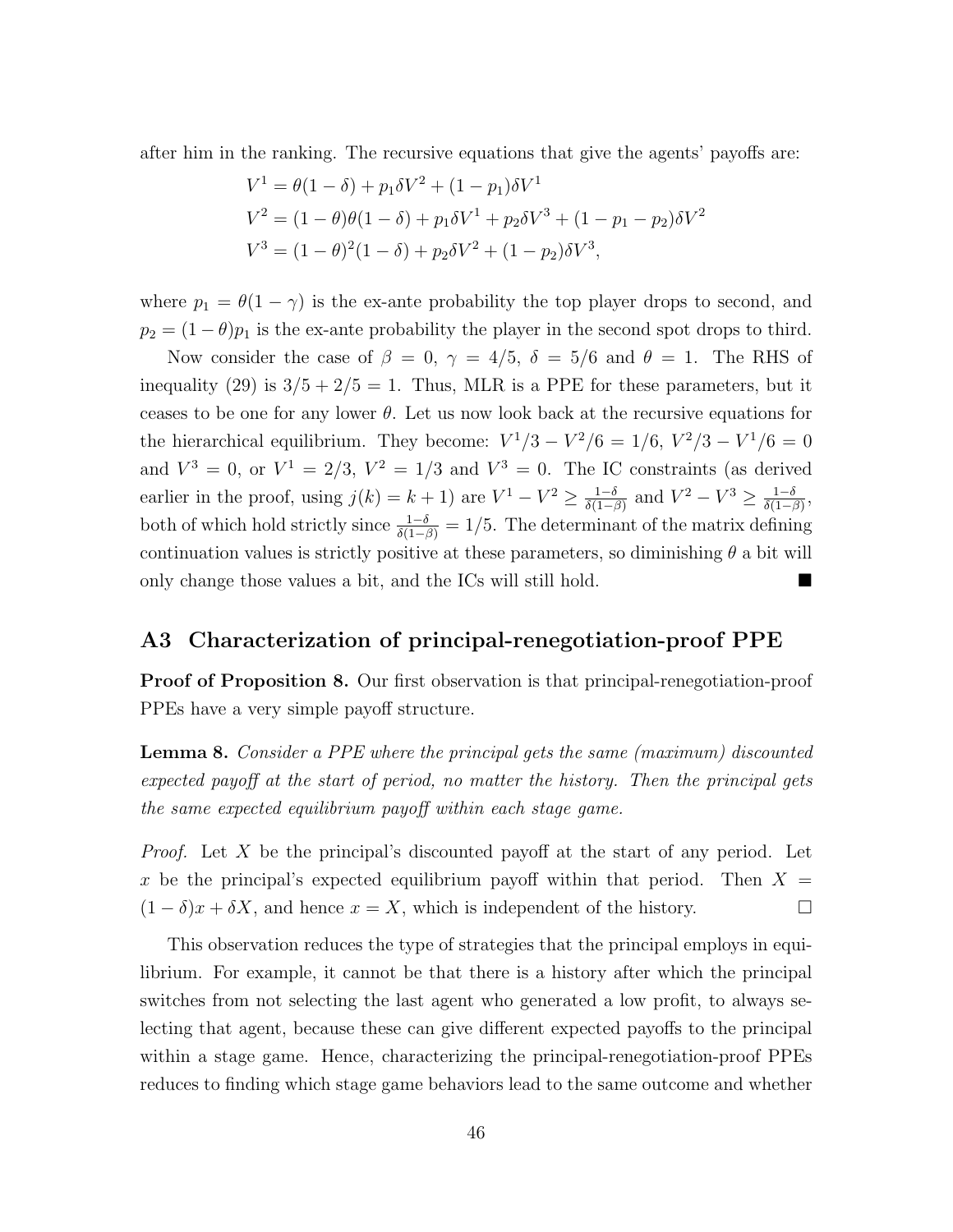those stage games in the same 'equivalence class' can be sequenced in a way that forms a repeated-game equilibrium. It turns out that any PPE that satisfies our refinement gives the principal either his first-best payoff or his one-shot Nash payoff.

Note that each agent has four strategies in the stage game: propose regardless of qualification, don't propose regardless of qualification, propose only when qualified, and propose only when unqualified. There are thus sixteen combinations to consider for the agents. As for the principal, renegotiation-proofness implies that she gets the same discounted payoff at the beginning of any new round in the game, independently of what happened in the past. Hence it must be that she selects agents optimally in each repetition of the stage game taken individually (e.g. picking the discerning agent instead of the last resort in the MLR strategy profile when both agents make proposals). Otherwise, she has a profitable unilateral deviation by picking the one that has a higher likelihood (given equilibrium reporting strategies) of being qualified.

We already analyzed the following cases:  $(i)$  both agent propose regardless of their qualification,  $(ii)$  the most able agent proposes regardless of his qualification while the other agent does not propose regardless of his qualification, and  $(iii)$  one agent proposes only when qualified and the remaining agent proposes regardless of his qualification (note that these are two cases since the identity of the constant proposer can change). Cases  $(i)$  and  $(ii)$  correspond to the one-shot Nash equilibrium outcome, while case *(iii)* corresponds to the MLR strategy profile.

A fourth possible case is when every period both agents propose only when they are qualified. This generates the payoff  $(1 - (1 - \theta_1)(1 - \theta_2))(\gamma H + (1 - \gamma)L)$  to the principal, which is higher than the one-shot Nash payoff if  $\min\{\theta_1, \theta_2\} > (\beta H + (1 \beta$ )L $)/(\gamma H + (1 - \gamma)L)$ . We establish the following observation:

**Lemma 9.** Suppose there exists a PPE in which the agents propose if and only if they are qualified and the principal picks one of the proposing agents. Then the MLR strategy profile is also a PPE.

**Proof of Lemma 9.** We follow the same methodology as in the proof of Proposition 7. Using the same notation as in that proof, we let  $\sigma_i(\emptyset)$  denote agent *i*'s promised continuation payoff when no agent is selected.

**Step 1. Deriving**  $\underline{\sigma}_1$ . If  $\underline{\sigma}_1$  is obtained when agent 1 is LR, then to find  $\underline{\sigma}_1$  minimize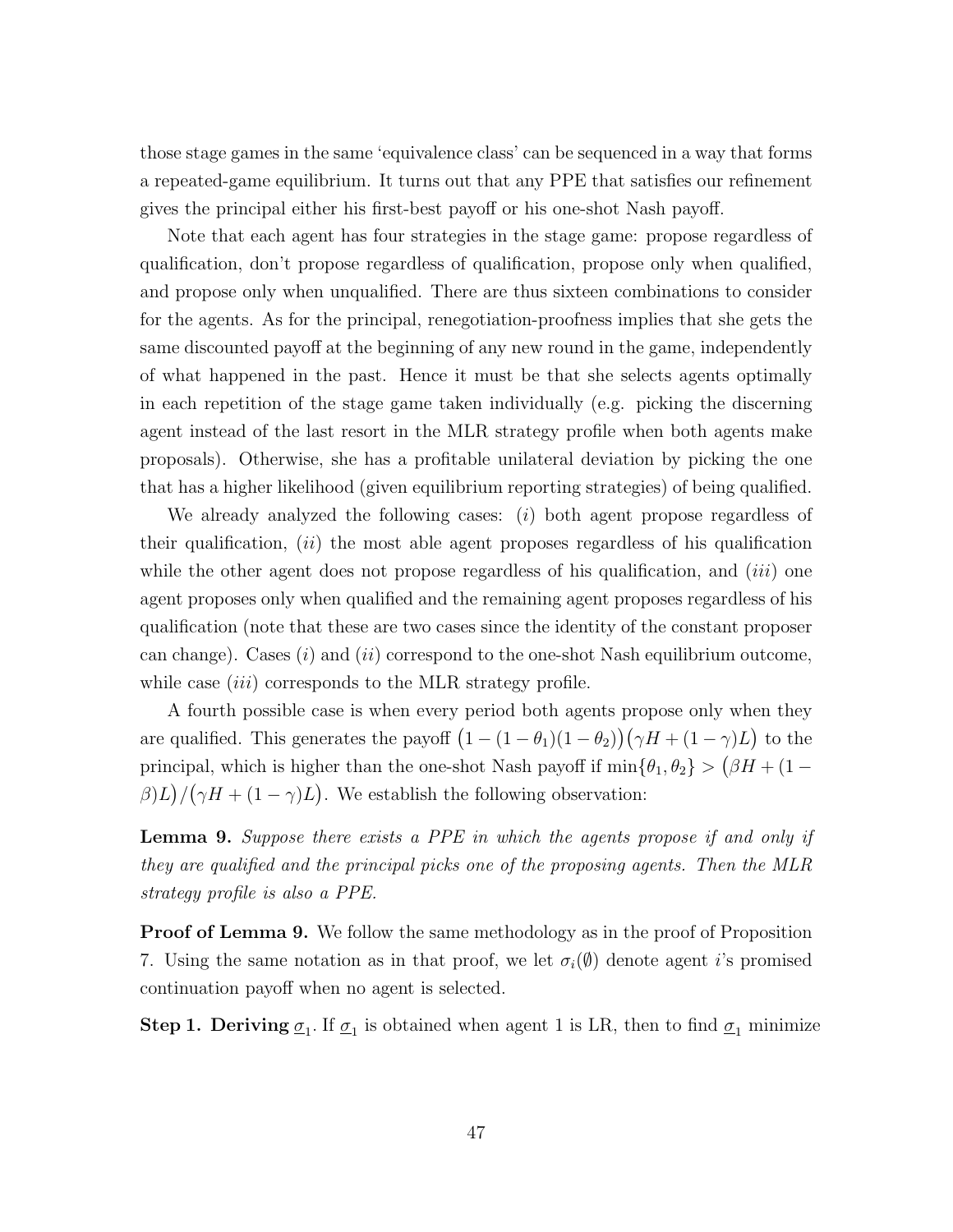$$
(1 - \theta_2)\theta_1 [(1 - \delta) + \delta (\gamma \sigma_1 (1S) + (1 - \gamma) \sigma_1 (1F))] +
$$
  

$$
(1 - \theta_2)(1 - \theta_1)\delta \sigma_1(\emptyset) + \theta_2 \delta [\gamma \sigma_1 (2S) + (1 - \gamma) \sigma_1 (2F)]
$$

subject to the IC constraints that *both* agents do not propose when unqualified:<sup>23</sup>

$$
\delta \left[ \theta_1(\gamma \sigma_2(1S) + (1 - \gamma)\sigma_2(1F)) + (1 - \theta_1)\sigma_2(\emptyset) \right]
$$
  
\n
$$
\geq (1 - \delta) + \delta \left( \beta \sigma_2(2S) + (1 - \beta)\sigma_2(2F) \right),
$$

for agent 2, and for agent 1:  $\delta\sigma_1(\emptyset) \geq (1-\delta) + \delta [\beta\sigma_1(1S) + (1-\beta)\sigma_1(1F)]$ . As the sum of continuation payoffs is always  $1 - (1 - \theta_1)(1 - \theta_2)$ , we rewrite agent 2's IC as

$$
\delta\beta\sigma_1(2S) + \delta(1-\beta)\sigma_1(2F) \ge (1-\delta) + \delta\theta_1\gamma\sigma_1(1S) + \delta(1-\gamma)\theta_1\sigma_1(1F) + \delta(1-\theta_1)\sigma_1(\emptyset).
$$

Hence, we can decrease  $\sigma_1(1S)$ ,  $\sigma_1(1F)$  all the way to  $\underline{\sigma}_1$  (reduces the continuation payoff and can only relax the IC). We then have the following problem:

$$
\min (1-\theta_2)\theta_1 [(1-\delta)+\delta \underline{\sigma}_1] + (1-\theta_2)(1-\theta_1)\delta \sigma_1(\emptyset) + \theta_2 \delta [\gamma \sigma_1(2S) + (1-\gamma)\sigma_1(2F)]
$$

s.t. the feasibility constraint that continuation payoffs lie in  $[\underline{\sigma}_1, \overline{\sigma}_1]$ , and the IC's

$$
\delta\left(\beta\sigma_1(2S) + (1-\beta)\sigma_1(2F)\right) \geq (1-\delta) + \delta\theta_1\underline{\sigma}_1 + \delta(1-\theta_1)\sigma_1(\emptyset)
$$

and  $\delta\sigma_1(\emptyset) \ge (1-\delta) + \delta\underline{\sigma}_1$ . Substituting the latter IC (which must clearly bind) into the former, and also into the objective function, we wish to minimize

$$
(1 - \theta_2) [(1 - \delta) + \delta \underline{\sigma}_1] + \theta_2 \delta [\gamma \sigma_1(2S) + (1 - \gamma) \sigma_1(2F)]
$$

subject to feasibility and  $\sigma_1(2F) = \frac{1-\delta}{\delta(1-\beta)}(2-\theta_1) + \frac{\sigma_1}{1-\beta} - \frac{\beta}{1-\beta}$  $\frac{\beta}{1-\beta}\sigma_1(2S)$ . Plugging this back into the objective function we obtain that the coefficient on  $\sigma_1(2S)$  is  $\frac{\gamma-\beta}{1-\beta} > 0$ . We therefore wish to reduce  $\sigma_1(2S)$  as much as possible, noting that a decrease in  $\sigma_1(2S)$  yields an increase in  $\sigma_1(2F)$ . There are therefore two cases to consider:

Case 1.  $\sigma_1(2S) = \underline{\sigma}_1$  and  $\sigma_1(2F) = \frac{1-\delta}{\delta(1-\beta)}(2-\theta_1) + \underline{\sigma}_1 \leq \overline{\sigma}_1$ . In this case,  $\overline{\sigma}_1 - \underline{\sigma}_1 \geq$  $1-\delta$  $\frac{1-\delta}{\delta(1-\beta)}(2-\theta_1)$  must hold. Setting  $\underline{\sigma}_1$  equal to the objective in the minimization, we obtain  $\underline{\sigma}_1 = (1 - \theta_2) + \theta_2 \frac{1 - \gamma}{1 - \beta}$  $\frac{1-\gamma}{1-\beta}(2-\theta_1)$ . The necessary condition for Case 1 is therefore:

<sup>&</sup>lt;sup>23</sup>As in the symmetric case, we ignore the remaining constraints, which will turn out to be without loss.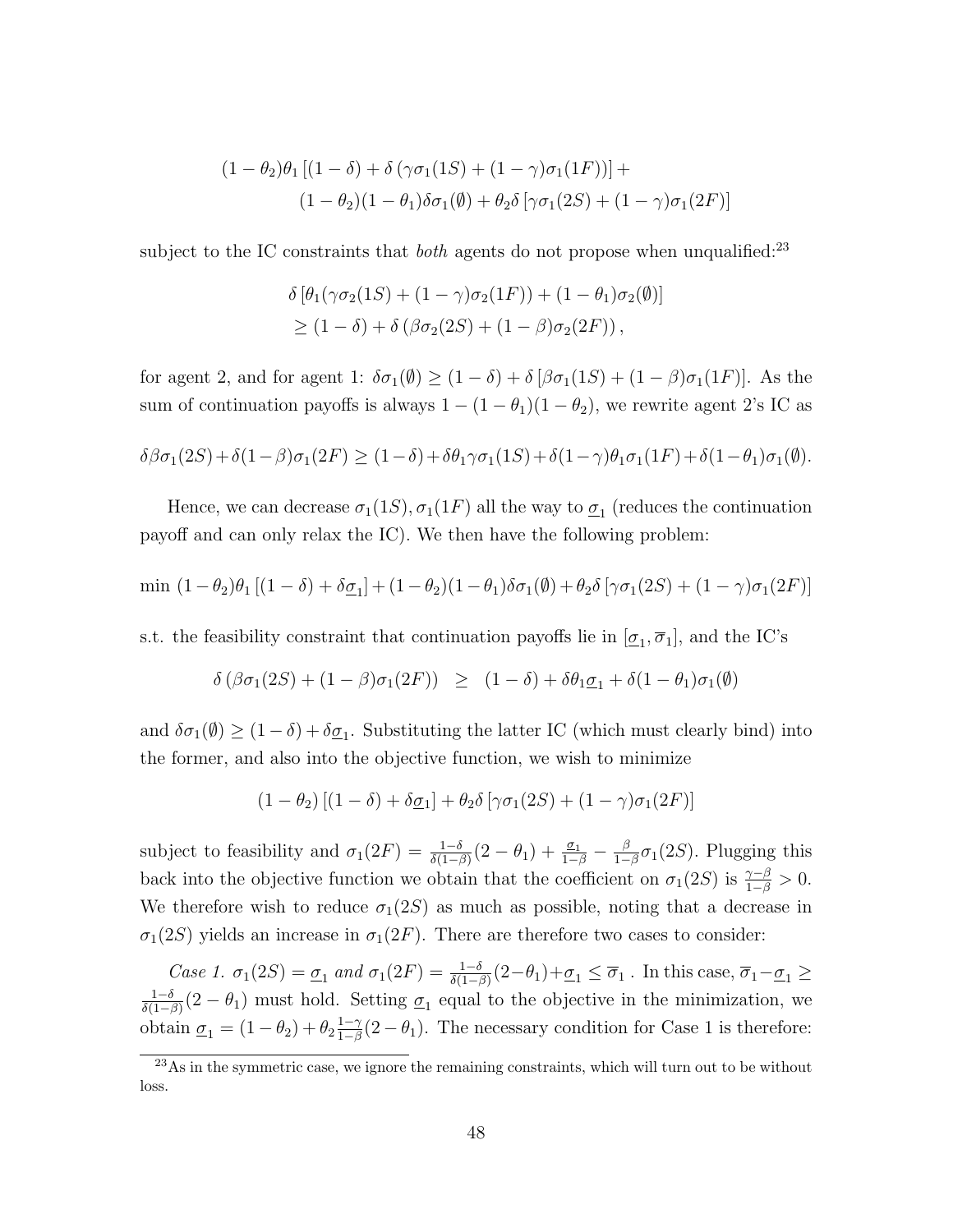$$
(1-\theta_2)+\theta_2\frac{1-\gamma}{1-\beta}(2-\theta_1)+\frac{1-\delta}{\delta(1-\beta)}(2-\theta_1)\leq \overline{\sigma}_1.
$$

To check when it is satisfied, we later examine maximizing 1's continuation payoff.

Case 2.  $\sigma_1(2F) = \overline{\sigma}_1$  and  $\sigma_1(2S) = \frac{1-\delta}{\delta\beta}(2-\theta_1) + \frac{\sigma_1}{\beta} - \frac{1-\beta}{\beta}$  $\overline{\sigma}_1 \in [\underline{\sigma}_1, \overline{\sigma}_1]$ . Setting  $\underline{\sigma}_1$  equal to the objective in the minimization problem, we obtain that

$$
\underline{\sigma}_1 = \frac{(1-\delta)\left[ (1-\theta_2) + \theta_2 \frac{\gamma}{\beta} (2-\theta_1) \right] - \delta \theta_2 \overline{\sigma}_1 \left[ \frac{\gamma-\beta}{\beta} \right]}{1-\delta \left[ (1-\theta_2) + \theta_2 \frac{\gamma}{\beta} \right]}.
$$
(30)

**Step 2. Deriving**  $\overline{\sigma}_1$ . We now maximize 1's continuation payoff. Suppose first that this occurs when 1 is discerning. We maximize

$$
\theta_1 [(1 - \delta) + \delta (\gamma \sigma_1 (1S) + (1 - \gamma) \sigma_1 (1F))]
$$
  
+ (1 -  $\theta_1$ ) $\delta$  [ $\theta_2$ ( $\gamma \sigma_1 (2S)$  + (1 -  $\gamma$ ) $\sigma_1 (2F)$  ) + (1 -  $\theta_2$ ) $\sigma_1$ ( $\emptyset$ )]

subject to the IC that neither agent wants to propose when unqualified:

$$
\delta [\theta_2(\gamma \sigma_1(2S) + (1 - \gamma)\sigma_1(2F)) + (1 - \theta_2)\sigma_1(\emptyset)] \ge (1 - \delta) + \delta (\beta \sigma_1(1S) + (1 - \beta)\sigma_1(1F))
$$
  

$$
\delta \sigma_2(\emptyset) \ge (1 - \delta) + \delta (\beta \sigma_2(2S) + (1 - \beta)\sigma_2(2F))
$$

and  $\sigma_1 \in [\underline{\sigma}_1, \overline{\sigma}_1]$ . As continuation payoffs following each event sum to  $1-(1-\theta_1)(1-\theta_1)$  $θ_2$ , we rewrite agent 2's IC as  $δ(βσ₁(2S) + (1 − β)σ₁(2F)) ≥ (1 − δ) + δσ₁(θ)$ . Setting  $\sigma_1(2S), \sigma_1(2F) = \overline{\sigma}_1$  (increases objective and only relaxes IC), we wish to maximize

$$
\theta_1 \left[ (1-\delta) + \delta \left( \gamma \sigma_1(1S) + (1-\gamma) \sigma_1(1F) \right) \right] + (1-\theta_1)\theta_2 \delta \overline{\sigma}_1 + (1-\theta_1)(1-\theta_2)\delta \sigma_1(\emptyset)
$$

subject to feasibility,

$$
\delta\theta_2\overline{\sigma}_1 + (1-\theta_2)\delta\sigma_1(\emptyset) \geq (1-\delta) + \delta(\beta\sigma_1(1S) + (1-\beta)\sigma_1(1F)),
$$

and  $\delta\overline{\sigma}_1 \geq (1-\delta) + \delta\sigma_1(\emptyset)$ . Since the latter must bind, plugging into the other the first IC, we obtain  $\delta\overline{\sigma}_1 \geq (1-\delta)(2-\theta_2)+\delta(\beta\sigma_1(1S) + (1-\beta)\sigma_1(1F))$ , which clearly must bind. Therefore the objective of maximization becomes:

$$
(1 - \delta) (\theta_1 - (1 - \theta_1)(1 - \theta_2)) + \theta_1 \delta (\gamma \sigma_1 (1S) + (1 - \gamma) \sigma_1 (1F)) + (1 - \theta_1) \delta \overline{\sigma}_1.
$$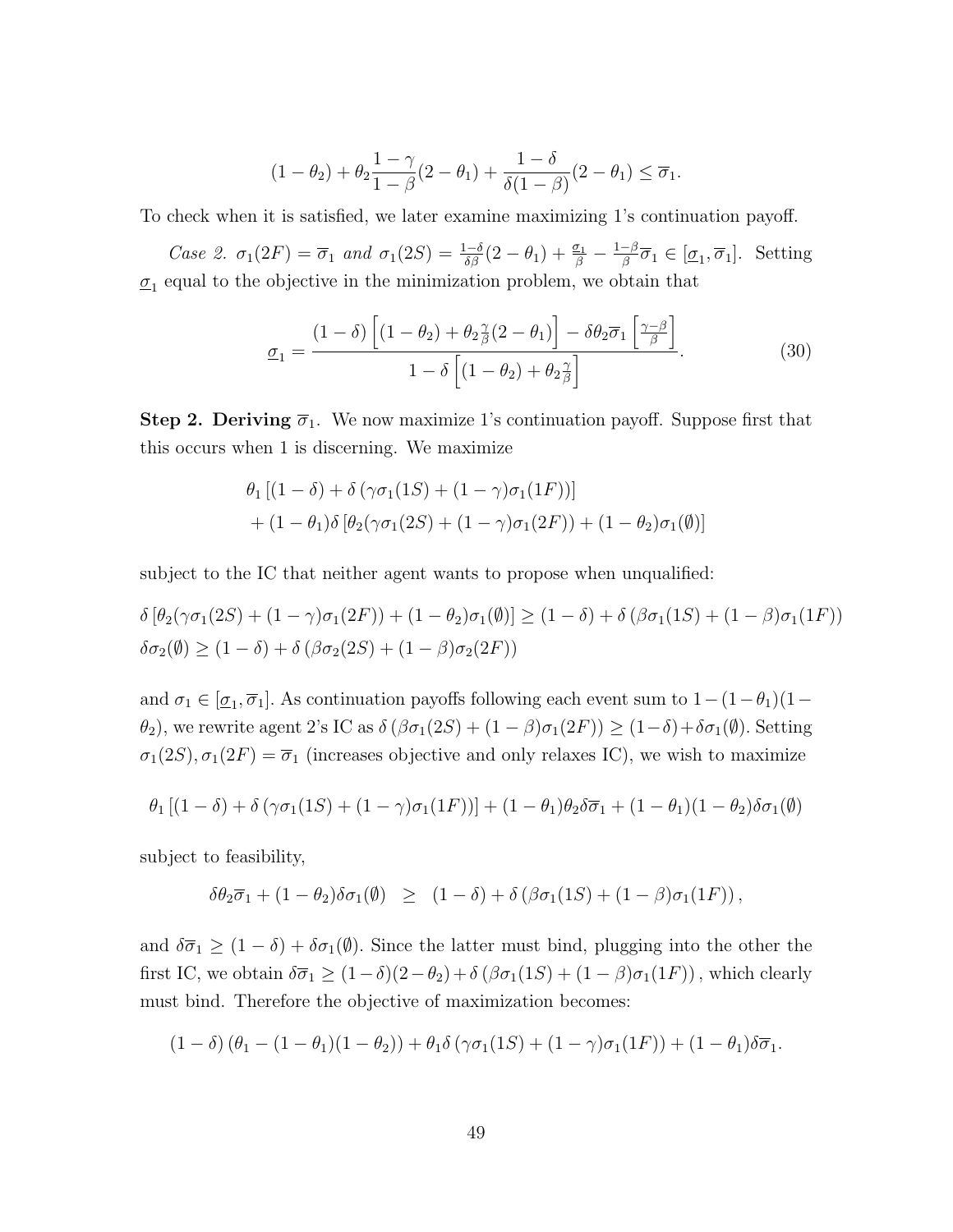To solve this problem, we must increase  $\sigma_1(1S)$  as much as possible (intuitively, increase agent 1's payoff when he is discerning and succeeds), and have two cases:

Case 3.  $\sigma_1(1S) = \overline{\sigma}_1$  and  $\sigma_1(1F) = \overline{\sigma}_1 - \frac{(1-\delta)}{\delta(1-\beta)}$  $\frac{(1-\delta)}{\delta(1-\beta)}(2-\theta_2) \geq \underline{\sigma}_1$ . Setting  $\overline{\sigma}_1$  equal to the objective,  $\overline{\sigma}_1 = \theta_1(2-\theta_2)\frac{\gamma-\beta}{1-\beta} - (1-\theta_2)$ . So the necessary condition is

$$
\theta_1(2-\theta_2)\frac{\gamma-\beta}{1-\beta}-(1-\theta_2)-\frac{(1-\delta)}{\delta(1-\beta)}(2-\theta_2)\geq \underline{\sigma}_1.
$$

Case 4.  $\sigma_1(1F) = \underline{\sigma}_1$  and  $\sigma_1(1S) = \frac{\overline{\sigma}_1}{\beta} - \frac{(1-\beta)\underline{\sigma}_1}{\beta} - \frac{1-\delta}{\delta\beta}(2-\theta_2) \in [\underline{\sigma}_1, \overline{\sigma}_1]$ . Plugging into the objective yields,

$$
\overline{\sigma}_1 = \frac{(1-\delta)\left(\theta_1 - (1-\theta_1)(1-\theta_2) - \theta_1(2-\theta_2)\frac{\gamma}{\beta}\right) - \delta\underline{\sigma}_1\theta_1\left(\frac{\gamma}{\beta} - 1\right)}{1 - \delta\left(\theta_1\frac{\gamma}{\beta} + (1-\theta_1)\right)}.
$$
(31)

 $\text{Since } \theta_1 - (1 - \theta_1)(1 - \theta_2) - \theta_1(2 - \theta_2)\frac{\gamma}{\beta} < 0 \text{, it must be that } 1 - \delta \left(\theta_1 \frac{\gamma}{\beta} + (1 - \theta_1)\right) < 0.$ 

Step 3. Combining cases 1 and 3. From Case 3,  $\overline{\sigma}_1 = (\theta_1 - (1 - \theta_1)(1 - \theta_2))$  –  $\theta_1(2-\theta_2)\frac{1-\gamma}{1-\beta}$  $\frac{1-\gamma}{1-\beta}$  and  $\overline{\sigma}_1 - \underline{\sigma}_1 \ge \frac{1-\delta}{\delta(1-\beta)}$  $\frac{1-\delta}{\delta(1-\beta)}(2-\theta_2)$ , and from Case 1 we have  $\underline{\sigma}_1 = (1-\theta_2) +$  $\theta_2 \frac{1-\gamma}{1-\beta}$  $\frac{1-\gamma}{1-\beta}(2-\theta_1)$  and  $\overline{\sigma}_1 - \underline{\sigma}_1 \ge \frac{1-\delta}{\delta(1-\beta)}$  $\frac{1-\delta}{\delta(1-\beta)}(2-\theta_1)$ . Therefore, we have

$$
\overline{\sigma}_1 - \underline{\sigma}_1 = 2 (\theta_1 + \theta_2 - \theta_1 \theta_2) \left( \frac{\gamma - \beta}{1 - \beta} \right) - 2 + \theta_1 \theta_2.
$$

And the combined necessary condition for the two cases is

$$
\delta \geq \max_{i \in \{1,2\}} \left\{ \frac{1}{\frac{g(\theta_1, \theta_2, \gamma, \beta)}{2 - \theta_i} + 1} \right\},\tag{32}
$$

where  $g(\theta_1, \theta_2, \gamma, \beta) = 2(\theta_1 + \theta_2 - \theta_1\theta_2)(\gamma - \beta) - (1 - \beta)(2 - \theta_1\theta_2)$ . Note that the effective constraint is the one with the smaller  $\theta_1.$ 

First assume  $\theta_1 \leq \theta_2$ . We want to verify the necessary constraint for the candidate equilibrium (proposing only when qualified) is more restrictive than that for MLR:

$$
\frac{2-\theta_1}{g(\theta_1,\theta_2,\gamma,\beta)+2-\theta_1} > \frac{1}{\beta+(\theta_1+\theta_2)(\gamma-\beta)}.
$$

This inequality holds if and only if  $(\theta_2-\theta_1)(\gamma-\beta) > -(1-\beta)(1-\theta_2)$ , which holds since  $\gamma > \beta$ . The analogous argument holds for  $\theta_1 > \theta_2$ . Hence the necessary conditions of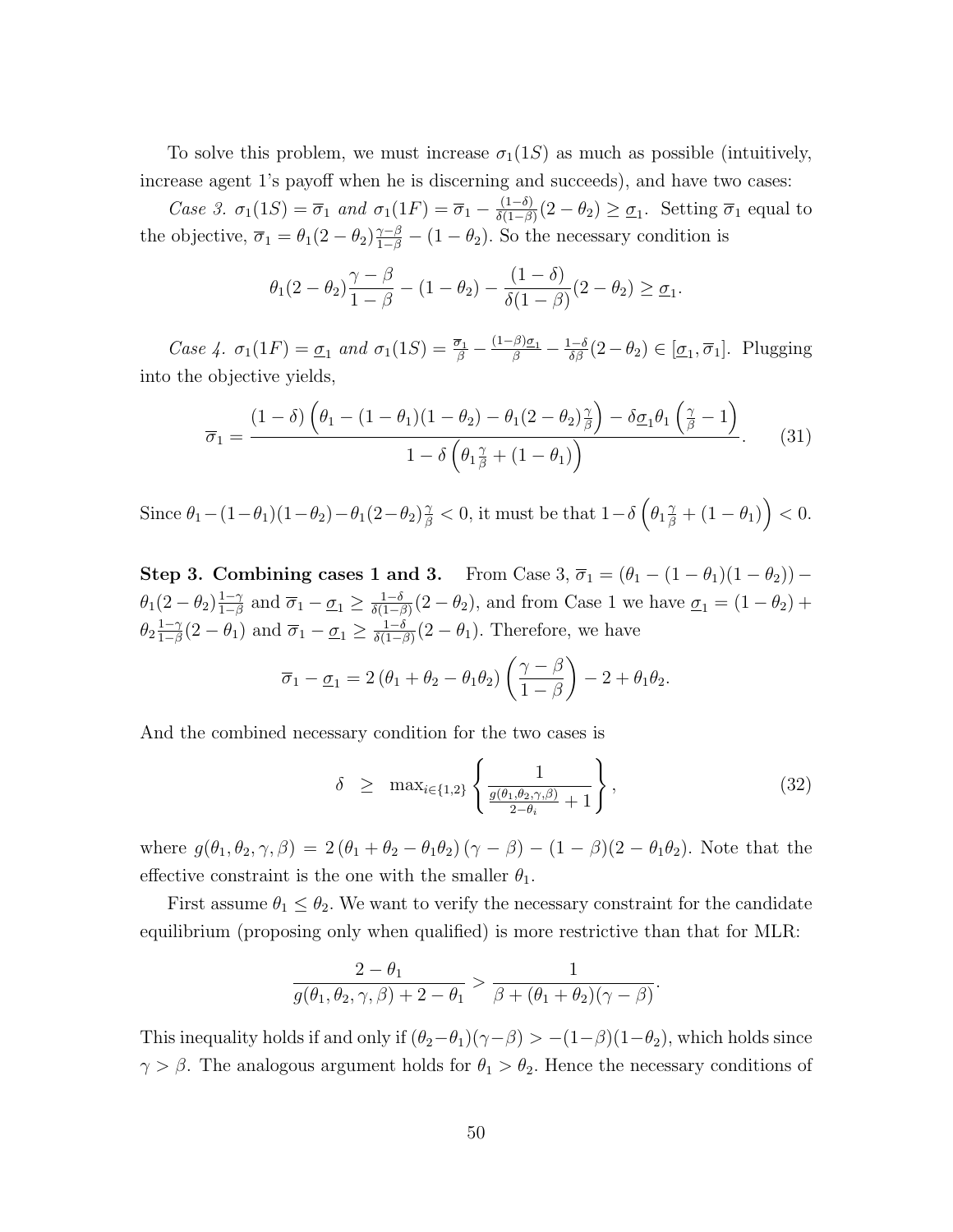cases 1 and 3 are more stringent than the condition assuring MLR is a PPE.

Step 4. Combining cases 2 and 4. From Case 2 we have (30) and from Case 4 we have (31). Combining the two yields:

$$
\overline{\sigma}_1 - \underline{\sigma}_1 = \frac{(1-\delta) \left[ 2 (\theta_1 + \theta_2 - \theta_1 \theta_2) \left( \frac{\gamma}{\beta} - 1 \right) + 2 - \theta_1 \theta_2 \right]}{\delta(\theta_1 + \theta_2) \left( \frac{\gamma}{\beta} - 1 \right) - (1 - \delta)},
$$

and the necessary conditions for these two cases reduce to

$$
\max_{i\in\{1,2\}}\left\{\frac{(1-\delta)(2-\theta_i)}{\delta}\right\}\leq \overline{\sigma}_1-\overline{\sigma}_1\leq \min_{i\in\{1,2\}}\left\{\frac{(1-\delta)(2-\theta_i)}{\delta(1-\beta)}\right\}.
$$

Suppose first that  $\theta_2 \geq \theta_1$ . Then it suffices to check the upper bound  $\frac{(1-\delta)(2-\theta_2)}{\delta(1-\beta)}$ and the lower bound  $\frac{(1-\delta)(2-\theta_1)}{\delta}$ . Starting with the upper bound:

$$
\overline{\sigma}_1 - \underline{\sigma}_1 = \frac{(1-\delta) \left[ 2 (\theta_1 + \theta_2 - \theta_1 \theta_2) \left( \frac{\gamma}{\beta} - 1 \right) + 2 - \theta_1 \theta_2 \right]}{\delta(\theta_1 + \theta_2) \left( \frac{\gamma}{\beta} - 1 \right) - (1-\delta)} \le \frac{(1-\delta)(2-\theta_2)}{\delta(1-\beta)}
$$

which can be rewritten as

$$
\delta \ge \frac{2-\theta_2}{\left(\frac{\gamma}{\beta}-1\right)\left[(2-\theta_2)(\theta_1+\theta_2)-(1-\beta)2(\theta_1+\theta_2-\theta_1\theta_2)\right] + (2-\theta_2)-(1-\beta)(2-\theta_1\theta_2)}.
$$

We want to show that that this constraint is more restrictive than the one for MLR. That is, that the RHS of the last inequality is greater than  $\frac{1}{\beta+(\theta_1+\theta_2)(\gamma-\beta)}$ . After some algebra, it can be shown that this is equivalent to  $(\theta_2 - \theta_1)_\beta^{\gamma}$  $\frac{\gamma}{\beta}(\beta - 1) < (1 - \theta_2)(1 - \beta),$ which is clearly satisfied since the LHS is negative. So for  $\theta_2 \ge \theta_1$  it must be that the combination of cases 2 and 4 hold only under conditions more restrictive than the equilibrium condition for MLR; equivalently, the condition for the existence of a first-best equilibrium (there is no need to check the lower bound).

Next suppose  $\theta_2 < \theta_1$ . Then it suffices to check the upper bound  $\frac{(1-\delta)(2-\theta_1)}{\delta(1-\beta)}$  and the lower bound  $\frac{(1-\delta)(2-\theta_2)}{\delta}$ . As before, we start with the upper bound:

$$
\overline{\sigma}_1 - \underline{\sigma}_1 = \frac{(1-\delta)\left[2(\theta_1 + \theta_2 - \theta_1\theta_2)\left(\frac{\gamma}{\beta} - 1\right) + 2 - \theta_1\theta_2\right]}{\delta(\theta_1 + \theta_2)\left(\frac{\gamma}{\beta} - 1\right) - (1-\delta)} \le \frac{(1-\delta)(2-\theta_1)}{\delta(1-\beta)},
$$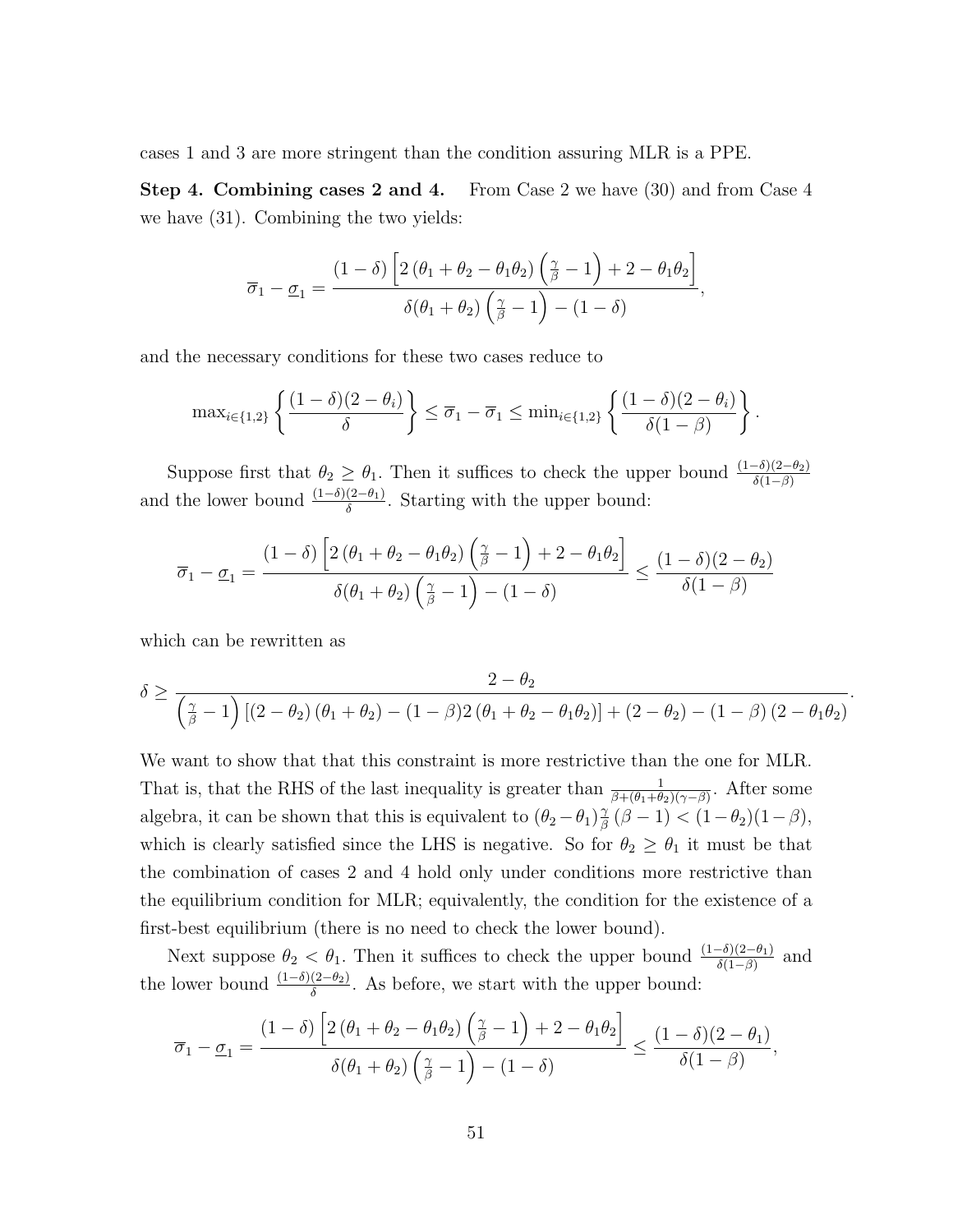or equivalently

$$
\delta \ge \frac{2-\theta_1}{(2-\theta_1)(\theta_1+\theta_2)\left(\frac{\gamma}{\beta}-1\right)+(2-\theta_1)-(1-\beta)\left[2\left(\theta_1+\theta_2-\theta_1\theta_2\right)\left(\frac{\gamma}{\beta}-1\right)+2-\theta_1\theta_2\right]}.
$$
\n(33)

We therefore want to show that the RHS of this last inequality is greater than 1  $\frac{1}{\beta+(\theta_1+\theta_2)(\gamma-\beta)}$ . This is equivalent to the inequality  $(1-\beta)(1-\theta_1) > \frac{\gamma}{\beta}$  $\frac{\gamma}{\beta}\left(\theta_{1}-\theta_{2}\right)\left(\beta-1\right),$ which holds since the RHS is negative. It follows that the conditions for cases 2 and 4 are more stringent than the condition for attaining the first-best in PPE.

Step 5. Combining cases 1 and 4. From Case 1 we have  $\underline{\sigma}_1 = (1 - \theta_2) +$  $\theta_2 \frac{1-\gamma}{1-\beta}$  $\frac{1-\gamma}{1-\beta}(2-\theta_1)$ , and  $\overline{\sigma}_1 - \underline{\sigma}_1 \ge \frac{1-\delta}{\delta(1-\beta)}$  $\frac{1-\delta}{\delta(1-\beta)}(2-\theta_1)$ , and from Case 4 we have

$$
\overline{\sigma}_1 = \frac{(1-\delta)\left((1-\theta_1)(1-\theta_2) - \theta_1 + \theta_1(2-\theta_2)\frac{\gamma}{\beta}\right) + \delta\underline{\sigma}_1\theta_1\left(\frac{\gamma}{\beta} - 1\right)}{\delta\left(\theta_1\frac{\gamma}{\beta} + (1-\theta_1)\right) - 1} \tag{34}
$$

and  $\overline{\sigma}_1 - \underline{\sigma}_1 \in \left[\frac{(1-\delta)(2-\theta_2)}{\delta}\right]$  $\frac{(2-\theta_2)}{\delta}, \frac{(1-\delta)(2-\theta_2)}{\delta(1-\beta)}$  $\frac{-\delta(2-\theta_2)}{\delta(1-\beta)}$ . Combining these, a necessary condition is:  $(2 - \theta_1)[1 - \theta_2(\frac{\gamma - \beta}{1 - \beta})]$  $\frac{\gamma-\beta}{1-\beta})] - \theta_1 + \theta_1(2-\theta_2)\frac{\gamma}{\beta}$ β  $\delta\left(\theta_{1}\frac{\gamma}{\beta}+\left(1-\theta_{1}\right)\right)-1$  $\leq \frac{(2-\theta_2)}{\varsigma(1-\theta)}$  $\delta(1-\beta)$ .

An implicit requirement for Case 4 is  $\delta\left(\theta_1\frac{\gamma}{\beta} + (1-\theta_1)\right) - 1 > 0$ , since the numerator in the expression (34) is positive and hence the denominator must also be positive to guarantee  $\overline{\sigma}_1 > 0$ . Therefore, rearranging the necessary condition above yields:

$$
\delta \ge \frac{2 - \theta_2}{\theta_1 (2 - \theta_2)\gamma + (1 - \theta_1)(2 - \theta_2) + \theta_2 (2 - \theta_1)(\gamma - \beta) - 2(1 - \beta)(1 - \theta_1)}.
$$
(35)

We want to show the RHS of (35) is greater than  $\frac{1}{\beta+(\theta_1+\theta_2)(\gamma-\beta)}$ . Using algebra, the last inequality is equivalent to  $(1-\beta)-\theta_1(1-\gamma)-(\gamma-\beta)\theta_2>0$ , which clearly holds.

Step 6. Combining cases 2 and 3. From Case 3 we have

$$
\overline{\sigma}_1 = (\theta_1 - (1 - \theta_1)(1 - \theta_2)) - \theta_1(2 - \theta_2)\frac{1 - \gamma}{1 - \beta}
$$

and  $\overline{\sigma}_1 - \underline{\sigma}_1 \ge \frac{1-\delta}{\delta(1-\delta)}$  $\frac{1-\delta}{\delta(1-\beta)}(2-\theta_2)$ , and from Case 2 we have (30) and  $\overline{\sigma}_1-\underline{\sigma}_1 \in \left[\frac{(1-\delta)(2-\theta_1)}{\delta}\right]$  $\frac{(2-\theta_1)}{\delta}, \frac{(1-\delta)(2-\theta_1)}{\delta(1-\beta)}$  $\frac{-\delta(2-\theta_1)}{\delta(1-\beta)}$ .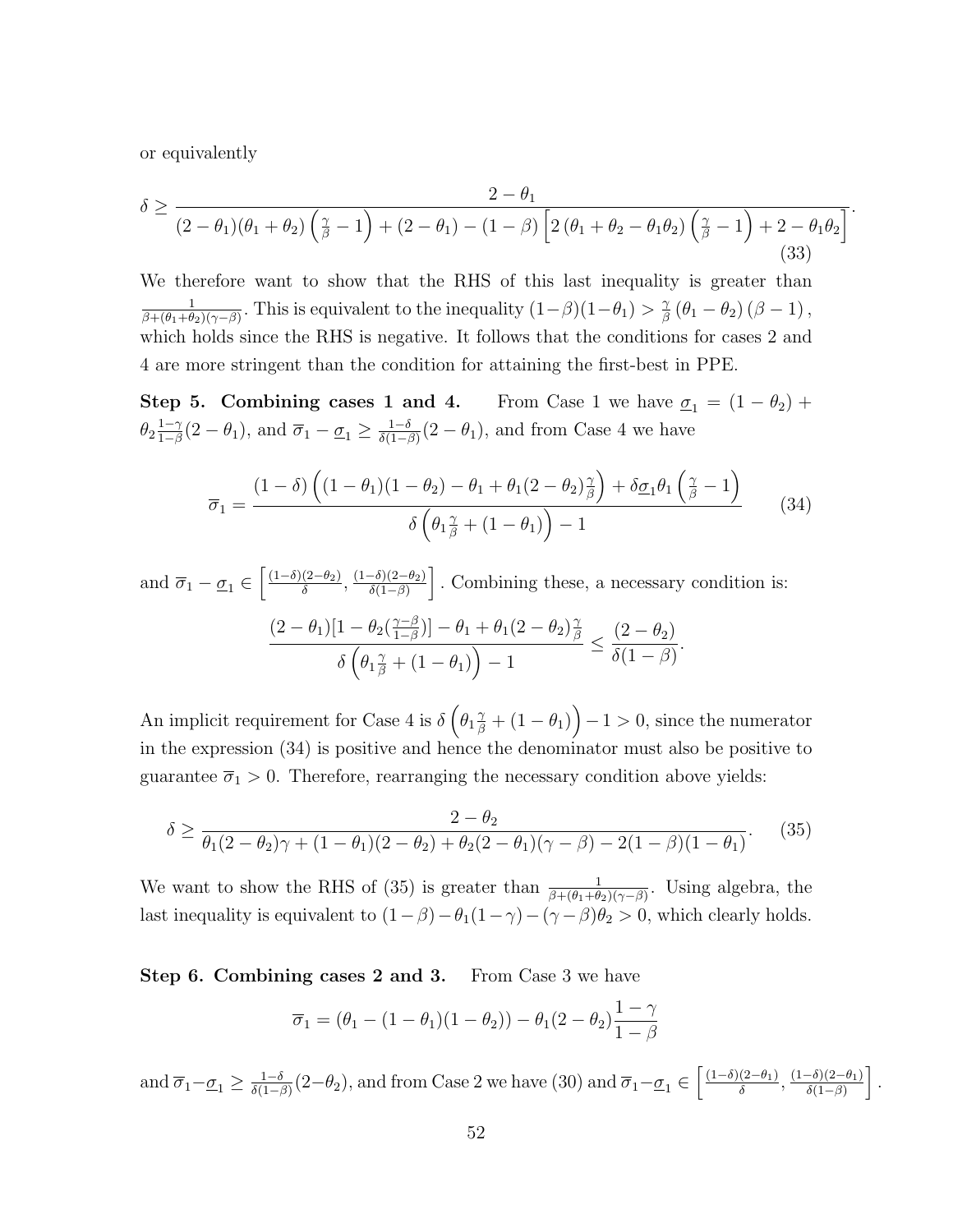Solving for  $\overline{\sigma}_1 - \underline{\sigma}_1$ , we get

$$
\overline{\sigma}_1 - \underline{\sigma}_1 = (1 - \delta) \frac{2(1 - \theta_2) + \frac{\gamma}{\beta} \theta_2 (2 - \theta_1) - \theta_1 (2 - \theta_2) \frac{\gamma - \beta}{1 - \beta}}{\delta \left[ (1 - \theta_2) + \theta_2 \frac{\gamma}{\beta} \right] - 1}.
$$

One necessary condition is therefore:

$$
\frac{2(1-\theta_2)+\frac{\gamma}{\beta}\theta_2(2-\theta_1)-\theta_1(2-\theta_2)\frac{\gamma-\beta}{1-\beta}}{\delta\left[(1-\theta_2)+\theta_2\frac{\gamma}{\beta}\right]-1}\leq \frac{(2-\theta_1)}{\delta(1-\beta)}.
$$

Suppose first that  $\delta \left[ (1 - \theta_2) + \theta_2 \frac{\gamma}{\beta} \right]$  $\left[\frac{\gamma}{\beta}\right] - 1 > 0$ , i.e.,  $\delta > \frac{1}{(1-\theta_2)+\theta_2\frac{\gamma}{\beta}}$ . Then after some algebra we obtain that the necessary condition can be rewritten as

$$
\begin{aligned} 2-\theta_1 &\leq \delta \Big((2-\theta_1)(1-\theta_2)+(2-\theta_1)\theta_2\frac{\gamma}{\beta}+\theta_1(2-\theta_2)(\gamma-\beta)-(1-\beta)2(1-\theta_2)\\ &\quad -\frac{\gamma}{\beta}\theta_2(2-\theta_1)+\gamma\theta_2(2-\theta_1)\Big). \end{aligned}
$$

Note that if the RHS is negative, we are done, since a necessary condition for cases 2 and 3 cannot be satisfied. We can therefore divide to obtain

$$
\delta \ge \frac{2 - \theta_1}{(2 - \theta_1)(1 - \theta_2) + \theta_1(2 - \theta_2)(\gamma - \beta) - (1 - \beta)2(1 - \theta_2) + \gamma \theta_2(2 - \theta_1)}.
$$
(36)

We want to show that the RHS of (36) is greater than  $\frac{1}{\beta+(\theta_1+\theta_2)(\gamma-\beta)}$ . This inequality reduces to  $(1 - \beta) - (\gamma - \beta)\theta_1 - \theta_2(1 - \gamma) > 0$ , which holds since  $(1 - \beta) - (\gamma - \beta)\theta_1 - \theta_2(1 - \gamma) > 0$  $\beta$ ) $\theta_1 - \theta_2(1 - \gamma) > (1 - \beta) - (\gamma - \beta) - (1 - \gamma) = 0$ . It remains to consider the case  $\delta \left[ (1 - \theta_2) + \theta_2 \frac{\gamma}{\beta} \right]$  $\left[\frac{\gamma}{\beta}\right] - 1 < 0$ , i.e.,  $\delta < \frac{1}{(1-\theta_2)+\theta_2\frac{\gamma}{\beta}}$ . Recall that another necessary condition for cases 2 and 3 is that

$$
\overline{\sigma}_1 - \underline{\sigma}_1 = \frac{2(1-\theta_2) + \frac{\gamma}{\beta}\theta_2(2-\theta_1) - \theta_1(2-\theta_2)\frac{\gamma-\beta}{1-\beta}}{\delta\left[(1-\theta_2) + \theta_2\frac{\gamma}{\beta}\right] - 1} \ge \frac{(2-\theta_1)}{\delta}.
$$

Rearranging, since  $\delta \left[ (1 - \theta_2) + \theta_2 \frac{2}{\beta} \right]$  $\left[\frac{\gamma}{\beta}\right] - 1 < 0$ , we get

$$
2 - \theta_1 \leq \delta \theta_1 \left( (2 - \theta_2) \frac{\gamma - \beta}{1 - \beta} - (1 - \theta_2) \right).
$$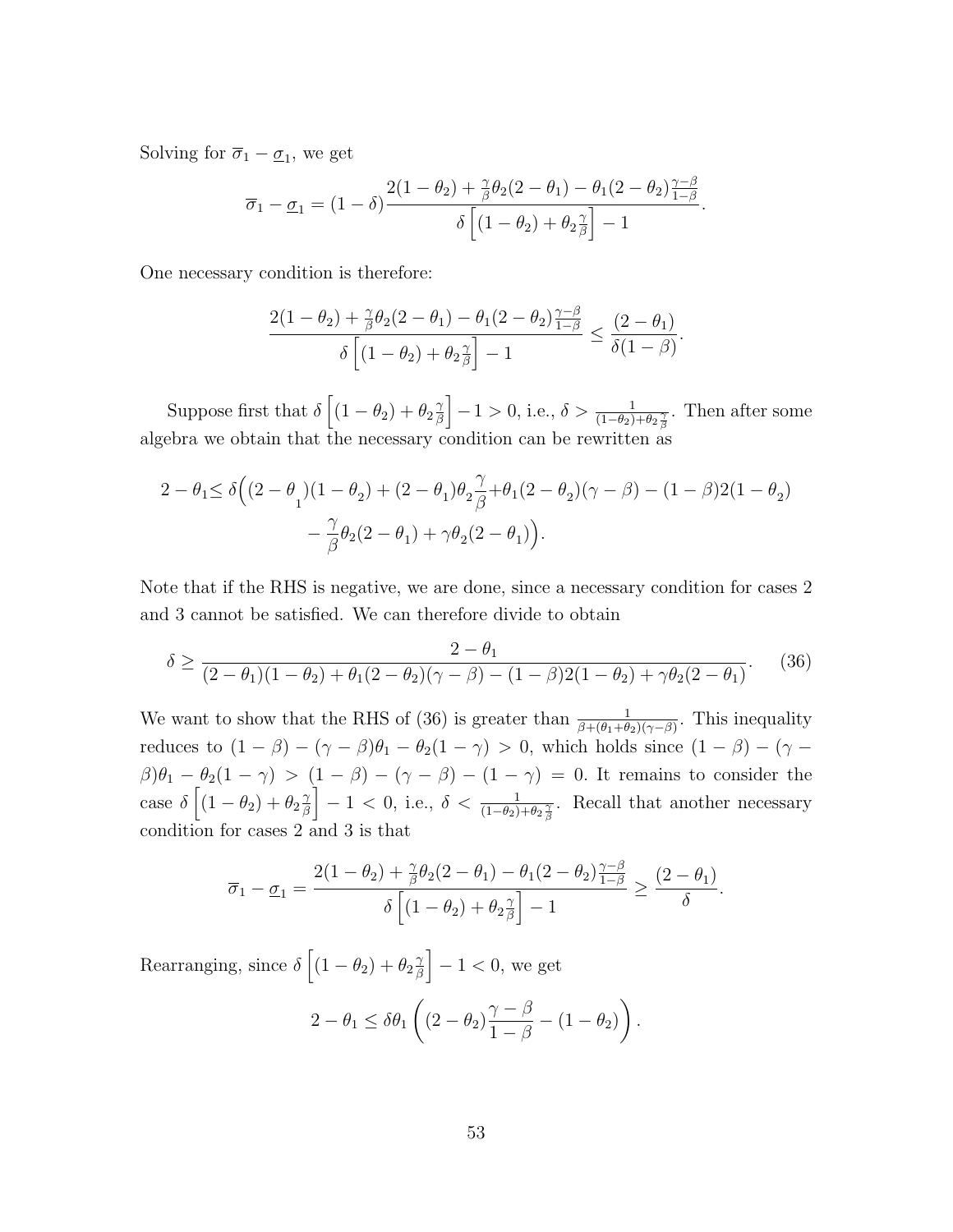If  $(2 - \theta_2)^{\frac{\gamma - \beta}{1 - \beta}} - (1 - \theta_2) < 0$ , we are done. If  $(2 - \theta_2)^{\frac{\gamma - \beta}{1 - \beta}} - (1 - \theta_2) > 0$ , we get  $2 - \theta_1$  $\frac{2}{\theta_1 \left[ (2 - \theta_2) \frac{\gamma - \beta}{1 - \beta} - (1 - \theta_2) \right]} \le \delta.$  (37)

We therefore get a contradiction if we show that

$$
\frac{2 - \theta_1}{\theta_1 \left[ (2 - \theta_2) \frac{\gamma - \beta}{1 - \beta} - (1 - \theta_2) \right]} > \frac{1}{(1 - \theta_2) + \theta_2 \frac{\gamma}{\beta}}
$$
(38)

since this, together with (37), contradicts  $\delta < \frac{1}{(1-\theta_2)+\theta_2\frac{\gamma}{\beta}}$ . Indeed, (38) simplifies to

$$
(2 - \theta_2) \left(1 - \theta_1 \frac{\gamma - \beta}{1 - \beta}\right) + \theta_2 \left((2 - \theta_1)\frac{\gamma}{\beta} - 1\right) > 0,
$$

which holds since  $1 - \theta_1 \frac{\gamma - \beta}{1 - \beta} > 0$  and  $(2 - \theta_1) \frac{\gamma}{\beta} - 1 > 0$ .

#### Step 7. Verifying the postulated configuration of roles.

**Claim 1.**  $\underline{\sigma}_1$  is attained when agent 1 is last-resort.

**Proof.** Assume, by contradiction, that  $\underline{\sigma}_1$  is attained when agent 1 is discerning,

$$
\underline{\sigma}_1 \ge \min \theta_1 [(1 - \delta) + \delta (\gamma \sigma_1^D (1S) + (1 - \gamma) \sigma_1^D (1F))
$$
  
+ 
$$
(1 - \theta_1) \delta (\theta_2 (\gamma \sigma_1^D (2S) + (1 - \gamma) \sigma_1^D (2F)) + (1 - \theta_2) \sigma_1^D (\emptyset)).
$$

The IC constraint of agent 1 for not proposing when unqualified is:

$$
\delta \left( \theta_2 \left( \gamma \sigma_1^D(2S) + (1 - \gamma) \sigma_1^D(2F) \right) + (1 - \theta_2) \sigma_1^D(\emptyset) \right) \geq (1 - \delta) + \delta \left( \beta \sigma_1^D(1S) + (1 - \beta) \sigma_1^D(1F) \right).
$$

Hence, we must have:

$$
\theta_1 \left( (1 - \delta) + \delta \left( \gamma \sigma_1^D (1S) + (1 - \gamma) \sigma_1^D (1F) \right) \right) \n+ (1 - \theta_1) \delta \left( \theta_2 \left( \gamma \sigma_1^D (2S) + (1 - \gamma) \sigma_1^D (2F) \right) + (1 - \theta_2) \sigma_1^D (\emptyset) \right) \n\geq \theta_1 \left( (1 - \delta) + \delta \left( \gamma \sigma_1^D (1S) + (1 - \gamma) \sigma_1^D (1F) \right) \right) \n+ (1 - \theta_1) \left( (1 - \delta) + \delta \left( \beta \sigma_1^D (1S) + (1 - \beta) \sigma_1^D (1F) \right) \right) \geq (1 - \delta) + \delta \underline{\sigma}_1
$$

But this implies that  $\underline{\sigma}_1 \geq (1 - \delta) + \delta \underline{\sigma}_1$  or that  $\underline{\sigma}_1 \geq 1$ , a contradiction.

Claim 2.  $\overline{\sigma}_1$  is attained when agent 1 is discerning.

.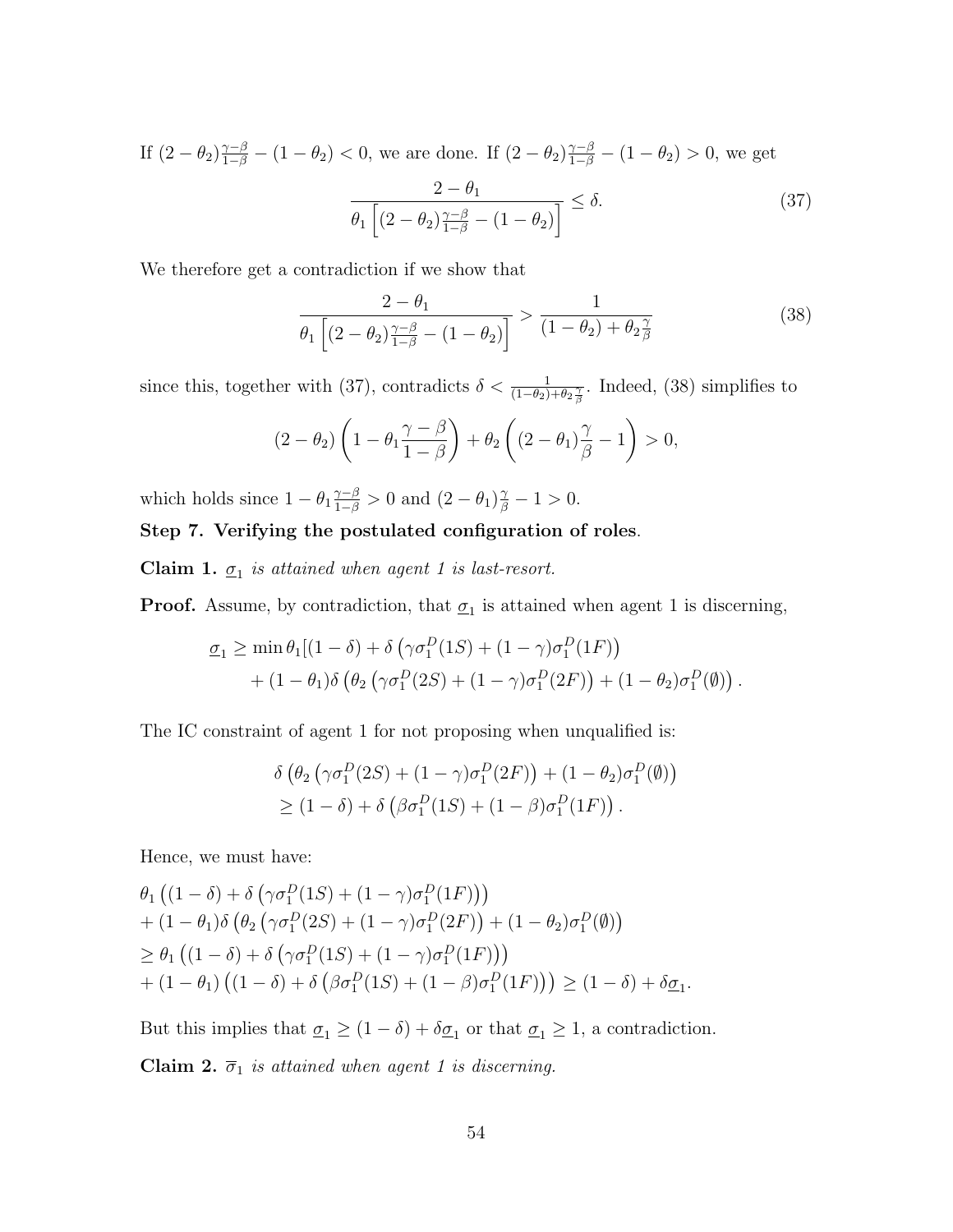**Proof.** By contradiction, assume  $\overline{\sigma}_1$  is attained when agent 1 is last-resort. Then

$$
\overline{\sigma}_1 \le \max(1-\theta_2) \left( \theta_1 \left( (1-\delta) + \delta \left( \gamma \sigma_1^{LR}(1S) + (1-\gamma) \sigma_1^{LR}(1F) \right) \right) + \delta (1-\theta_1) \sigma_1^{LR}(\emptyset) \right) + \delta \theta_2 \left( \gamma \sigma_1^{LR}(2S) + (1-\gamma) \sigma_1^{LR}(2F) \right)
$$

The IC constraint of the discerning agent 2 for not proposing when unqualified is:

$$
(1-\delta) + \delta \left(\beta \sigma_2^D(2S) + (1-\beta) \sigma_2^D(2F)\right) \le \delta \theta_1 \left(\gamma \sigma_2^D(1S) + (1-\gamma) \sigma_2^D(1F)\right) + \delta (1-\theta_1) \sigma_2^D(\emptyset).
$$
  
Since  $\sigma_1^{LR}(x) + \sigma_2^D(x) = 1$  for  $x \in \{1S, 1F, 2S, 2F\}$ , we can rewrite the constraint:

$$
(1-\delta)+\delta\theta_1\left(\gamma\sigma_1^{LR}(1S)+(1-\gamma)\sigma_1^{LR}(1F)\right)+\delta(1-\theta_1)\sigma_1^{LR}(\emptyset)\leq \delta\left(\beta\sigma_1^{LR}(2S)+(1-\beta)\sigma_1^{LR}(2F)\right).
$$

Therefore:

$$
(1 - \theta_2) \left( \theta_1 \left( (1 - \delta) + \gamma \delta \sigma_1^{LR}(1S) + (1 - \gamma) \delta \sigma_1^{LR}(1F) \right) + (1 - \theta_1) \delta \sigma_1^{LR}(\emptyset) \right)
$$
  
+ 
$$
\theta_2 \delta \left( \gamma \sigma_1^{LR}(2S) + (1 - \gamma) \sigma_1^{LR}(2F) \right)
$$
  

$$
\leq -(1 - \theta_2)(1 - \theta_1)(1 - \delta) + (1 - \theta_2) \delta \left( \beta \sigma_1^{LR}(2S) + (1 - \beta) \sigma_1^{LR}(2F) \right)
$$
  
+ 
$$
\theta_2 \delta \left( \gamma \sigma_1^{LR}(2S) + (1 - \gamma) \sigma_1^{LR}(2F) \right)
$$
  

$$
\leq \delta \overline{\sigma}_1.
$$

But this implies that  $\overline{\sigma}_1 \leq \delta \overline{\sigma}_1$  or  $1 \leq \delta$ .

This implies that if the principal's first-best cannot be attained in a PPE, then there cannot be a PPE where the agents propose if and only if they are qualified. It is straightforward to verify that none of the remaining cases lead to an expected stage-game payoff for the principal that is higher than that of the one-shot Nash.

#### A4 Losses

**Proof of Proposition 9.** Recall the necessary conditions derived for the four cases in the proof of Lemma 9 (inequalities (32)-(33)). When  $\theta_1 = \theta_2 = \theta$  the lower bound for cases  $(1+3)$ ,  $(2+3)$  and  $(1+4)$  are exactly the same, and lower than that of  $(2+4)$ . Hence, a necessary condition for this case is:

$$
\delta \ge \frac{1}{2\theta(\gamma-\beta)-(1-\beta)\left(\frac{2-\theta^2}{2-\theta}\right)+1}.
$$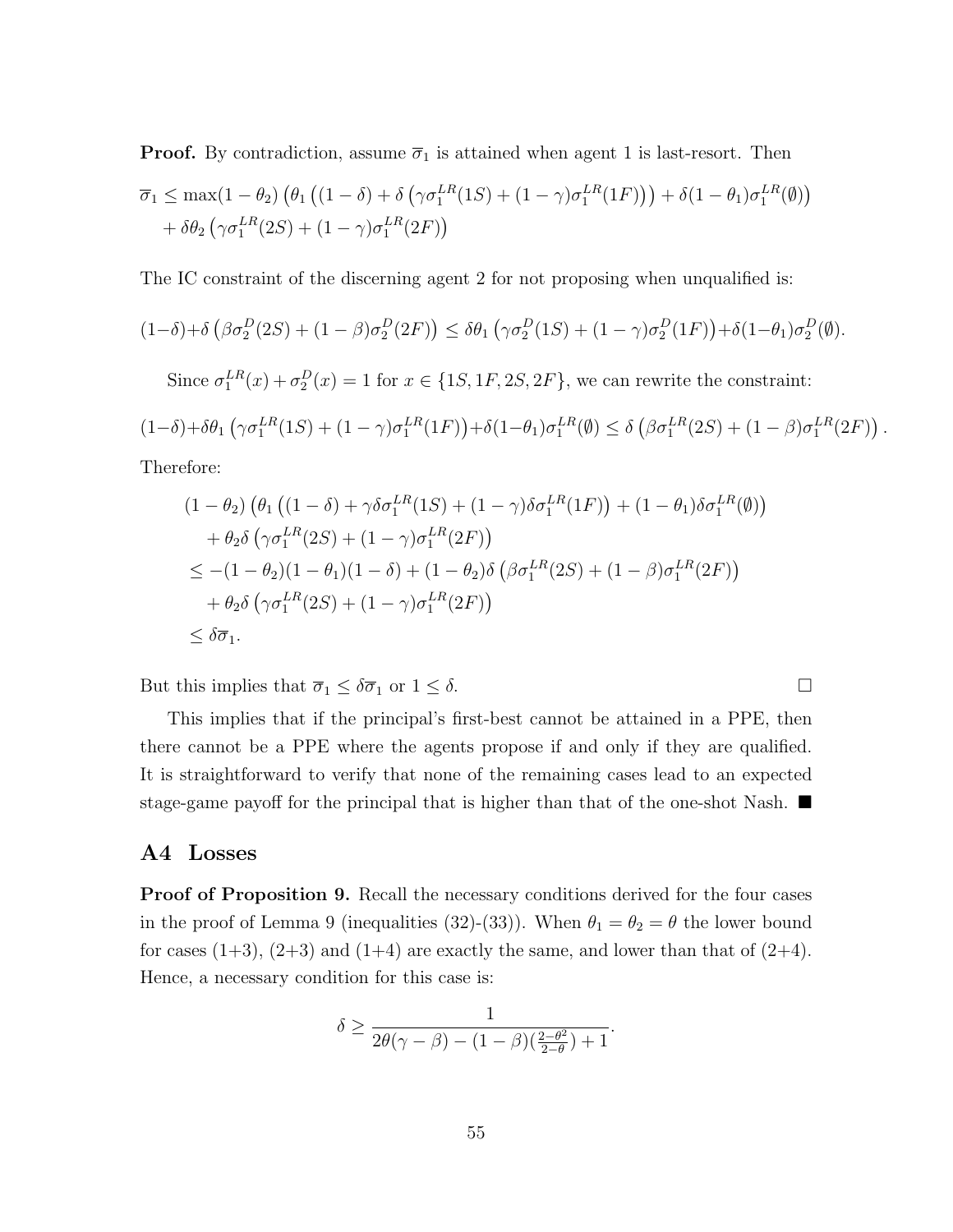This requires  $1 - \frac{1-\gamma}{1-\beta} > \frac{2-\theta^2}{2\theta(2-\theta)}$  $\frac{2-\theta^2}{2\theta(2-\theta)}$ , which is impossible given  $\frac{2-\theta^2}{2\theta(2-\theta)} > 1$ .

### A5 General profit distributions

Recall the definitions of Q, U, y,  $\bar{y}$ ,  $\gamma^*$ ,  $\beta^*$ , and the adjusted-MLR strategy from the main text. We now examine how the punishment set  $Y$  should be chosen to sustain the equilibrium, when possible. Consider, for instance, the model with uncertain abilities in  $[\underline{\theta}, 1]^2$  that we characterized in Proposition 2. As seen from that result, the first-best is achievable in a belief-free equilibrium if and only if for all agents  $i$ ,

$$
\delta \ge \frac{1}{\beta^* + 2\underline{\theta}(\gamma^* - \beta^*)} = \frac{1}{1 - P_U(Y) + 2\underline{\theta}(P_U(Y) - P_Q(Y))}.
$$
\n(39)

First, it is clear from  $(39)$  that the punishment set Y must be more likely for an unqualified agent than a qualified one (i.e.,  $\gamma^* > \beta^*$ ). Intuitively, the ICs would be impossible to satisfy if this were not the case. Moreover, the punishment set must be chosen so that the denominator in (39) is strictly larger than one, or equivalently:

$$
2\underline{\theta} > \frac{P_U(Y)}{P_U(Y) - P_Q(Y)} = \frac{P_U(Y)/P_Q(Y)}{P_U(Y)/P_Q(Y) - 1}.
$$
\n(40)

The smallest  $\theta$  for which this is possible is obtained by picking Y to maximize the likelihood ratio  $P_U(Y)/P_Q(Y)$  that the punishment set comes from an unqualified agent versus a qualified one. If there is a profit y in the support of B but not  $G$ , then this ratio is made arbitrarily large by setting  $Y = [y - \varepsilon, y + \varepsilon]$  for small enough  $\varepsilon$ .

What happens when unqualified agents can't be identified with certainty (i.e., the support of U is contained in the support of  $Q$ ? Suppose, for instance, that U and  $Q$  have continuous densities  $u$  and  $q$  satisfying the monotone likelihood ratio property, with  $u(y)/q(y)$  decreasing in  $y^{24}$  Assuming  $y \in \text{supp } u$ , the maximum of  $P_U(Y)/P_Q(Y)$  can be shown to be  $\lim_{y\to \underline{y}}u(y)/q(y).^{25}$  Hence a belief-free equilibrium achieves first-best if  $2\theta > \frac{\lim_{y\to y} u(y)/q(y)}{\lim_{y\to y} u(y)/q(y)}$  $\frac{\text{lim}_y \rightarrow y \ a(y)/q(y)}{\text{lim}_{y \rightarrow y \ a(y)/q(y)-1}}$ . If the likelihood ratio goes to infinity as y

$$
\frac{P_U(Y)}{P_Q(Y)} = \frac{\int_{y \in Y} u(y) dy}{\int_{y \in Y} q(y) dy} = \frac{\int_{y \in Y} \frac{u(y)}{q(y)} q(y) dy}{\int_{y \in Y} q(y) dy} \le \lim_{y \to \underline{y}} \frac{u(y)}{q(y)}.
$$

<sup>&</sup>lt;sup>24</sup>The case of probability mass functions  $u, q$  satisfying MLRP is similar.

<sup>&</sup>lt;sup>25</sup>For  $Y = [y, y]$ , we have  $\lim_{y\to y} P_U(Y)/P_Q(Y) = \lim_{y\to y} U(y)/Q(y) = \lim_{y\to y} u(y)/Q(y)$  by l'Hôpital's rule. For any other Y with positive measure under  $U$  (and thus  $Q$ , by assumption),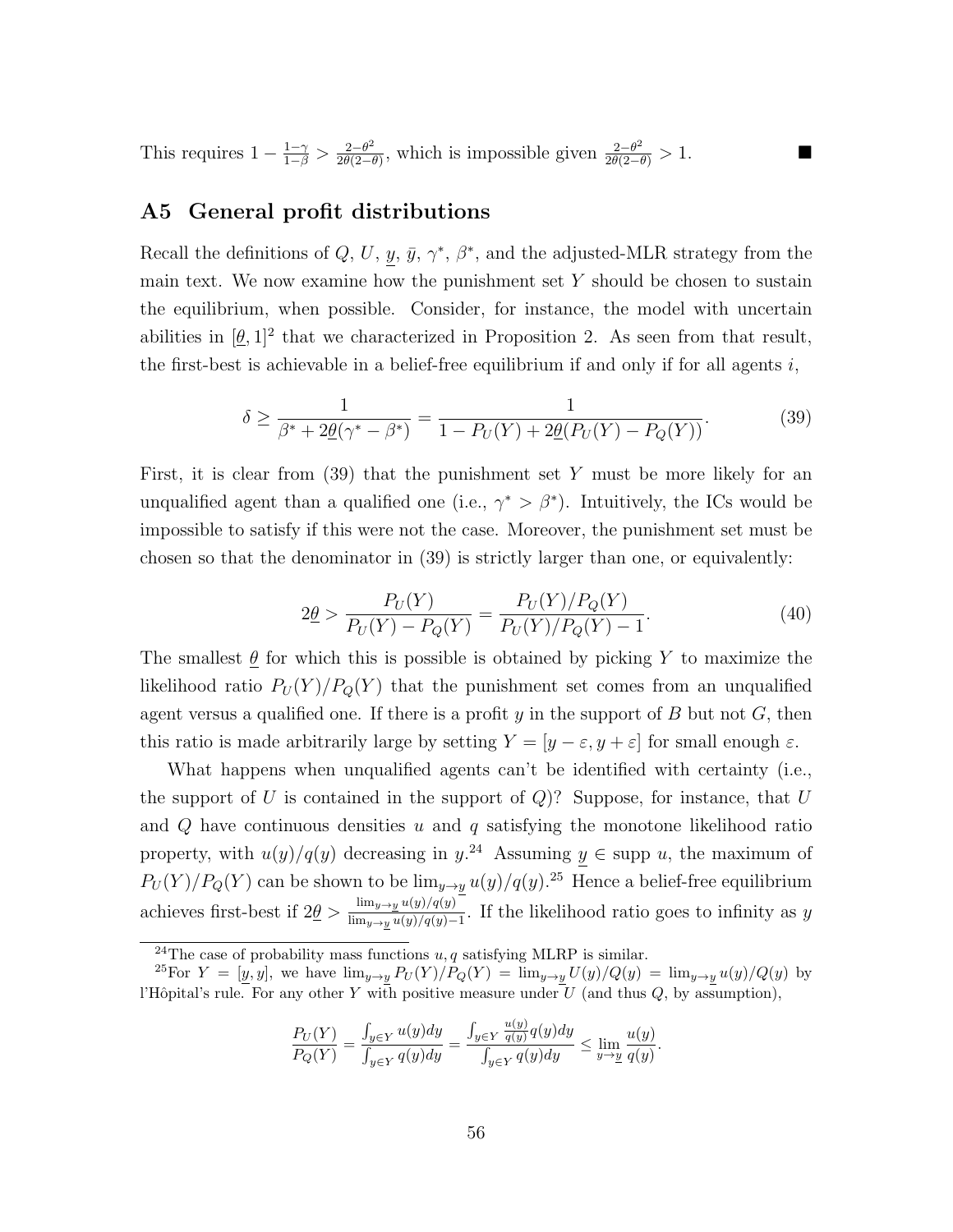decreases to y, then for any  $\theta > 1/2$ , one can find y<sup>\*</sup> low enough to ensure first-best can be achieved in a belief-free way with  $Y = [y, y^*]$  for sufficiently patient agents.

We may want to select the punishment set so that first-best is achievable for the largest range of  $\delta$ 's. Given (39), choose Y to maximize the objective:

$$
-P_U(Y) + 2\underline{\theta}[P_U(Y) - P_Q(Y)] = \int_{y \in Y} \left( (2\underline{\theta} - 1)u(y) - 2\underline{\theta}q(y) \right) dy.
$$

To that end, a profit level y should be included in the punishment set if and only if

$$
\frac{u(y)}{q(y)} \ge \frac{2\underline{\theta}}{2\underline{\theta} - 1}.\tag{41}
$$

Under the monotone likelihood ratio property, the optimal punishment set will be an interval  $Y = [y, y^*]$ , where  $y^*$  satisfies condition (41) with equality.

#### References

- Abreu, D., D. Pearce, and E. Stacchetti, 1990. "Toward a Theory of Discounted Repeated Games with Imperfect Monitoring." Econometrica 1041-1063.
- Andrews, I. and D. Barron, 2016. "The Allocation of Future Business." American Economic Review 106, 2742–2759.
- Athey, S. and K. Bagwell, 2001. "Optimal Collusion with Private Information." RAND Journal of Economics 32:428-465.
- Athey, S. and D. A. Miller, 2007. "Efficiency in Repeated Trade with Hidden Valuations." Theoretical Economics 2:299-354.
- Banks, J. and R. Sundaram, 1993. "Adverse Selection and Moral Hazard in a Repeated Elections Model," in: William Barnett et al. (Ed.), Political Economy: Institutions, Competition and Representation. Cambridge University Press.
- Banks, J. and R. Sundaram, 1998. "Optimal Retention in Agency Problems." Journal of Economic Theory 82, 293–323.
- Ben-Porath, E., E. Dekel, and B. L. Lipman, 2014. "Optimal Allocation with Costly Verification." American Economic Review 104:3779-3813.
- Bergemann, D. and S. Morris, 2005. "Robust Mechanism Design." Econometrica 73:1771-1813.
- Bergemann, D. and J. Välimäki, 2010. "The Dynamic Pivot Mechanism." Econometrica 78:771-789.